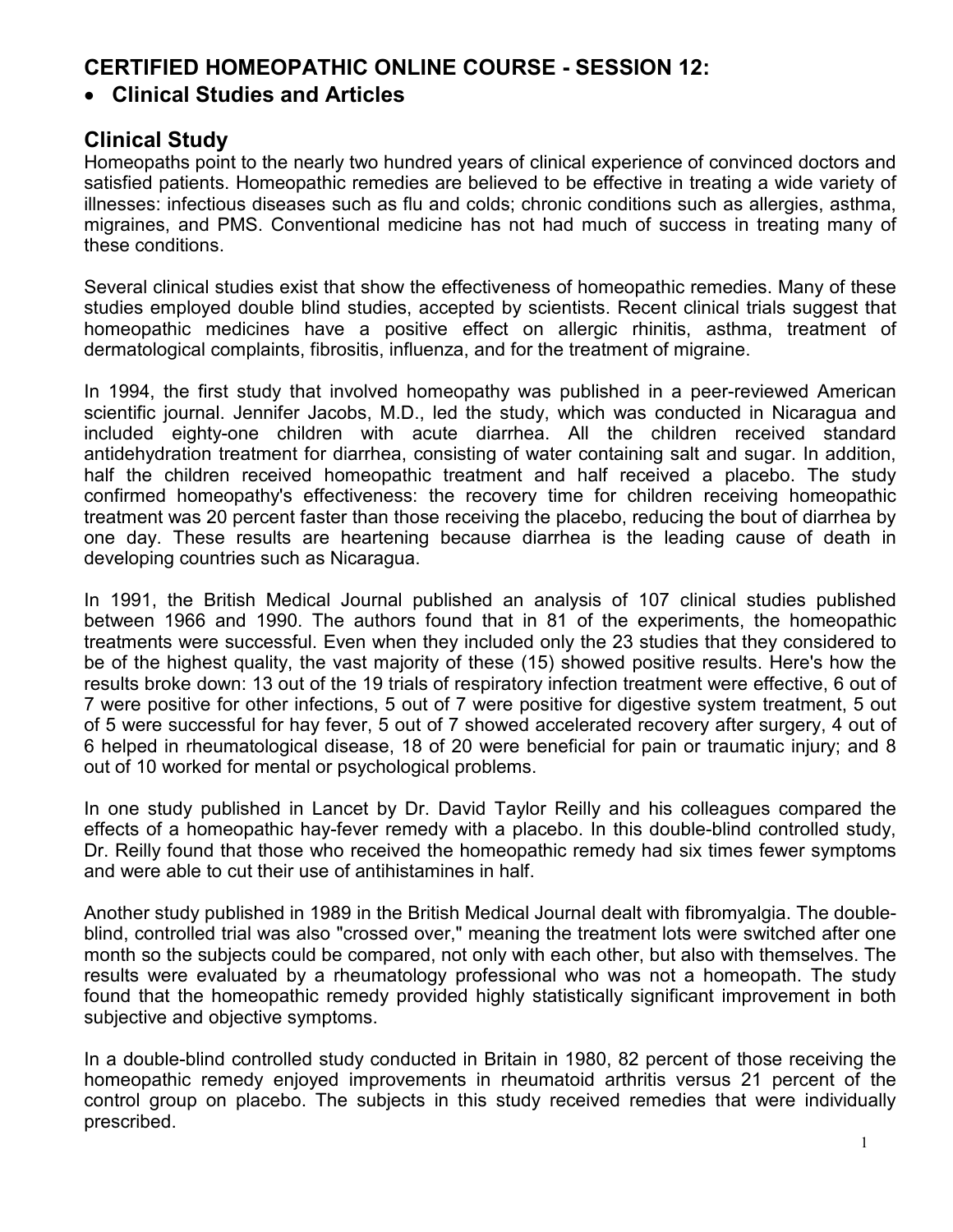Other significant positive studies show homeopathy helps in pain following tooth extraction (76 percent versus 40 percent for a placebo}; reduces vertigo and nausea; reduces labor time in pregnant women (5.1 hours versus 8.5 hours}; and reduces risk of abnormal labor (11.3 percent versus 40 percent).

Two double-blind studies compared Quietude, a combination of homeopathically prepared plant extracts that has been very popular in France, with diazepam (Valium). The subjects were adults and children who were nervous and suffered from sleeplessness. The results showed that the homeopathic product increased sleep time, reduced interruptions during sleep, and reduced nervousness. Both products relieved insomnia and minor nervous tension 63 percent of the time. However, the homeopathic remedy produced no side effects: there was no daytime dizziness, as opposed to 13 percent of the diazepam group. Homeopathic remedy group suffered no daytime drowsiness, but 53 percent of the diazepam group felt drowsy. In addition, Quietude was better at reducing children's nightmares, and 74 percent of the Quietude patients said the product was better than other treatments, as opposed to 48 percent of the diazepam group who felt this way.

A study, conducted in 1985, found that patients who took the homeopathic product Oscillococcinum, derived from duck heart and liver, experienced reduction in their fever much rapidly (in two days) than those who took placebo. Shivering disappeared by day four. In another controlled study, published in 1989 in the British Journal of Clinical Pharmacology, 66 percent more of the Oscillococcinum group recovered within forty-eight hours as compared to the placebo group.

Clinical studies show the effectiveness of homeopathic remedies in treating infectious diseases. In a French study published in 1987, silica, prepared homeopathically to the 10c potency, stimulated macrophage activity by nearly 70 percent. Macrophages are white cells belonging to the immune defense system that destroy harmful cells and microorganisms. Homeopathic remedies were also shown to be effective in correcting immunological disorders in mice. In other studies, eight out of ten homeopathic remedies tested were able to inhibit the growth of viruses (in chicken embryos) by 50 to 100 percent.

Other studies show the usefulness of homeopathic remedies in treating diabetes. A 1992 study examined sixty people with retinal problems due to diabetes. In approximately half of the patients taking the homeopathic remedy (Arnica), the eye condition improved; only 1 percent of the subjects receiving placebo improved a like amount. The subjects were evaluated using objective measuring instruments, indicating that homeopathy may prove valuable in helping this group of diabetics preserve their sight.

Conventional physicians often belittle homeopathic remedies and their effectiveness to placebo effect. However, several studies on animals and infants show that homeopathic remedies do work. Obviously, animals and infants are less likely to be influenced by placebo. In Germany, poultry farmers are treating their hens with homeopathic remedies instead of antibiotics for coughs, colds, and digestive problems. Farmers also treat their cats, dogs, horses, cattle, and birds homeopathically.

Other animal studies add to the evidence. A 3x potency of Chelidonium lowered cholesterol in rabbits by 25 percent. Microdoses of Arsenicum (10x up to 30x; and 5c up to 15c) helped rats eliminate toxic doses of arsenic from their systems, a study that has important implications for humans who are increasingly exposed to many heavy metals in the environment. And pigs given Caulophyllum had half as many stillbirths as those who received a placebo. Homeopaths have been reporting good results when treating infants for common health problems such as teething, colic, eczema, and fever.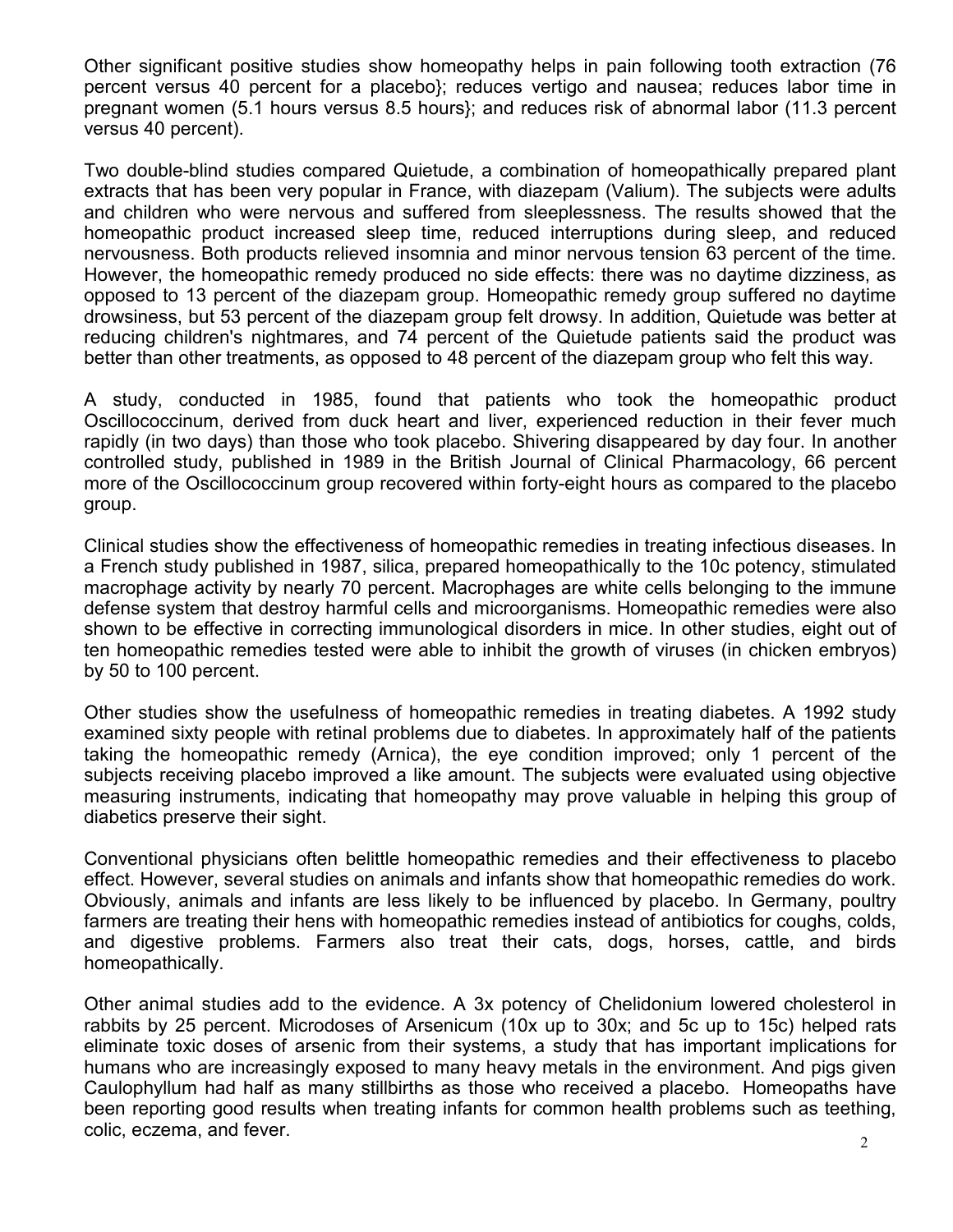# **Homeopathic Treatment of Uterine Fibroid and Ovarian Cyst**

OBJECTIVE: To establish the positive role of Homeopathy in curing surgical diseases like uterine fibroid and ovarian cyst through homeopathic medicine at the general practice in Allahabad, India.



MATERIAL AND METHODS: The well-proven Homeopathic medicines were selected on the basis of principles of homeopathy to the patients of uterine fibroid and ovarian cyst during the period of 1996 to 2004.

The patients were assessed on the basis changes in the symptoms during the period of 3-4 months and ultrasound done after that to assess the size of fibroid.

Medicines Used: Pulsatilla 200c,Medorrhinum 200c, Sabina 200c, Sepia 200c and Tuberculunum 1000c according to the symptoms.

No. Of Patients entered- 123 No. Of patients who followed the protocol-100 No. Of patients which improved-85 No. Of patients with complete removal of fibroid- 48 No. Of patients whose size reduced but not complete removal-20 Success rate Cure-48% (As of 2005-2006 it is now 80%). Rate of Response to Homeopathy- 85% (As of 2005-2006 it is 92%).

CONCLUSIONS: Homeopathy is becoming increasingly popular in the world. Now it is time to prove to what homeopathy can offer in surgical diseases. Homeopathic medicines cannot take the place of surgery but can be of great help to the patients who do not want to go for surgery or cannot be operated upon due to various medical reasons. It is also ideal for underdeveloped and developing countries where financial factors play a major role in deciding the options for treatment.

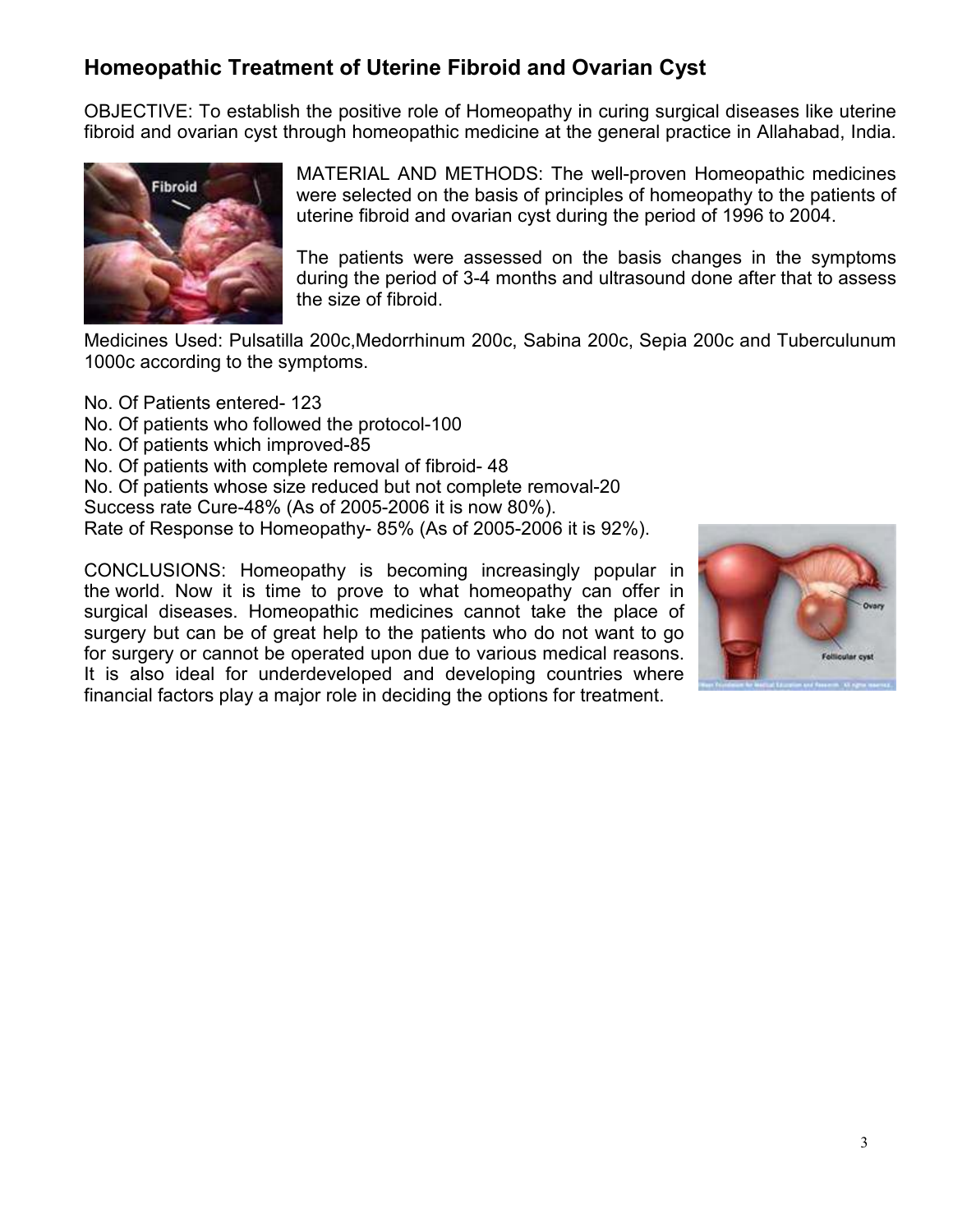# **Homeopathic Remedies for Traumatic Stress**

If you are unfamiliar with homeopathy please read **Intro to Homeopathy** on this site. These are the leading remedies to consider and that every homeopath is familiar with:

- Aconite for shock
- Arnica for trauma, bruising, hemorrhage
- Hypericum for injury to nerve centers and tissues (including areas rich in nerves such as the fingers)
- Cantharis for burns
- Ledum for puncture wounds
- Staphysagria for incised wounds
- Silicea for helping to extrude small foreign bodies

## **Post-Traumatic Stress Disorder**

An extract from Homeopathic remedies for traumatic stress by Miranda Castro, FSHom, RSHom (NA), CCH. Full text.

### **Aconite, Stramonium, and Arnica**

The first two remedies to think of for the shock are Aconite and Arnica. Aconite is immediately



recognizable because people who need it are visibly distressed. They look frightened. You can feel their fear. The symptoms that stand out are the trembling and the fear of death. This fear can surface immediately after a bad shock and/or surface at night after a bad dream. They can suffer from panic attacks if the acute shock isn't dealt with. A remedy with similar symptoms to Aconite is Stramonium. Those who need it experience and re-experience fear and terror after a bad shock. Aconite is more identifiably twodimensional: shock and fear (of death) with trembling. Period. Stramonium can express a wider range of feelings (from hysteria with

loud laughing to rage and feelings of unreality). While a fear of death may be present, the prominent fear that guides us to Stramonium is a fear of the dark. Children wake screaming in terror at night out of a nightmare unable to fully awake, and not knowing the parent who tries to comfort them. By sharp contrast, those who need Arnica might seem superficially to be OK. They say there's nothing wrong-even insist on it-especially during the daytime. But their unconscious betrays their deeper feelings in the form of bad dreams or nightmares that wake them at night. Images of the shocking stressor haunt them at night rather than during their waking hours.

## **Opium \*, Gelsemium, and Phosphoric acid**

4 Homeopathically prepared Opium\* is another remedy for shock with quite a different presentation. They aren't OK, but they aren't distressed. They look spaced-out. They don't complain or ask for anything. The images of what happened haunt them in their waking hours, and each time they think about what happened all the same feelings pour over them again. They have difficulty falling asleep because of this-in spite of an overpowering sleepiness. They are oddly sensitive to noise. People who need Gelsemium have a similar kind of feeling: people who need it look and feel dull and droopy. They have trouble opening their eyes. These people experience loss alongside the shock, but can't cry. They become numb and shaky and drowsy. Typically the shock comes in the form of bad news. How many of us watched the news that fateful Tuesday morning and were catapulted into the kind of reality that was unimaginable? Phosphoric acid is sometimes confused with Gelsemium for those who receive bad news, especially when it comes by phone or letter rather than by experiencing it firsthand. People who need Phosphoric acid sink into

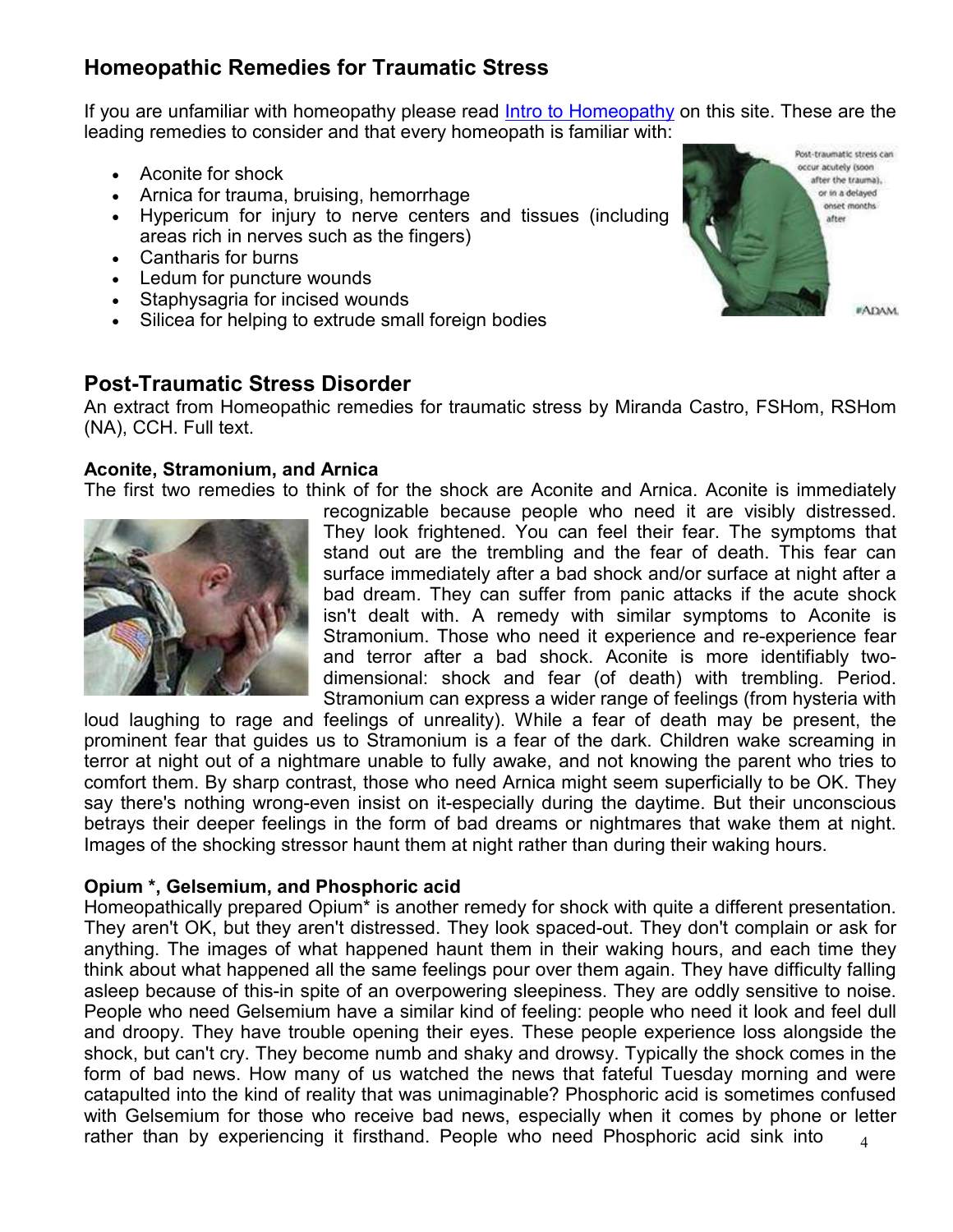apathy and don't even want to talk. In spite of an immense apathy they are able to summon up energy to carry out physical activities if they have to. Those needing this remedy are thirsty especially for fruit juices and pop, whereas those needing Gelsemium are not thirsty at all.

\* Homeopathically prepared Opium is available in the US only to DEA-licensed physicians.

**Ignatia and Natrum muriaticum Ignatia** is another remedy for people with loss who don't want to talk about it because they want to be alone to cry. They resist all comforting. They have a "lump" in their throats from the emotional tension of holding back their feelings. When they finally break down and cry, it is with great big sobs. They are haunted by feelings of guilt and regret. Natrum muriaticum is Ignatia's twin. They have so many similarities they can be hard to tell apart. Natrum muriaticum's depth of suffering and their bitterness set them apart from Ignatia. In addition, they have even more difficulty crying, even when alone, and if they do cry they are more likely to shed a few gentle tears rather than buckets.

### **Calcarea carbonica, Arsenicum, and Cocculus**

People experiencing anxiety after a traumatic stress may need Calcarea carbonica, Arsenicum, or Cocculus. Those needing Arsenicum worry about themselves. They look at what happened and are tortured by what would have happened had they been in one of those planes. Security is really important to them and so the loss of safety is literally unbearable. They become scared of death (like Aconite, but it isn't accompanied by the naked, visible fear). They fear for their own safety, especially at night and especially when they are alone. They become irritable (not generally present in those needing Aconite) and restless-typically tidying up their environments in an attempt to compensate for internal disorder by creating external order. Calcarea carbonica is for those who have been badly affected by all the sad and tragic stories because they have such active imaginations. They respond to this stress by becoming deeply anxious. They worry about the future, about bad things happening, especially to others close to them. This wears them out, causing them to become physically sluggish and emotionally depressed. Those needing Cocculus also worry compulsively about loved ones. Their worrying keeps them from sleeping at night. They become exhausted in a particular way. Their world slows down (they feel as if everything is slow) and nothing feels real, but time passes quickly especially at night when they try to sleep but can't. They become confused, anxious and dizzy with the exhaustion. Cocculus and Nitric acid are the two remedies to think of for those who are sleep-deprived as a result of worry, or because they are actively engaged in rescue efforts or nursing the sick.

#### **Nitric acid and Aurum metallicum**

Those needing Nitric acid are exhausted and angry. Their anger is extreme. Their sensitive, compassionate nature cannot comprehend what happened and they react with hatred, fantasizing revenge against the "enemy," unable to sleep at night and becoming absolutely exhausted. Their anger eats away at them and bursts out uncontrollably, leading to depression. People who become seriously depressed after a traumatic stress may need Aurum metallicum. They fall into a deep, dark pit of despair after a brief period where feelings of anger surface and are then suppressed. They reflect on the nature of faith and typically turn to prayer and/or meditation in order to find solace, reconnecting maybe, with a neglected spiritual side. They find music soothing-but in a limited, melancholy way.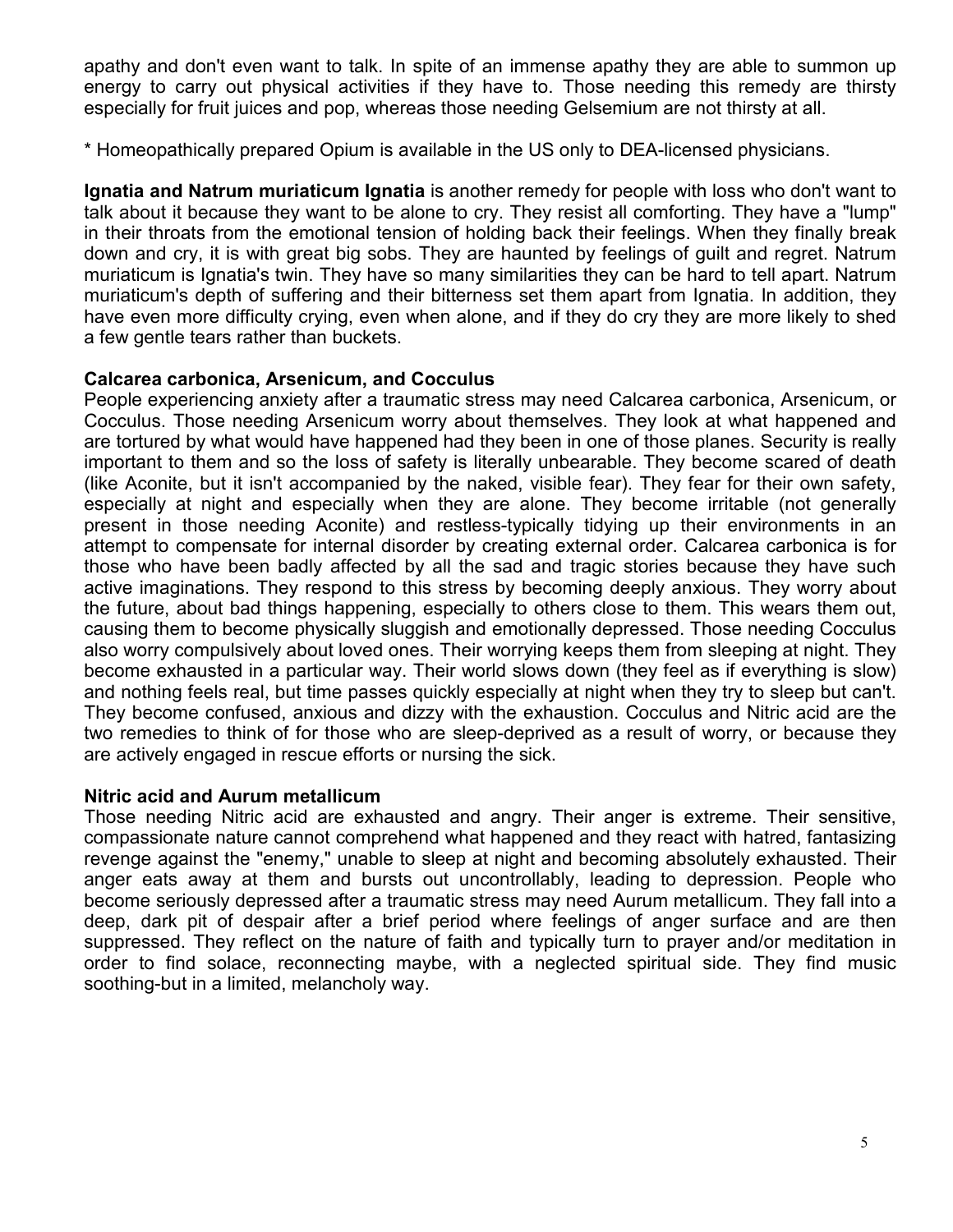## **Anxiety**

The Wall Street Journal on 10/12/01 reported that since September 11, sales of anti-depressants are up 16% from the same period last year, and sales of drugs for anxiety and insomnia are up

7%. Individual physicians cited a 1/3 increase in prescriptions for "coping" drugs many to patients who never would have requested them previously. Clearly, many are in need of help at this time. Homeopathy has much to offer for these issues. Dr. Jonathan Davidson, professor of psychiatry at Duke University (Davidson JRT, Morrison RM, Davidson RT, Bedayn G, Homeopathic treatment of anxiety and depression, Alternative Therapies, 1997;1:46-49.) found a 58% response rate using conventional scales, in patients who had failed conventional therapy.



An extract from Homeopathic remedies for traumatic stress by Miranda Castro, FSHom, RSHom (NA), CCH. Full text

### **Pulsatilla and Causticum**

Those who need Pulsatilla cry easily and want comforting, feeling better for both the crying and the consolation. Their moods are changeable and curiously, any lowness of spirits lifts once they are out in the fresh air. These are the sensitive children who've been deeply affected by the pictures and responses of those around them, who become clingy and needy. Causticum is another remedy for those who suffer as a result of the suffering of others. Only much more deeply. They care tremendously about the injustice of what happened and may react by becoming active in organizations that are fighting for justice. (Those needing Pulsatilla care more about the people that are hurting.) Feelings of anxiety-always about others, never about themselves - and uncertainty create an all-pervasive feeling of gloom that something terrible is going to happen.

## **Fear of flying**

Incredibly, planes fill the skies again and those who have flights booked may be wondering how they will cope with the actual flying experience itself. Especially those who have always been nervous or even scared of flying. Here are a few remedies to consider taking along for the ride. Aconite. Panic attacks with fear of death especially if they feel hemmed in. Looks terrified. Cannot be calmed.



#### **Gelsemium**

Paralyzed with fear in anticipation of flying. Becomes dull and confused and trembly.

## **Argentum nitricum**

Panic attacks with hyperventilating. Great restlessness and claustrophobia. A terrible fear of heights combined with claustrophobia.

## **Rescue Remedy**

This little Bach Flower Remedy is not, strictly speaking, homeopathic, but its curative value in any worrying or scary situation is legendary. Take it if you take nothing else, and put a few drops in all your drinks.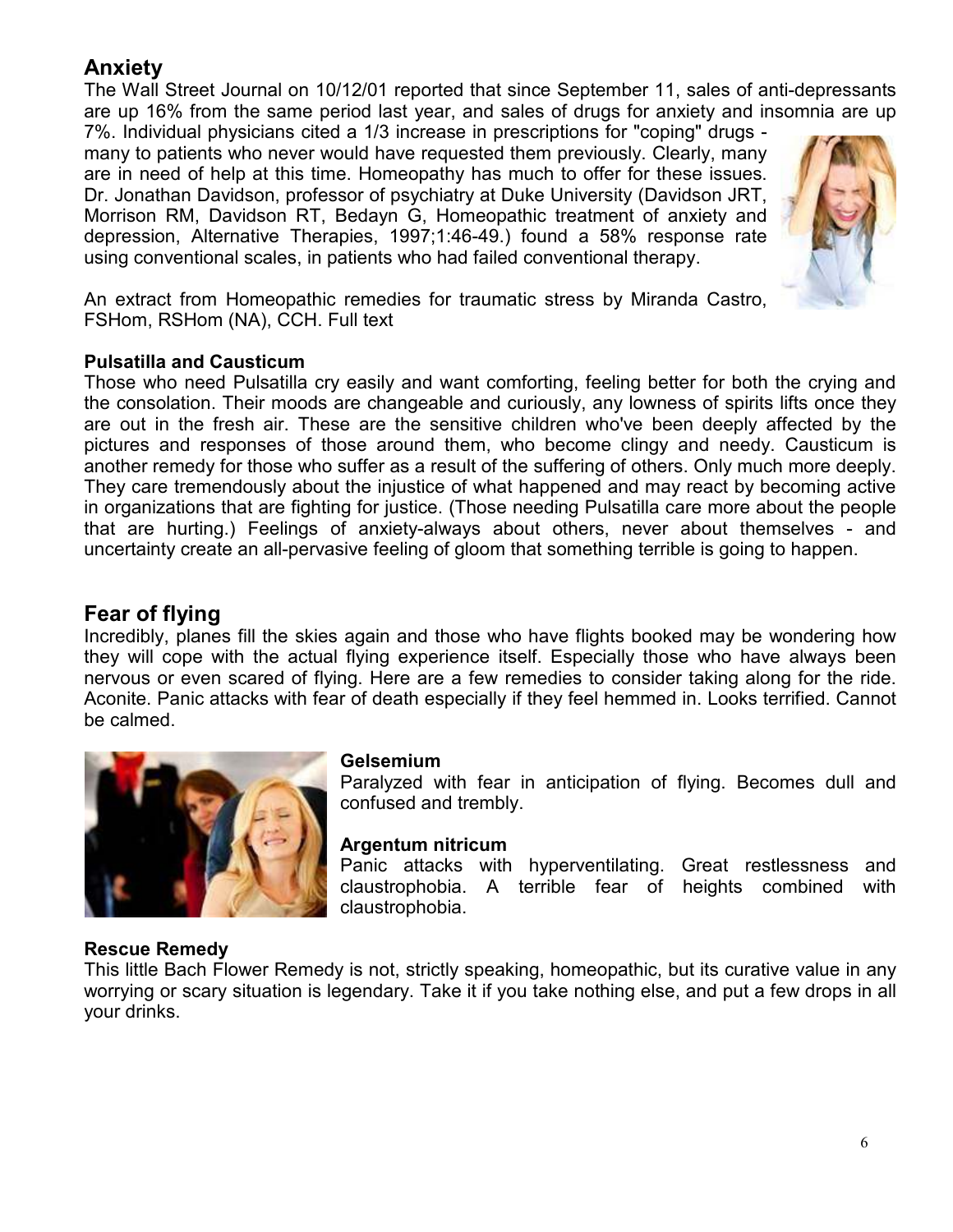## **Biological Attack**

The current rash of Anthrax letters has lots of people skittish. Start with a rational assessment of



whether you are in a job situation that puts you at risk. Most of us are not at risk from this and should relax. At this time, you are still more likely to die from being struck by lightning than to die from anthrax. But, we should also follow the rules of good hygiene that work for colds and flu as well - DON'T PUT STUFF IN YOUR MOUTH, especially your hands or anything that you or anyone else touches with hands unless they're washed first. This means don't chew your fingernails, or the end of your pencil. Don't eat with your hands unless you have washed them or the food can be held in its

wrapper. Homeopathy did a great deal for epidemics and infectious diseases, but good hygiene and sanitation did more and will help keep you from getting sick in the first place

#### **Prophylaxis and Nosodes**

Industry Associations Warn Against "Natural" Anthrax Treatments.

Both the Silver Spring, Md.-based American Herbal Products Association (AHPA) and the

Newport Beach, Calif.-based National Nutritional Foods Association (NNFA) have issued warnings about false claims that natural remedies exist for the treatment of the disease anthrax. NNFA has received inquiries from its members about products which are being marketed as alternative preventatives and treatments for anthrax and has issued a statement saying that no natural therapies have been approved for treating any form of anthrax infection. It is recommending that retailers refuse to stock or sell products claiming to treat the disease; to



not promote the use of legally labeled dietary supplements as a cure or treatment; to advise customers who believe they are infected to seek medical attention and contact the local health department. In a statement, NNFA Executive Director David Seckman said, "Let's be very clear, no dietary supplement or other natural product has been approved for the treatment of anthrax. Even the most vague intimation that a product or combination of products will ward off or cure anthrax infection will be widely viewed as preying on the fears of a frightened public." AHPA has reminded manufacturers, marketers and retailers that federal regulations governing dietary supplements do not permit claims suggesting a supplement can "diagnose, mitigate, treat, cure or prevent" any disease. In an open letter to practitioners of complementary and alternative medicine, AHPA stated "There are not, however, any defined natural healing protocols for the treatment of any form of anthrax infection," and recommended that the practitioners contact the Atlanta-based Centers for Disease Control for information on anthrax. For more information contact AHPA's Director of Communications Robin Gellman at 301-588-1171, ext 107.

From articles by Eileen Nauman DHM (UK) with Catherine Creel. Full text.

#### **ANTHRAX BIOLOGICAL WARFARE INFORMATION**

7 The spores of B. anthracis can be produced and stored in a dry form and remain viable for decades in storage or after release. When released, the spores are easily dispersed in air for inhalation by unprotected troops (or civilians downwind) and may remain in soil for many years. The following is an excerpt from the U.S. Navy Manual on Operational Medicine and Fleet Support, entitled Biological Warfare Defense Information Sheet. "The disease Anthrax is caused by the bacteria Bacillus anthracis. Anthrax is normally found in sheep, cattle and horses but can be transmitted to humans who contact infected animals or their products. Usually humans acquire the disease by skin contact with the bacteria or by inhaling the bacterial spores found in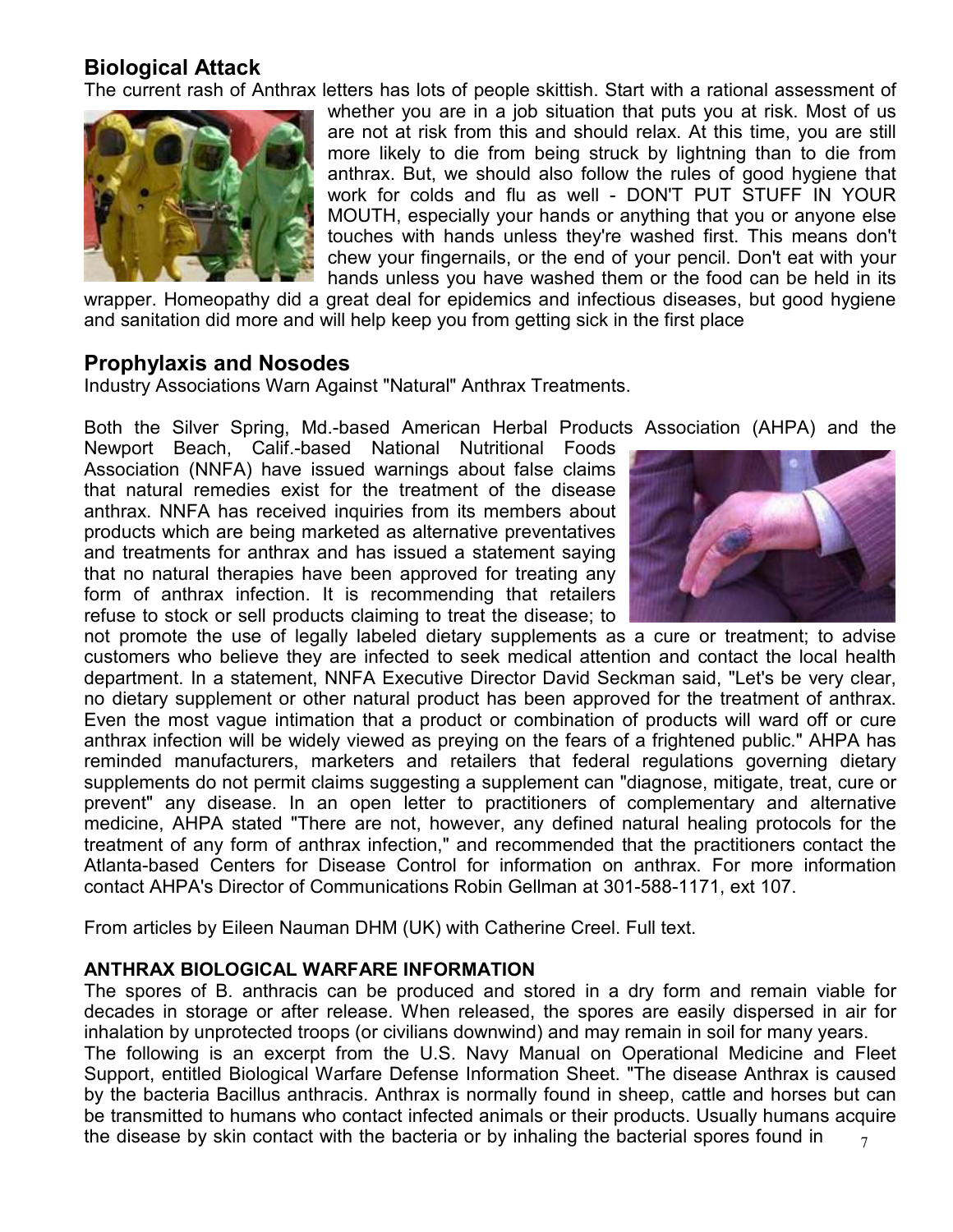sheep wool. As an agent of biological warfare (BW), it is expected that a cloud of Anthrax spores would be released at a strategic location to be inhaled by the personnel under attack. As such, the symptoms of Anthrax encountered in BW would follow those expected for inhalation of spores, as opposed to those expected for skin contact or ingestion of the bacteria. These symptoms are discussed in the sections below."

Anthrax symptoms have TWO PHASES. The first set of symptoms mirror non-specific flu-like symptoms.

- progressive fatigue
- possible fever
- chills
- general discomfort, uneasiness, or ill feeling (malaise)
- headache
- nausea and vomiting
- shortness of breath/breathing problems
- cough, dry \* congestion of the nose and throat
- mild chest discomfort with a non-productive cough
- joint stiffness
- joint pain
- possible sore throat
- possible night sweats
- loss of Appetite

# **Homeopathic Remedies for Inhalational Anthrax**

- FEVER; HEAT in general (K1278) (205): Acon., Alum., Apis, Arg-n., Ars., Ars-i.
- CHILL; COLDNESS in general (K1259) (213): Ant-t., Apis, Aran., Ars., Bism., Calc-f.
- HEAD PAIN; GENERAL (K132) (305): Anthr., Calc-s., Cedr., Chin., Chin-s., Cocc.
- STOMACH; NAUSEA (K504) (326): Ant-c., Ant-t., Arg-n., Ars., Bell., Carbn-s.
- STOMACH; VOMITING; General (K531) (247): Acon., Aeth., Ant-c., Ant-t., Apis, Apom.
- COUGH; DRY (K786) (288): Acon., Alum., Ars., Ars-i., Bell., Brom.
- RESPIRATION; SUFFOCATIVE (Difficult) (107): Acon., Acon-f., Am-c., Ant-t., Apis, Ars.
- NOSE; CONGESTION to nose (11): am-c., cham., cortico., cupr., hep., lith-c.
- THROAT; FULLNESS (K452) (44): apis, arg-n., bell., cinnb., con., eucal.
- CHEST; CATARRH (K824) (95): Ant-t., Ars., Bar-c., Bar-m., Bry., Cact.
- EXTREMITIES; STIFFNESS (K1191) (133): Ars., Asaf., Bry., Caust., Chel., Cocc.
- EXTREMITY PAIN; GENERAL; influenza; during (K1045) (8): Bry., Eup-per., acon., caust., chel., euph.
- MIND; DISCOMFORT (SI 401) (Discontented) (Restlessness) (44): camph., grat., sulph., agar., ammc., ars.
- STOMACH; APPETITE; diminished (K476) (133): Alum., Pic-ac., arg-n., aur., bar-m., cact.
- EXTREMITIES; ANTHRAX (K952) (6): anthr., ars., sec., echi., lach., ther.
- 1. Anthracinum (anthrax nosode)
- 2. Arsenicum album
- 3. Lachesis muta
- 4. Secale
- 5. Bryonia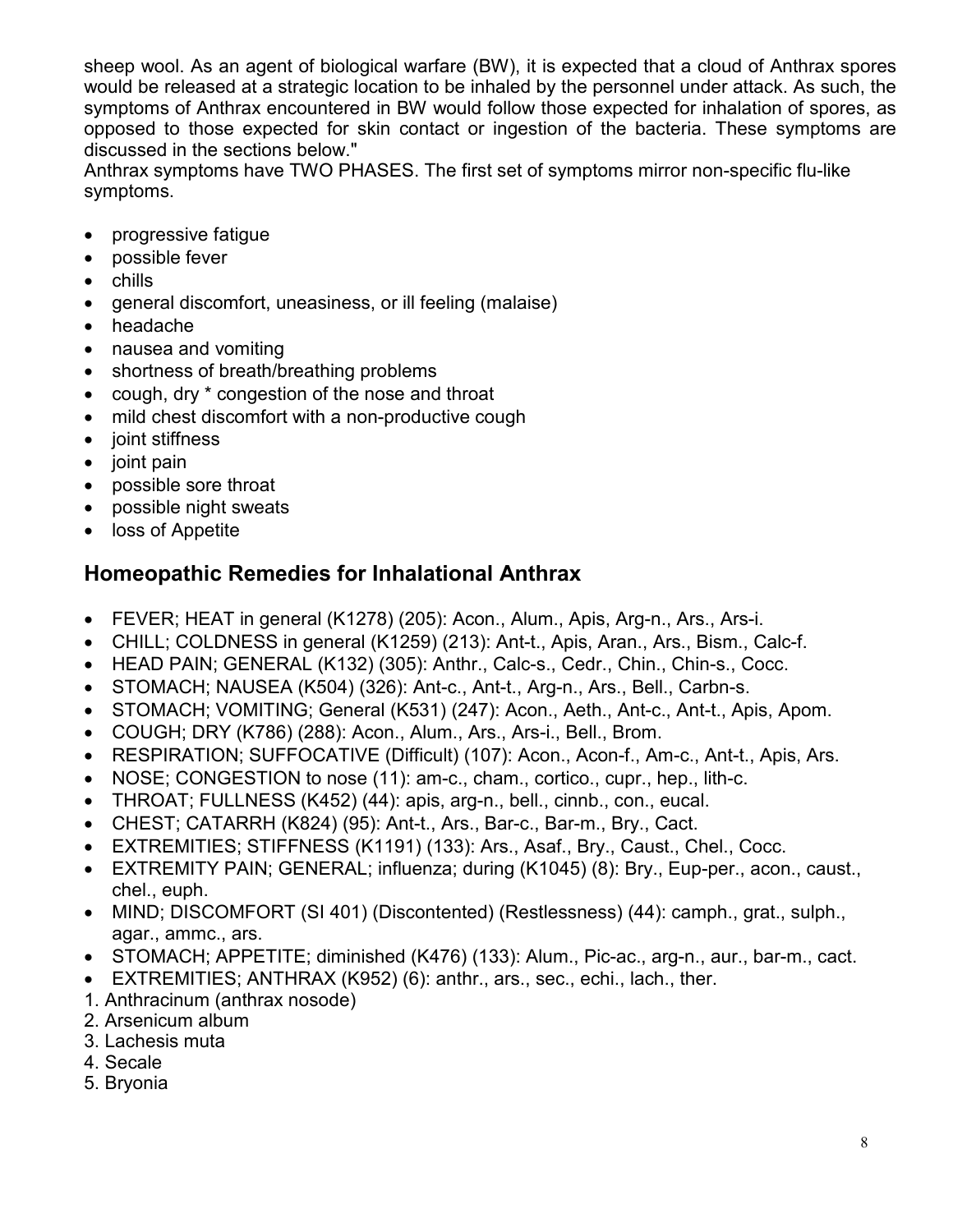Then, you will experience improvement, and the symptoms seem to abate for 1-3 days, and you feel better. The second phase will hit you hard, and usually, within 24-36 hours. This phase is one marked by high fever, dyspnea (shortness of breath), stridor (lungs filling with fluid), cyanosis (blue-colored skin, and you are not able to get sufficient oxygen into your body due to breathing problems), and shock, and then you die. \* Breathing Problems/pneumonia \* Shock \* Swollen Lymph Glands \* Profuse sweating \* Cyanosis (skin turns blue)

## **Homeopathic Remedies for Stage Two**

- FEVER; HEAT in general (K1278) (205): Acon., Alum., Apis, Arg-n., Ars., Ars-i.
- CHILL; COLDNESS in general (K1259) (213): Ant-t., Apis, Aran., Ars., Bism., Calc-f.
- HEAD PAIN; GENERAL (K132) (305): Anthr., Calc-s., Cedr., Chin., Chin-s., Cocc.
- STOMACH; NAUSEA (K504) (326): Ant-c., Ant-t., Arg-n., Ars., Bell., Carbn-s.
- STOMACH; VOMITING; General (K531) (247): Acon., Aeth., Ant-c., Ant-t., Apis, Apom.
- COUGH; DRY (K786) (288): Acon., Alum., Ars., Ars-i., Bell., Brom.
- RESPIRATION; SUFFOCATIVE (Difficult) (107): Acon., Acon-f., Am-c., > > Ant-t., Apis, Ars.
- NOSE; CONGESTION to nose (11): am-c., cham., cortico., cupr., hep., lith-c.
- THROAT; FULLNESS (K452) (44): apis, arg-n., bell., cinnb., con., eucal.
- CHEST; CATARRH (K824) (95): Ant-t., Ars., Bar-c., Bar-m., Bry., Cact.
- EXTREMITIES; STIFFNESS (K1191) (133): Ars., Asaf., Bry., Caust., Chel., Cocc.
- EXTREMITY PAIN; GENERAL; influenza; during (K1045) (8): Bry., Eup-per., acon., caust., chel., euph.
- MIND; DISCOMFORT (SI 401) (Discontented) (Restlessness) (44): camph., grat., sulph., agar., ammc., ars.
- STOMACH; APPETITE; diminished (K476) (133): Alum., Pic-ac., arg-n., aur., bar-m., cact.
- EXTREMITIES; ANTHRAX (K952) (6): anthr., ars., sec., echi., lach., ther.
- BACK; SWELLING of; Cervical region (4): con., iod., nux-v., phos.
- GENERALITIES; SHOCKS; agg. (SII 578) (25): acon., acet-ac., am-c., arn., camph., cham.
- PERSPIRATION; PERSPIRATION in general (K1293) (201): Ant-t., Calc., Chin., Ferr., Hep., Ip.
- RESPIRATION; DIFFICULT; pneumonia, in (6): ANT-T., Chel., Kali-n., Kreos., Lyc., Phos.
- GENERALITIES; CYANOSIS (K1356, SII 151) (RESPIRATION; Asphyxia) (109): Camph., Carb-v., Cupr., Dig., Lach., Laur.
- 1. Arsenicum album
- 2. Phosphorus
- 3. Lachesis muta
- 4. Carbo veg.
- 5. Baptisia tinct.
- 6. Pyrogenium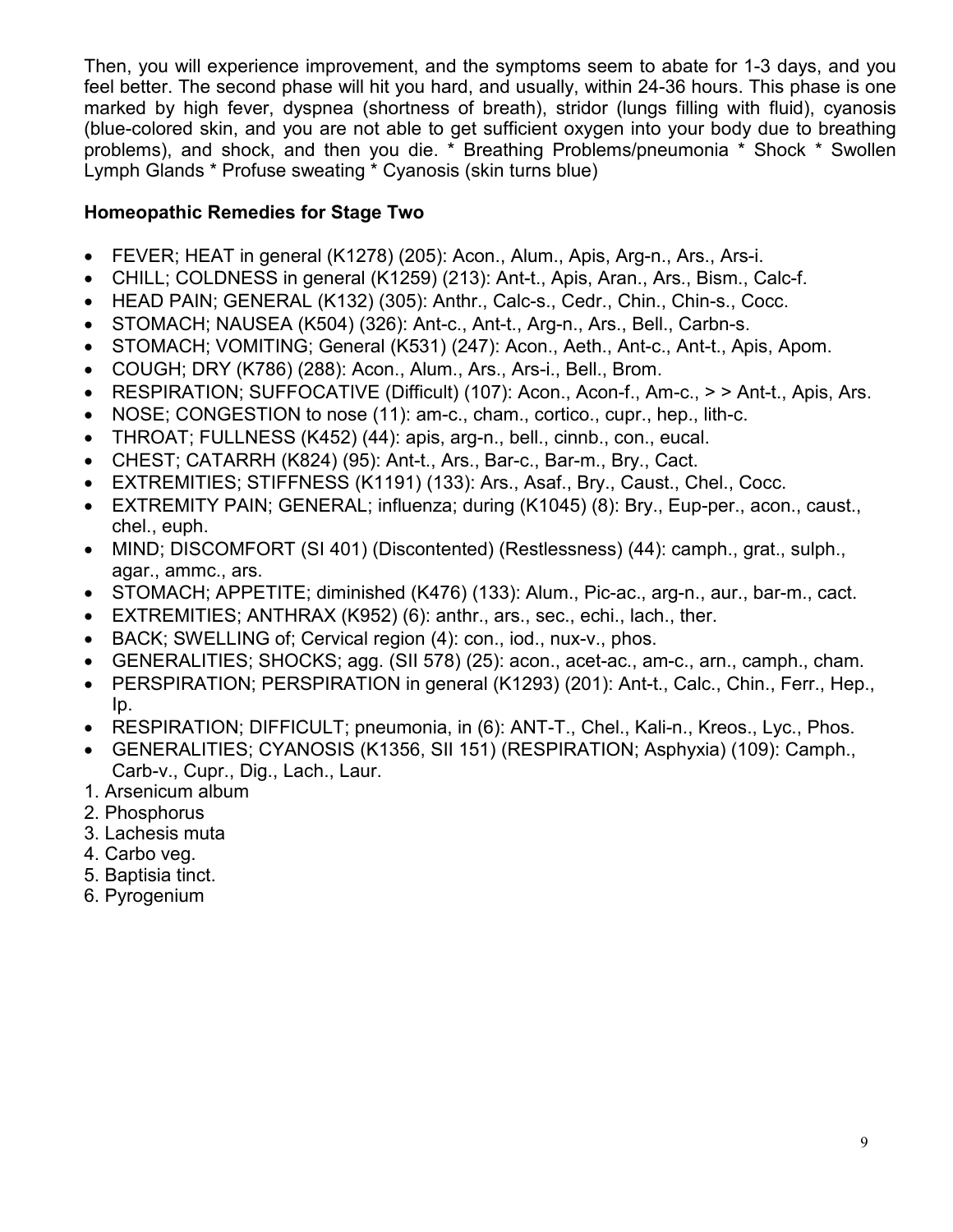## **CUTANEOUS SUMPTOMS OF ANTHRAX (Anthrax skin infection)**

- Skin infection begins as a raised itchy bump that resembles an insect bite but within 1-2 days develops into a vesicle and then a painless ulcer, usually 1-3 cm in diameter, with a characteristic black necrotic (dying) area in the center.
- •

A reddish brown sore that breaks open and forms a scab. Lymph glands in the adjacent area may swell. About 20% of untreated cases of cutaneous anthrax will result in death. Deaths are rare with appropriate antimicrobial therapy.

•

Usually find a typical painless lesion (ulcer) at site of infection with a black, necrotic (dying tissue) eschar (scab).

- Local swelling is prominent
- Possible fatigue
- Possible chills

## **Homeopathic Remedies for Cutaneous Anthrax**

- SKIN; ANTHRAX (2): ip., lob.
- SKIN; ERUPTIONS; vesicular (K1322) (148): Ars., Canth., Carb-ac., Caust., Clem., Croto-t.
- SKIN; SWELLING; affected part, of (K1332) (57): Bell., Kali-c., Merc., Puls., Rhus-t., Sep.
- SKIN; DISCOLORATION; blackish (K1305) (19): Ars., Plb., Sec., apis, arg-n., carb-v.
- SKIN; ITCHING (K1327) (242): Agar., Apis, Ars., Bov., Carb-v., Carbn-s.
- 1. Arsenicum album
- 2. Lachesis muta
- 3. Nitric acidum
- 4. Secale
- 5. Carbo veg.

## **GASTROINTESTINAL ANTHRAX (eating it)**

The intestinal disease form of anthrax may follow the consumption of contaminated meat and is characterized by an acute inflammation of the intestinal tract. Initial signs of nausea, loss of appetite, vomiting, fever are followed by abdominal pain, vomiting of blood, and severe diarrhea.

- Abdominal Pain
- Inflammation of the Intestinal Tract
- Intestinal anthrax results in death in 25% to 60% of cases.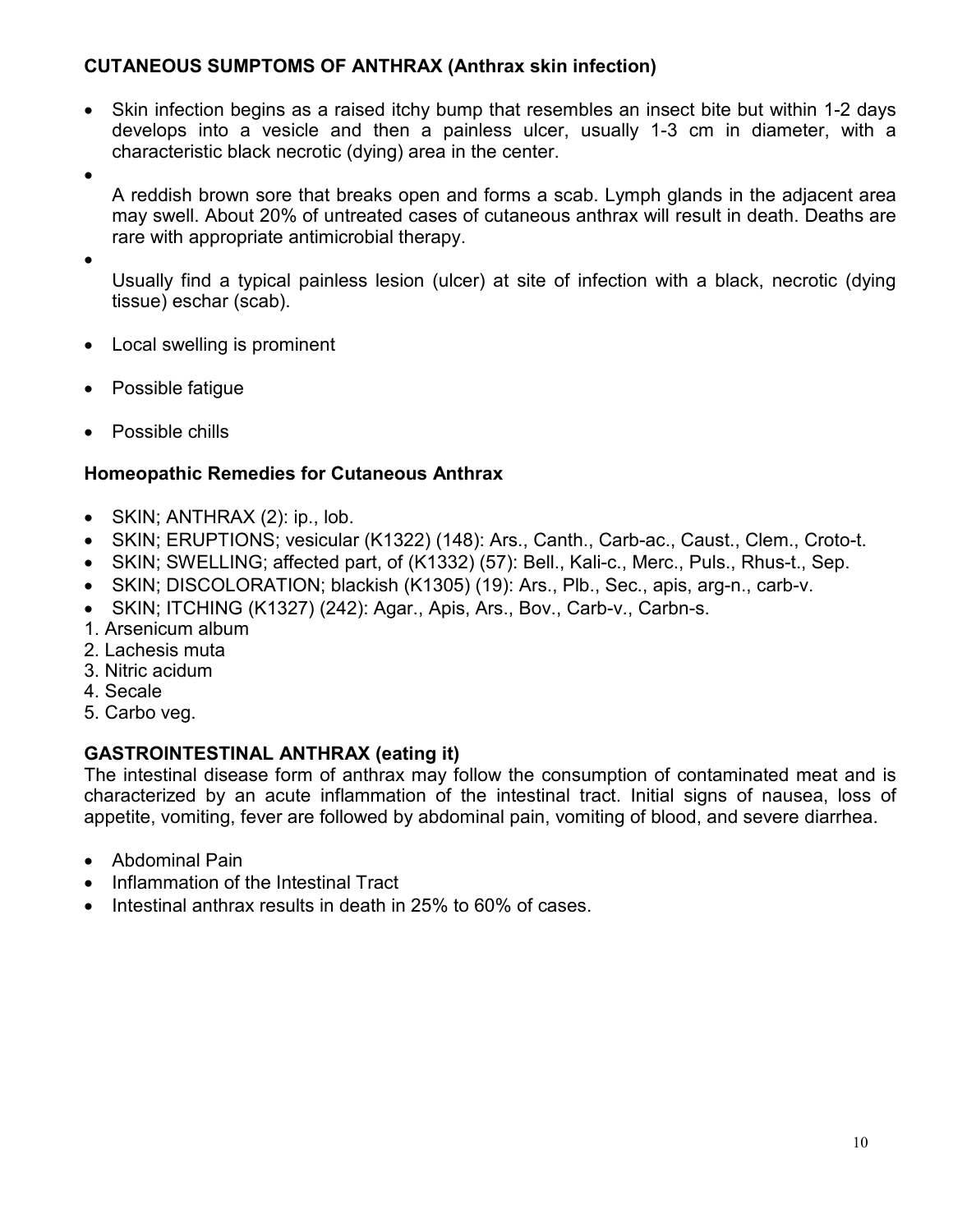### **Homeopathic Remedies for Gastrointestinal Anthrax**

- STOMACH; APPETITE; wanting (K479) (284): Ars., Asar., Calc., Cham., Chel., Chin.
- STOMACH; VOMITING; General (K531) (247): Acon., Aeth., Ant-c., Ant-t., Apis, Apom.
- STOMACH; NAUSEA (K504) (326): Ant-c., Ant-t., Arg-n., Ars., Bell., Carbn-s.
- ABDOMEN; PAIN; general (K554) (397): Ars., Bry., Canth., Cham., Cocc., Colch.
- STOMACH; VOMITING; blood (K536) (131): Arn., Cact., Carb-v., Chin., Crot-h., Ferr.
- RECTUM; DIARRHEA (K609) (STOOL; Frequent) (285): Agar., Aloe, Ant-c., Ant-t., Apis, Arg-n.
- 1. Arsenicum album
- 2. Ipecac
- 3. Phosphorus
- 4. China
- 5. Veratrum album

## **HOMEOPATHIC INFORMATION YOU NEED**

POTENCY and DOSAGE Potency ordered from a homeopathic pharmacy (or, if you buy a kit) should be a 30C. Take these white pellets UNDER your tongue and let them melt way. Do NOT take them with water. Take every 15 minutes until you can receive emergency medical help. If you cannot get to the hospital. Take every fifteen minutes until the symptoms go away. When they stop: STOP taking the remedy.

## **Prophylaxis - NCH Board**

In the history of homeopathy, the remedy that has worked well for treatment of the illness, has also worked well for preventing infection among exposed individuals. In epidemics, the infection is usually so virulent that most people respond to it with similar symptoms. Thus, one or a very few remedies will work for most people, and the usual need for individualization of therapy is made much easier. The remedy for the epidemic becomes known as the genus epidemicus. However, the genus epidemicus may change with each epidemic even though it is the same disease just as a different flu vaccine is made each year in conventional medicine as the flu strain changes.

Another strategy has been to attempt prophylaxis with the nosode, the remedy made from actual diseased tissue. While this is attractive because it doesn't require finding the genus epidemicus, there is less evidence for its efficacy. Additionally, current information about the source material for some nosodes is lacking, the old nosodes may not fit the current strains of infection, and some nosodes are available only by prescription.

While prophylaxis with nosodes is not certain, we do have modern evidence of at least partial effectiveness in the animal model. Dr. Wayne Jonas, former director of the Office of Alternative Medicine at NIH did a study with tularemia in the mouse model. (Jonas WB, Do homeopathic nosodes protect against infection? An experimental test, Alternative Therapies, 1999;5:36-40) Mice given tularemia nosode prior to infection with F tularensis had 22% greater survival than control mice given the infection without prior nosode treatment. However, mice given conventional vaccine had 100% survival. While it may not be appropriate to apply this limited information to humans and a different disease, we have to conclude that if a suitable vaccine is available, it would appear to be the safer course at this moment in time. However, if no suitable vaccine is available, nosode therapy is likely to be better than nothing.

11 In another article in the same issue, pig herds in Germany, particularly susceptible to infections due to their crowded growing conditions, were treated with a combination remedy (remedies chosen for the particular symptoms of infection and combined into one remedy), prophylactic doses of antibiotic or full doses of antibiotic. (Albrecht H, Schutt - Homeopathy versus antibiotics in metaphylaxis of infectious diseases: a clinical study in pig fattening and its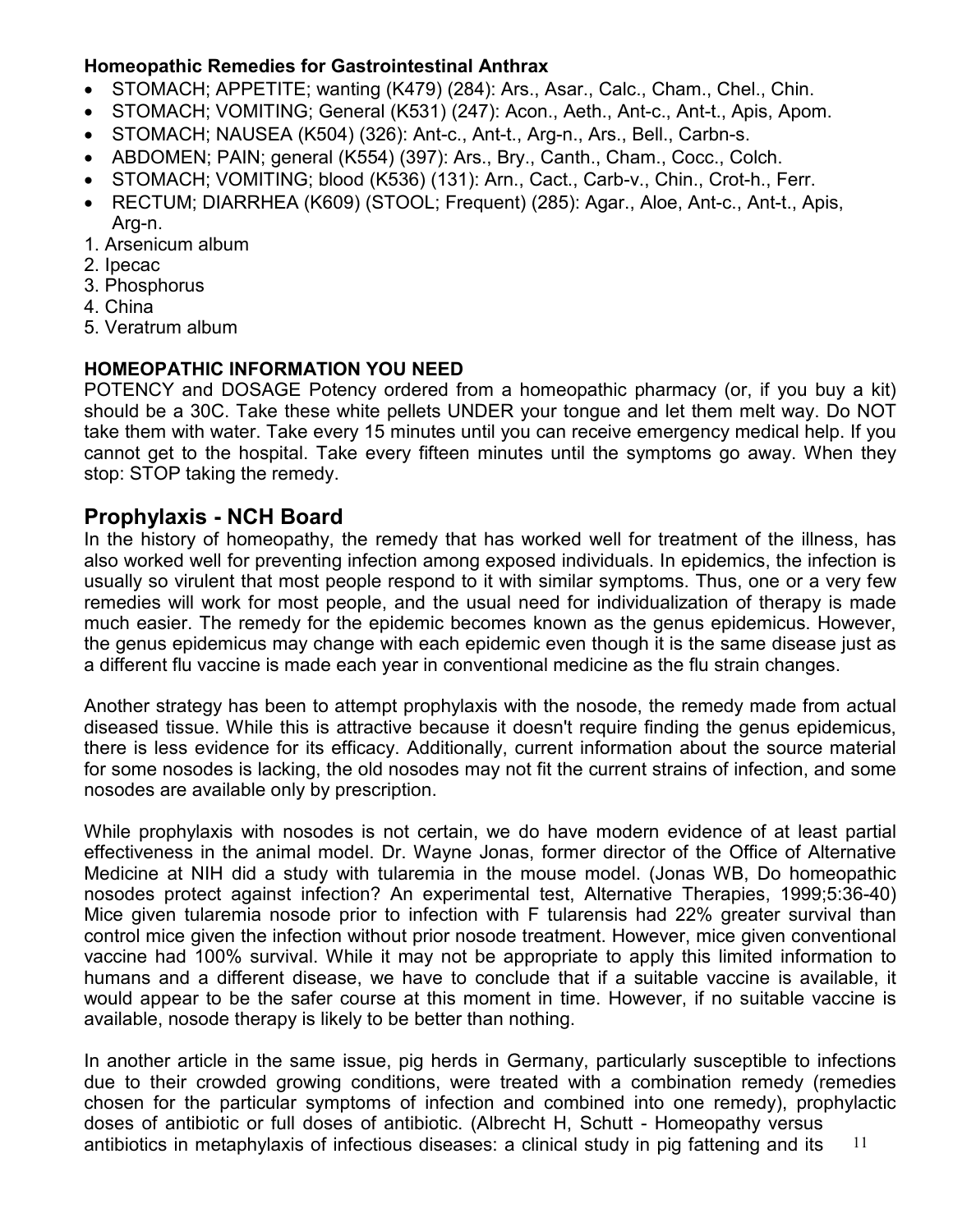significance to consumers, Alternative Therapies, 1999; 5:64-68.) The pigs treated homeopathically faired as well as those given prophylactic antibiotics, though neither group did as well as those given full dose antibiotics.

There is much promise for homeopathic prophylaxis, particularly when the genus epidemicus has been determined. What is especially needed at this time is specific homeopathically oriented symptomatology (symptoms from the mental/emotional, general, and organ specific areas along with timing and modalities) from the course of disease in affected individuals in order to determine the genus epidemicus. And we need intense research in the application of both genus epidemicus and nosode therapy. We hope that governmental agencies and scientific investigators will pursue this much needed investigation expediently so that better informed recommendations and protocols for these cost effective and potentially extremely valuable strategies can be developed. We welcome your suggestions and personal contacts in furthering these goals.

The following is an excerpt of an official FDA correspondence to HPCUS in May 1997

## **Chemical Attack**

(In progress)

### **Nuclear Attack**

Dr. Arthur Grimmer writing at the height of the cold war (The Homeopathic Recorder, Vol LXVI, no.9 March 1951, p. 262 in Currim AN Ed. The Collected Works of Arthur Hill Grimmer MD, Hahnemann International Institute for Homeopathic Documentation Norwalk CT. 1996 p.145.) recommended carrying arnica and phosphorus. He suggested they would be helpful to any survivor not too close to the center of an atomic explosion. Arnica should be taken for the immediate effects such as contusions. This, or any exposure to radiation, should be followed after half an hour by phosphorous which he states "meets the destructive effects produced on the capillary circulation and later on the blood elements as well. PHOS is a remedy for deep burns as well as for ulcerations of a serious nature."

#### **Side Effects**

If you do find yourself in an exposure situation, follow your public health official's recommendation. While homeopathy has a long history of success, we don't have enough current data to rely on it solely when other options known to be efficacious are available.

If you are advised to take an antibiotic, take the simplest one you can. E.g. in anthrax, penicillin and tetracycline, both available generically, are as effective as Cipro, readily available, and much less expensive. More importantly, penicillin has a much narrower spectrum of bacteria that it kills. This means that it knocks off fewer of the good bacteria needed for digestion and other bodily functions, and it is less likely to create bacteria that are resistant to Cipro if you ever need it for something else that is not sensitive to penicillin.

Any time you take an antibiotic, it's a good idea to eat live culture yogurt every day or to take a supplement of Acidophilus Bifidus (available in the refrigerator section of your health food store). This helps to replenish the healthy bacteria in your gut that are incidentally being killed by the antibiotic, and diminishes the risk of developing diarrhea or other GI side effects.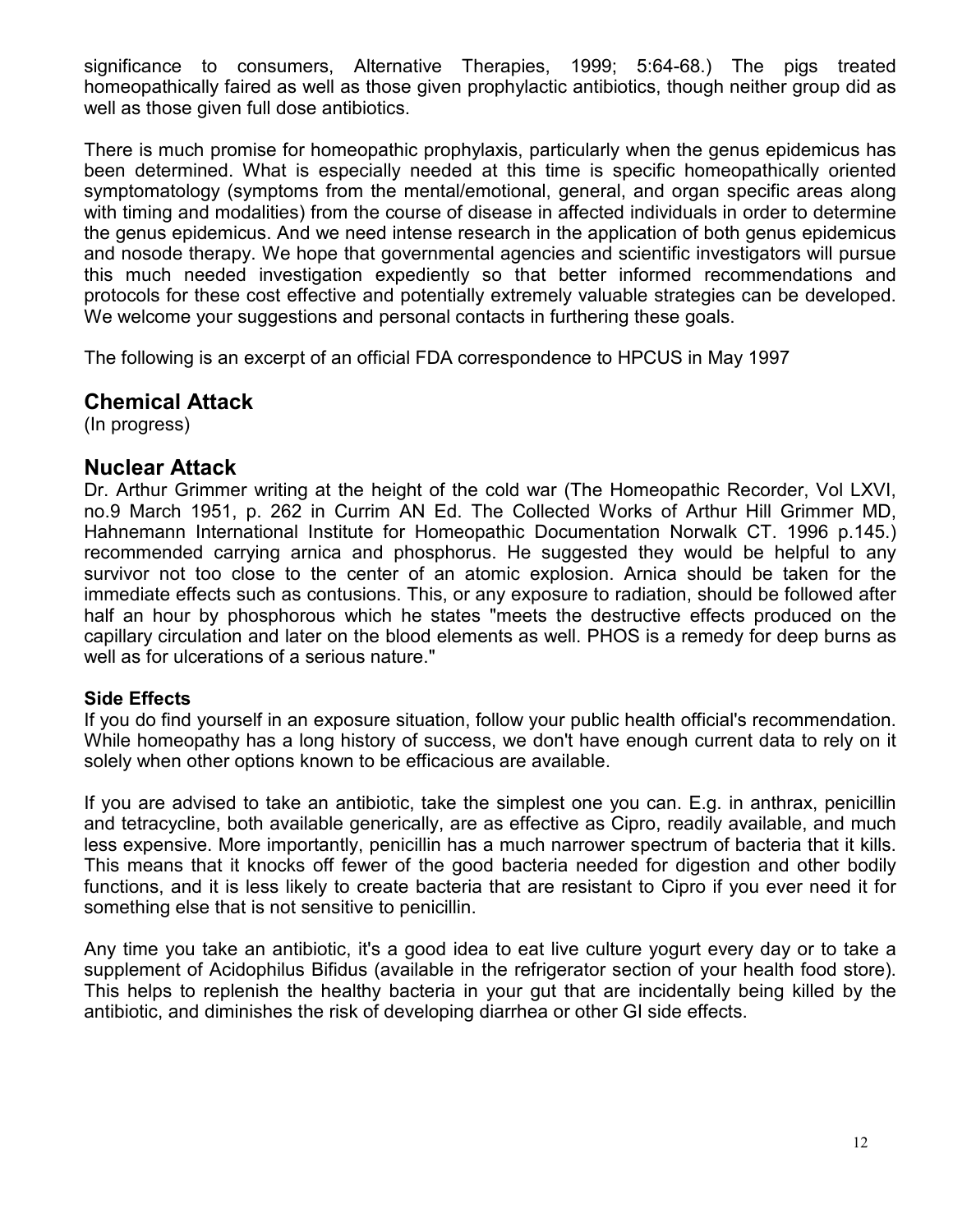# **Swine Flu and the Great Flu Pandemic of 1918-19**

#### **The Similarities and What History Can Teach Us**

The Great Flu Pandemic of 1918-19 killed more people than any other outbreak of disease in history. It is estimated that between 50 and 100 million died from what was then known as "Spanish Flu". It most often killed those in the prime of life, and it killed with extraordinary swiftness, often causing great trauma to the lungs.



The events have given us cause for concern that there may be another pandemic flu on the horizon. The Swine Flu or H1-N1 as it is being named has several important characteristics that validate this concern. First, it is a "novel" or new virus. In the world of epidemiology this means that it is a strain that the world has not been seen before and therefore people will not have had exposure to it in the past. This means that we do not have natural antibodies against this virus, no natural immunity. H1N1 refers to the specific genetic makeup of the virus. The Spanish Flu was also an H1N1 type A influenza virus. As of this writing, there have been

many deaths in Mexico and many confirmed, but milder, cases here in the US just this past week. A usual seasonal flu in fact kills tens of thousands of people every year. Those that fall victim to usual or seasonal flu, however, are the elderly and the very young. A characteristic feature of a Pandemic is that it kills young, healthy adults in the prime of their life.

The feeling of most experts is that this will be the first of a few "waves" of this epidemic, just as what occurred during the Spanish Flu. The Spanish Flu actually began in early 1917 but did not appear at first to be very serious. No-one raised the alarm during those early months. The second most deadly wave began in late 1917 and killed most of its victims in 1918. Note the similarities to what we are seeing with this H1N1 Swine Flu. Most people are hearing that it is "mild." However, because it is novel and this is just the first wave, we must be hypervigilant and follow the epidemiology of this virus very closely.

Currently it looks as if this virus is sensitive to two main anti-viral agents (Tamiflu and Relenza). There is currently no vaccine and that would take many months to mass-produce. One of the greatest problems facing conventional medicine is the amount of time required to identify and manufacture drugs and vaccines capable of helping manage a deadly outbreak of flu. The virus may drift or change by the time a vaccine was made available, so this, too, must be closely monitored. Viruses mutate or change their form quickly and develop resistance to drugs and vaccines over time. Will this happen? All these are questions we must ask and trust the experts to monitor. So what can Americans learn from the Pandemic of 1918-19 that could guide us now? Were there any treatments that helped stem the tide of that killer?

A recent comprehensive epidemiological study of some 61,000 confirmed cases of Spanish Flu from 1918-19 by Canadian physician, Dr. Andre Saine, shows that patients treated with a form of medicine called homeopathy had death rates of 0.7 percent compared to death rates in the untreated and from conventional care of 30 percent or more. Is homeopathy something that we should be looking into and investigating as a possible source of prevention and cure for this H1N1 virus? If history is said to repeat itself, then the answer must be, yes. We owe it to the people we serve to investigate all possible treatments and cures, regardless of how popular they may or may not be to drug companies or within mainstream medicine. That is the way of science: to investigate without bias or prejudice and make objective decisions based on facts.

13 Homeopathy is a 200 year-old system of medicine based on a law of nature first discovered by Hippocrates and others. That law states that substances able to produce symptoms of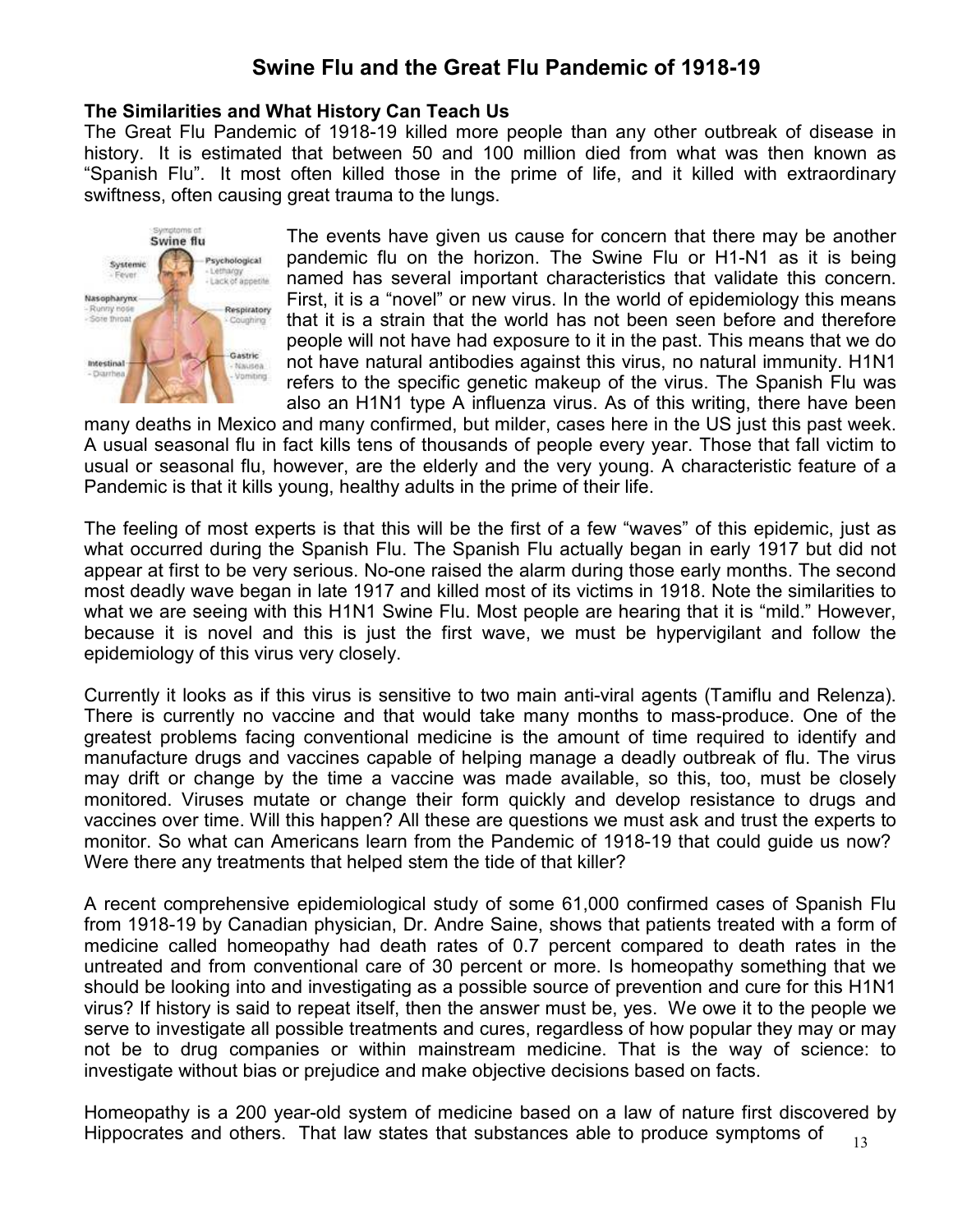disease can cure those symptoms in a sick person. In the US, the medicines used in homeopathy are produced in pharmacies under strict FDA regulations. They are non-toxic, gentle and inexpensive. It is also relatively easy to mass-produce these drugs in the event of a national crisis. The system itself is unlike any other system of medicine known to man. In fact, sophisticated new research released by the material science labs at Penn State University in 2006 and 2007 is just beginning to explain its extraordinary potential. There are hundreds of high quality, peer reviewed pre-clinical and clinical studies published in journals like Pediatrics, Rheumatology, Lancet, CHEST, and others showing that homeopathy works. Additionally, there is solid epidemiological data to suggest that homeopathy's success in 1918-19 was not an aberration. Reliable medical records from deadly epidemics throughout the 19th century of cholera, diphtheria, yellow fever, dengue fever, scarlet fever, typhoid, malaria and other infectious diseases repeatedly show that homeopathy was a very effective system for treating disease evidenced by mortality rates a small fraction of those seen in untreated as well conventionally treated patients. Homeopathy shines in the face of epidemics. That is what put homeopathy onto the map and began a system of healthcare that flourished here in the US, in Europe, and in India. Homeopathy is in fact experiencing a world-wide resurgence because it is effective in treating both chronic and epidemic disease. Few people know that the renowned Hahnemann Hospital in Philadelphia was in fact founded in honor of the father of homeopathy. Many medical schools and hospitals at the turn of the 20th century were homeopathic hospitals.

So the question is – could homeopathy help again? Could it help prevent the massive loss of life anticipated by the Centers for Disease Control and the World Health Organization from the next pandemic?

Epidemic disease tends to have a rather fixed nature. The symptoms of each individual epidemic are often fairly uniform across populations. Homeopathy uses a very particular technique for discovering the treatment and cure for epidemics. This approach is the same, regardless of the nature of the epidemic. Homeopaths gather the specifics of a number of human cases with the disease. The symptoms of each case will be carefully recorded with attention paid to distinguishing or unusual characteristics of each case (i.e., whether the cough is dry or wet, the specific nature of any pains, the side of the chest most effected, the conditions that make the symptoms better or worse, the nature and time of chills and fever, etc., etc.). It is these precise details gathered on a small representation of the affected population that tell us the remedy or remedies that will be most useful in the epidemic. Armed then with this information, homeopathic physicians will be able to identify a small number of medicines effective for treating the vast majority of cases in any full scale pandemic. A little known fact is that these same medicines can be used to PREVENT the illness as well. This is called "homeoprophylaxis."

Homeopathic medicine is very different. The homeopathic drugs needed for any outbreak of infectious disease are already available and can be manufactured quickly in quantities sufficient to treat very large numbers. The manufacturing process is sophisticated, but uncomplicated.

According to the CDC and the World Health Organization, millions are at risk of dying should a pandemic strike again. With the H1N1 Swine Flu, this reality now appears to be closer at hand. We must turn over any stone and investigate any system of medicine that has the potential to save lives. Homeopathy is such a system. Its proven track record must no longer be ignored. Its history is clear and we have the capability to treat masses of people infected or at risk of being infected by this Flu.

For more information about homeopathy and the flu, contact the National Center for Homeopathy in Alexandria, Virginia (www.nationalcenterforhomeopathy.org). This non-profit organization is the organizing body for homeopathic medicine in America.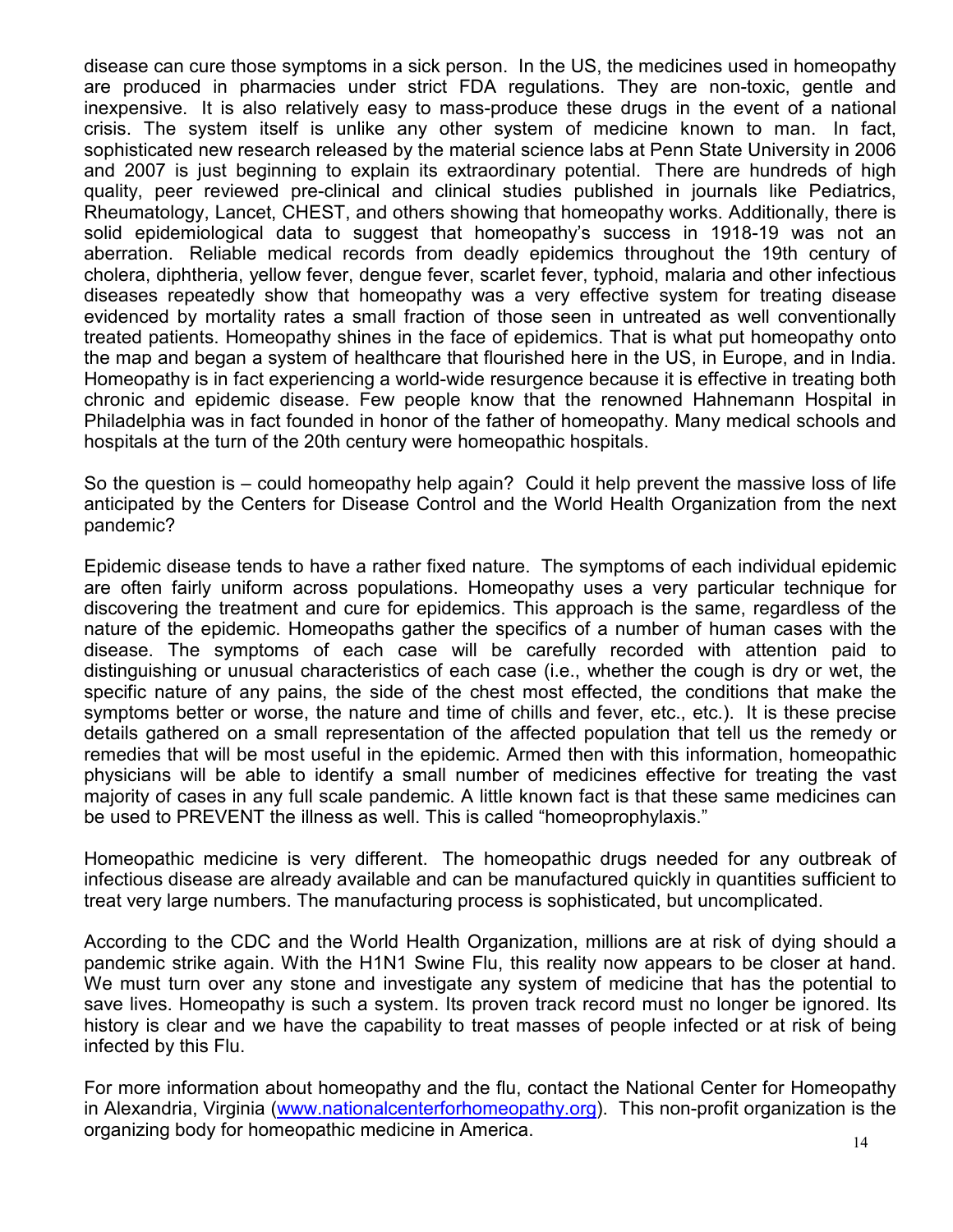# **Caring For Elderly Patients with Alzheimer's Disease or Dementia**

Patients with Alzheimer's disease or dementia pose special challenges for caregivers. Allopathic medicine uses an array pf pharmaceutical drugs to "manage" these patients - often with cruel consequences.

One challenge for caregivers is managing the Alzheimer's/dementia patient who suffers with bouts



of irritability and irrational anger. These patients can be very cranky, abusive in their language, and restless... *IRRITABLE*.

A remedy to consider for these patients - to make them more comfortable and calm - is Chamomilla. It is a remedy known to produce a very irritable mood; patient snaps and snarls; will not speak or answer civilly; mad with excessive uneasiness; anxiety; agonized, tossing about...

If you know anyone caring for an elderly patient who suffers with Alzheimer's and who shows these characteristics - please share this post with them. It

may help improve the lives of the patients and the caregiver.

#### **Indisputable Evidence for Homeopathic Remedies**

So called "skeptics" of homeopathy love to falsely claim that there is no proof that ultra-dilutions are anything more than plain water - having no effect what-so-ever. Their "the system is implausible therefore impossible" argument is the unscientific basis for their rejecting all evidence of homeopathy's effectiveness.

Now there have been hundreds of basic science, pre-clinical and clinical research studies showing that homeopathy works. But just one that is indisputable is all one needs to prove that ultradilutions - homeopathically prepared ultra-dilutions are active. If they work - they work. End of the argument.

Well there is now indisputable, reproducible evidence for that fact - evidence that has been published in countless peer reviewed journals. In the last 25 years, there have been a repeated series [1] of in vitro experiments on the allergic response to anti-bodies using the human basophil degranulation test. These experiments have been conducted independently and on a multi-center basis in distinguished university research centers around the world. What these tests have shown is that extremely high dilutions of histamines (dilutions well into the ultra-molecular range, i.e., beyond Avogadro's number) consistently produced measurable basophil reactions (basophils are white blood cells produced by the human body). **These reactions are only possible - repeat these reactions are only possible if homeopathically prepared ultra-dilutions are active substances - something more than just plain water.** 

This evidence for homeopathic ultra-dilutions is incontrovertible. It is time to look at evidence of homeopathy's effectiveness with a scientific mind - an open mind - so that the wonders and immense benefits of this system can be fully explored.

1. (Sainte Laudy and Belon, 2009; Endler et al. 2010; Belon et al. 2004; Eizyaga 2007)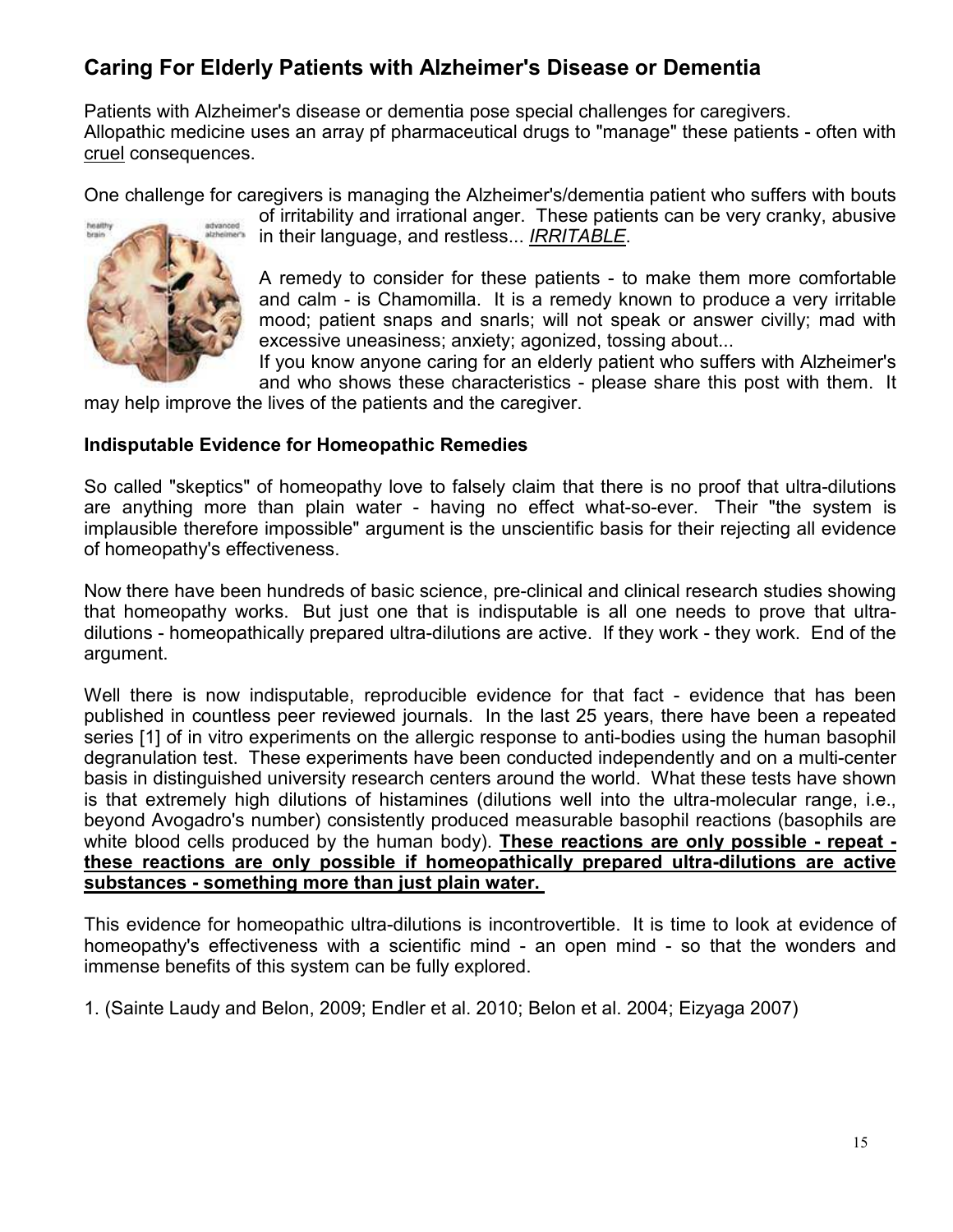## **Great Remedies to Conquer Morning Sickness**

No woman should ever have to suffer with prolonged bouts of morning sickness. Homeopathy, used correctly, is a safe, effective and gentle way to make every phase of pregnancy enjoyable.



Here are a number of the most often indicated remedies for women suffering with morning sickness. While this list is not exhaustive – it provides many good options. The key to selecting the correct remedy is in matching the most characteristic symptoms of your morning sickness to the characteristic symptoms of the remedy. The correct remedy will relieve morning sickness in virtually all cases.

The information that follows comes to us from Henry Guernsey M.D. - one of homeopathy's greatest masters and a pioneer in obstetrics and homeopathy.

- Arsenicum album: Very great debility and exhaustion. *Very pale, white look*. Bitterness in the mouth, particularly after eating or drinking. Sensation of a stone in the stomach. Cold water seems to lie in the stomach unassimilated - therefore she cannot drink it. Nightly vomiting. Vomiting of fluids as soon as they are taken in. Can also have exhausting diarrhea.
- Bryonia: Nausea on waking in the AM. Nausea relieved by keeping still. Dry parched lips and mouth. Splitting headache. Vomiting of food immediately after eating. *Worse from any motion is a very important symptom for selecting this remedy.*
- Cocculus: Buring in the esophagus extending to the back of the throat. Taste of sulphur in the mouth. She is scarcely able to raise herself in the AM due to the nausea and inclination to vomit. Metallic taste in the mouth.
- Cuprum: Violent vomiting with frothy mucus. When drinking the fluid descends with a gurgling noise. Sensation of something bitter in the stomach. *The violent nausea and vomiting are relieved by drinking cold water.*
- Ipecac: *Continual sense of nausea ALL the time*. Not a moment's relief. Vomiting of large quantities of mucus.
- Magnesia carbonica: Much sour taste and sour vomiting. All symptoms are aggravated every third week. Much roughness or burning in the throat with desire to vomit.
- Natrum mur: *Waterbrash profuse and constant*. Always wakes with a headache. She *craves salt* and can have aversion to bread. Much nausea. Feeling of great hunger without appetite.
- Nux vomica: Feels as if she would feel better if she could vomit. *Nausea and vomiting every morning* - can be accompanied by constipation. Putrid taste when hawking up mucus from throat. Food and drink smell awful. Cannot stand smell of tobacco. Not much appetite, restless sleep - particularly after 3:00 AM with nausea and vomiting in the AM. *She is irritable and wishes to be alone*.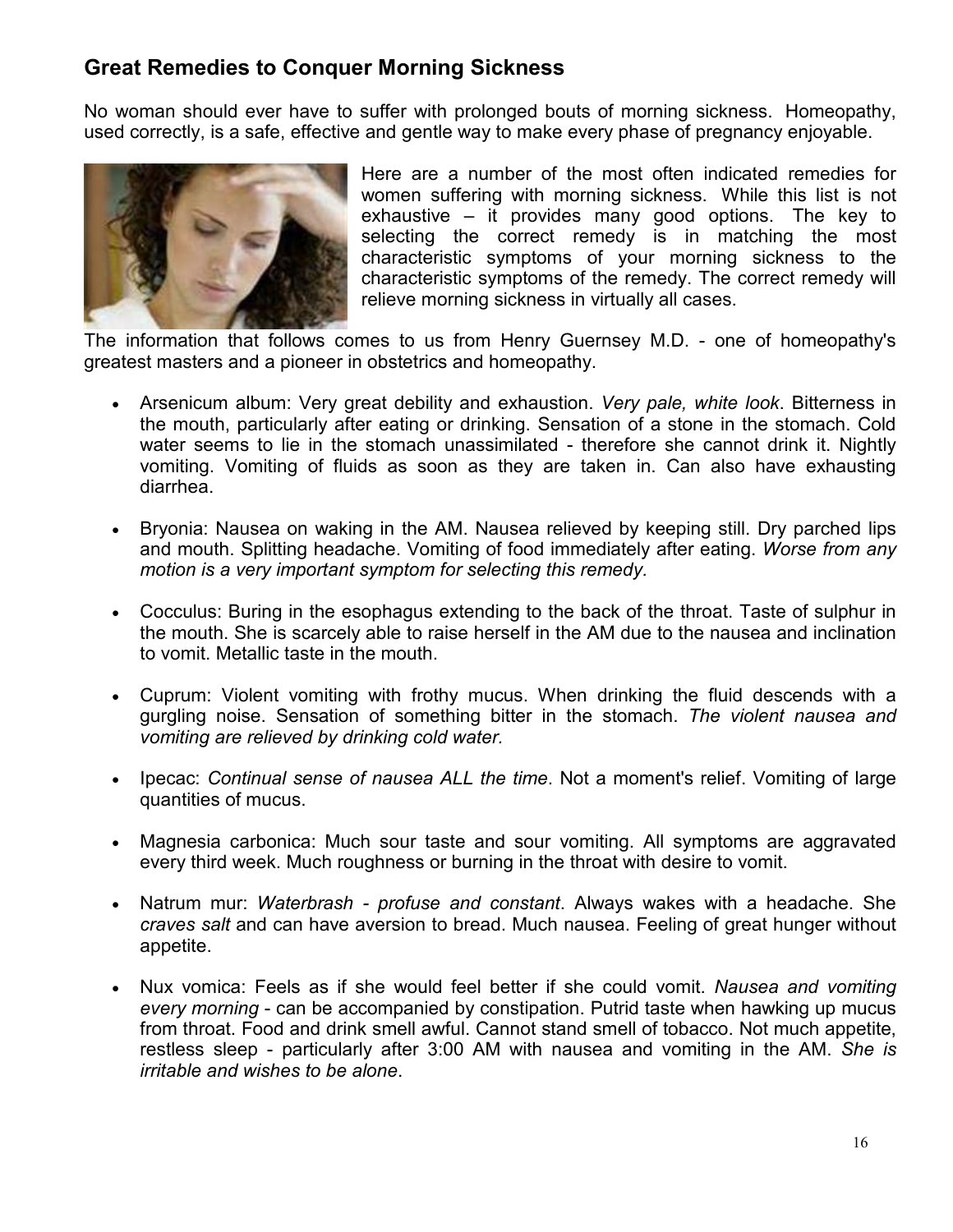- Sepia: Vomiting of milky water or milky mucus. Sense of emptiness in stomach. *The thought or smell of food sickens her*. Burps taste like rotten eggs. Taste of manure. Aversion to meat. Inclination to vomit in AM when rinsing her mouth. She cannot ride in a car due to the nausea. Can feel painfully hungry despite nausea.
- Sulphur: Profuse salivation the taste of which causes nausea and spells of vomiting. *All the trouble seems to stem from the nauseating saliva*. *Flushes of heat*; heat on the top of the head. Short sleep at night. She wakes constantly. Can have profuse waterbrash.
- Veratrum album: Much thirst for cold drinks. Craves fruit and juicy items. Wants everything cold. Violent retching. Critically important symptom to see to prescribe this remedy: *cold sweat on forehead with all sufferings*.

If you or someone you know is pregnant and suffering - share this article with them. There is no reason to feel poorly during a pregnancy.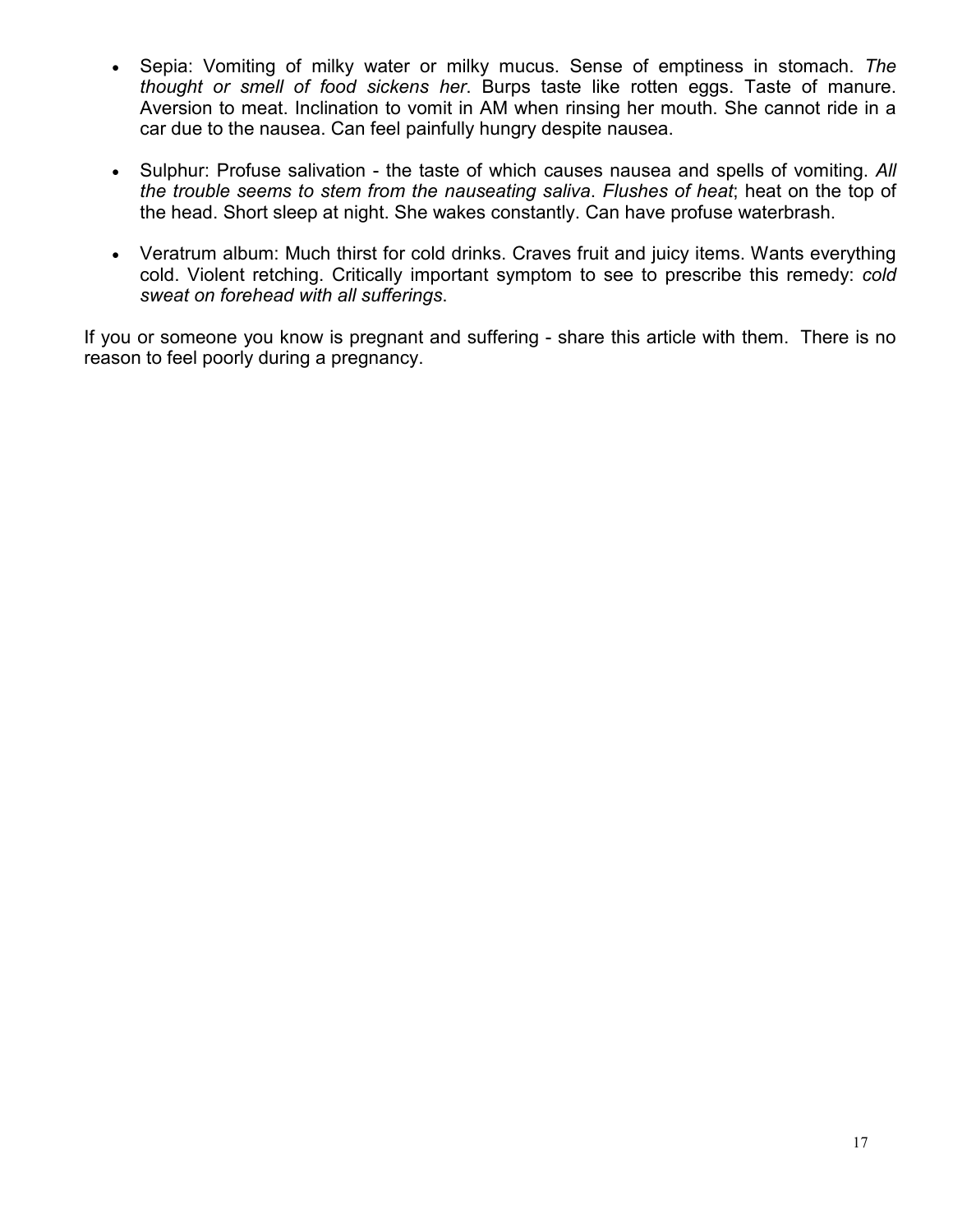## **Homeopaths without Borders Is Helping in Haiti**

### **September 2011 Update -- Next Mission to Haiti September 25--October 2**

Holly Manoogian, newly appointed executive director of Homeopaths without Borders, announces the next mission to Haiti is set for September 25 to October 2. Along with Holly, the group includes veteran Haiti volunteer Sally Tamplin and new volunteers Oregonian Doug Brown and Barbara Gosney who hails from British Columbia. The dual goals of this trip are to continue clinic work and to establish a path to teaching. Another mission is planned for early December. For information about volunteering and donating visit HWB's website:

http://www.homeopathswithoutborders-na.org

**August 2011 Update -- Homeopaths Without Borders-NA Appoints Executive Director** Holly Manoogian, MST, CCH, has been selected to be Executive Director of Homeopaths without Borders-NA (HWB). She will assume her duties on August 1. Holly, who has a private homeopathic practice in Wolfeboro and Amherst, NH, has extensive experience with non-profit organizations. Currently, she serves as a supervisor/coach at the Teleosis Homeopathic Collaborative in Newton, MA, and, along with a colleague, offers a free homeopathic clinic monthly for children and teens who struggle with learning, behavioral, emotional or attention difficulties. She was a co-founder of the Appalachian Mountain Teen Project in Wolfeboro. The Appalachian Mountain Teen Project works collaboratively with youth, parents, and educators to strengthen selfesteem, foster resilience, enrich opportunities, and develop stable, secure relationships in the lives of young people who face difficult life circumstances. Energetic and enthusiastic, Holly was a member of the HWB team that went on an extensive and grueling 10 day mission to Haiti in May. The board of directors of HWB is looking forward to working with Holly. Two missions to Haiti in the fall and early winter are currently in the planning stages. More information about HWB can be found by visiting www.homeopathswithoutborders-na.org.

## **June 2011 -- Homeopaths without Borders-NA -- Update on Haiti Mission**

#### **Homeopaths without Borders-NA (HWB) has accomplished another successful mission to Haiti!**

Volunteers Sally Tamplin, Holly Manoogian and Alyssa Wostrel traveled to Port-au-Prince on May 23 and returned home on June 3, participating in the longest, most intense undertaking in that country by HWB. Responding to requests by charitable groups in Haiti, the volunteers worked not only in the capital but also traveled to sites in the countryside. Their ten-day schedule was a whirlwind of compassionate homeopathic intervention.

Sally, who was on her third mission to Haiti, led the group. Beginning their clinical work with a return to St. Vincent's School for the Handicapped, where HWB has treated students and faculty since July 2010 provided an opportunity for Holly and Alyssa to gain familiarity with the Haitian culture and with using a translator to gain information for diagnosis.

The comparative comfort of St. Vincent's was left behind as the group traveled to Leogane, the epicenter of the January 2010 quake, over roads still difficult to maneuver, where they set up a clinic for two days at Living Waters for Top of the World, an affiliate of the Presbyterian Church. As has been true of all the sites where volunteers have offered care, the group was welcomed and kept busy with a steady stream of ill people. Several days later, the group was on the road again, going to the Ganthier School, west of Port-au-Prince near the Dominican Republic border.

In between these road trips and during their last few days, various sites around Port-au-Prince served as clinic venues. The trio devoted very full days providing medical assistance at two sites run by the Baptist Mission Group (one of which had been served before by HWB), the Carrefour Cote de Plage tent camp and the Association of Protection of Women and Children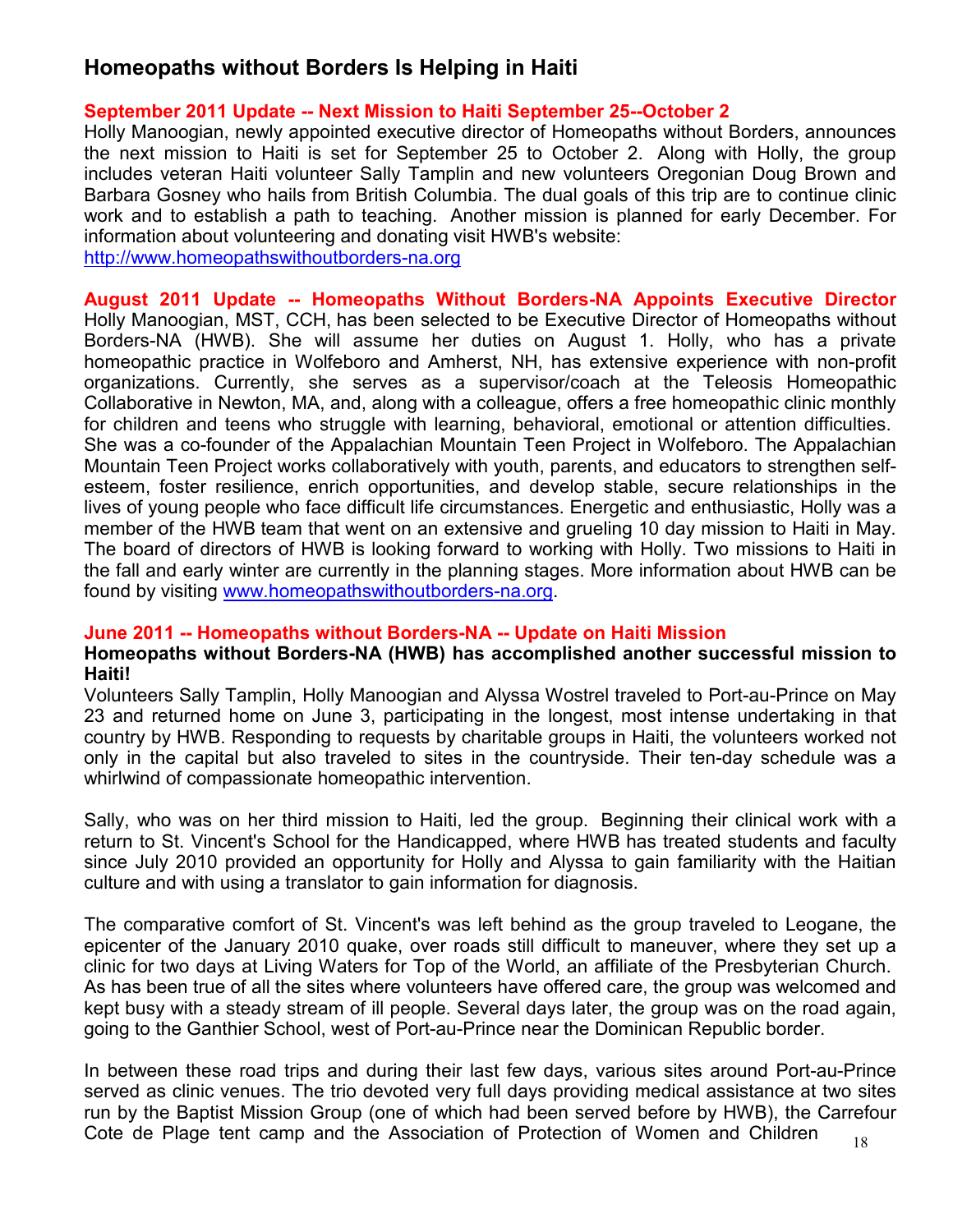Again, the number of people in need of help almost overwhelmed the group; meals and breaks were forsaken in an effort to diagnose and treat as many as possible.

The team reported that conditions in Haiti remain difficult; piles of rubble still sit in the streets, roads are filled with potholes and rebuilding is extremely slow. Potable water is scarce as is sufficient food and fear of cholera is evident.

Haitians continue to demonstrate symptoms of trauma and grief from an earthquake that took place a year and a half ago. Skin problems such as ringworm are prevalent as are gastrointestinal problems including severe diarrhea; some of the latter are related to poor nutrition. Vaginal infections persist. Sadly the group treated several very ill infants who were malnourished, dehydrated, underdeveloped, feverish and covered with rashes from head to toe.

Although a great variety of remedies were used, following were the most frequently administered: Arnica, Aconite, Ignatia, Causticum, Nat mur, Sepia, Phosphorus acid and Sulphur.

#### **May 2011 -- Homeopaths without Borders-NA -- Update on Haiti Mission**

After an interval of reassessing its activities in Haiti, Homeopaths without Borders-NA (HWB) is sending a team on May 23 to continue its clinic at St. Vincent's Center for Handicapped Children in Port-Au-Prince. Additionally, plans will be finalized for a nursing education program in Leogane, a city about 30 miles from Port-Au-Prince; the curriculum will include a clinical component for HWB volunteers, along with their nursing students, to treat patients in outlying areas. Discussions are also underway to coordinate efforts with other volunteer organizations.

Members of the team include Holly Manoogian, HWB's Projects Coordinator; Sally Tamplin, Mission Site Manager, Haiti and Alyssa Wostrel.

Holly Manoogian, CCH, a graduate of the New England School of Homeopathy, has a private practice, Homeopathic Health Care, LLC, in Wolfeboro and Amherst, NH. Additionally, with colleague Suzanne Smith, she offers a free homeopathic clinic once a month for children and teens who struggle with learning, behavior, emotional or attention difficulties. Her interest in the health and welfare of young people led her to co-found the Appalachian Mountain Teen Project in Wolfeboro. Her extensive experience with non-profit organizations as well as her homeopathy knowledge makes her a welcome addition as Projects Coordinator for HWB.

Sally has traveled to Haiti twice before as a HWB team member, actively participating in both treating at St. Vincent's and teaching nursing students at the University of Notre Dame. Hailing originally from the UK and now residing in Illinois, Sally holds a DIH from the British Institute of Homeopathy. She is an experienced homeopathic practitioner and consultant, working though her company, Alternative Horizons LLC. Her list of accomplishments includes an education degree and classroom teaching at all levels.

Alyssa, a resident of Venice, California, also holds a DIH from the British Institute of Homeopathy. In addition to experience treating clients privately, she has spent more than 13 years working in the homeopathic field in sales, marketing and the regulatory aspects of homeopathic production and distribution, both as a consultant under the aegis of her own company, IM Integrative Solutions, and in corporate positions with Heel Inc. As a Global Fellow with Unite for Sight, she traveled to India with a volunteer medical mission where she engaged in triage in city slums, villages and orphanages.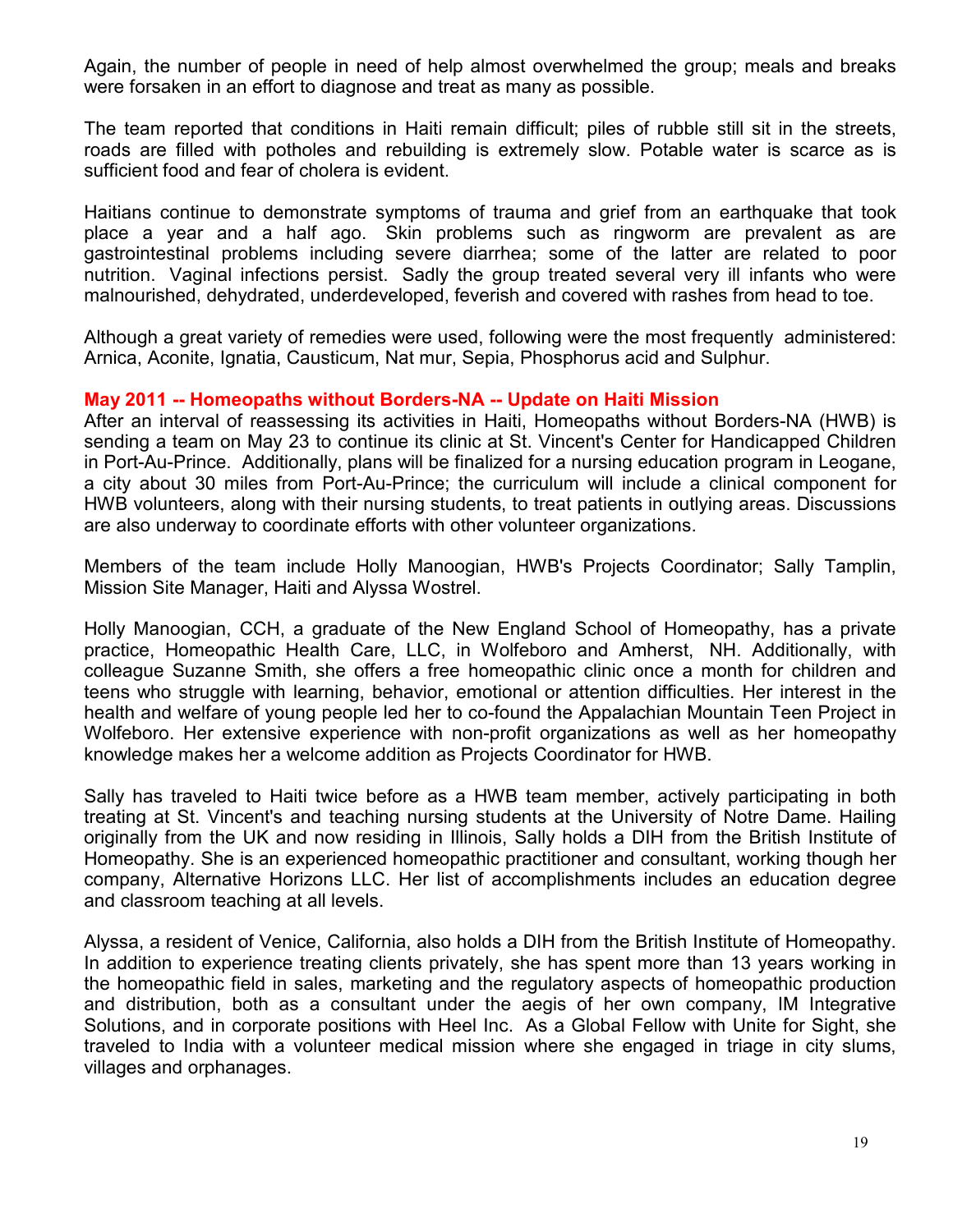#### **January 2011 -- Off to a good start!**

Homeopaths without Borders (HWB) has formed an alliance with the American Medical College of Homeopathy (AMCH) in Phoenix that will allow nursing students at the University of Notre Dame in Port-au-Prince, Haiti to enroll in a certification program led by AMCH faculty.

A year after responding to emergency needs following the devastating earthquake in Haiti, HWB is continuing its commitment to treat and teach in that country. The AMCH course at Notre Dame has evolved from enthusiastically received introductory lectures last fall to the current curriculum for fourth-year students. HWB volunteers will be traveling to Haiti in late January, March and May to carry out the program.

Volunteers will also continue to conduct clinics at St. Vincent's School for Handicapped Children and the Baptist Mission in the Delmar area of Port-au-Prince.

HWB is seeking volunteers with extensive experience in homeopathic practice and teaching for missions being planned for 2011. Applications can be found on the organization's web site: www.homeopathswithoutborders-na.org.

Donations to support this critical work can be also made on the web site or mailed to Homeopaths without Borders, c/o Jean Hoagland, president, 601 McDonald St., #108, Mount Dora, FL 32757. Homeopaths without Borders is a 501 c (3) non-profit organization. All donations are tax deductible.

#### **2010 Summary**

As 2010 recedes into memory, Homeopaths Without Borders-NA extends its appreciation to all who have contributed to its efforts to spread the use of homeopathy through healing and teaching in communities in need.

Responding to the catastrophic earthquake in February, HWB volunteers treated thousands of physically and emotionally injured Haitians in a makeshift clinic on the grounds of the Hospital Francais d'Haiti in Port-au-Prince. These emergency response experiences in February and March have been followed by longer-term teaching and clinical commitments.

Teams of volunteers conducted two first aid homeopathy sessions for nursing students at the University of Notre Dame. Building on the enthusiastic response of the students and administrators at the school, HWB is formulating plans to present a curriculum leading to certification.

Volunteers will also continue their clinical work at St. Vincent's School for Handicapped Children where successful treatment of acute and chronic conditions has made HWB welcome. At present, HWB's efforts are focused on the students, staff and their families; if conditions permit, in the future the clinic may be open to neighborhood residents.

*Thanks to all who engaged in our missions in 2010 by donating*! We hope you will continue to recognize our work in the year ahead. For more information, contact visit our web site: www.homeopathswithoutborders-na.org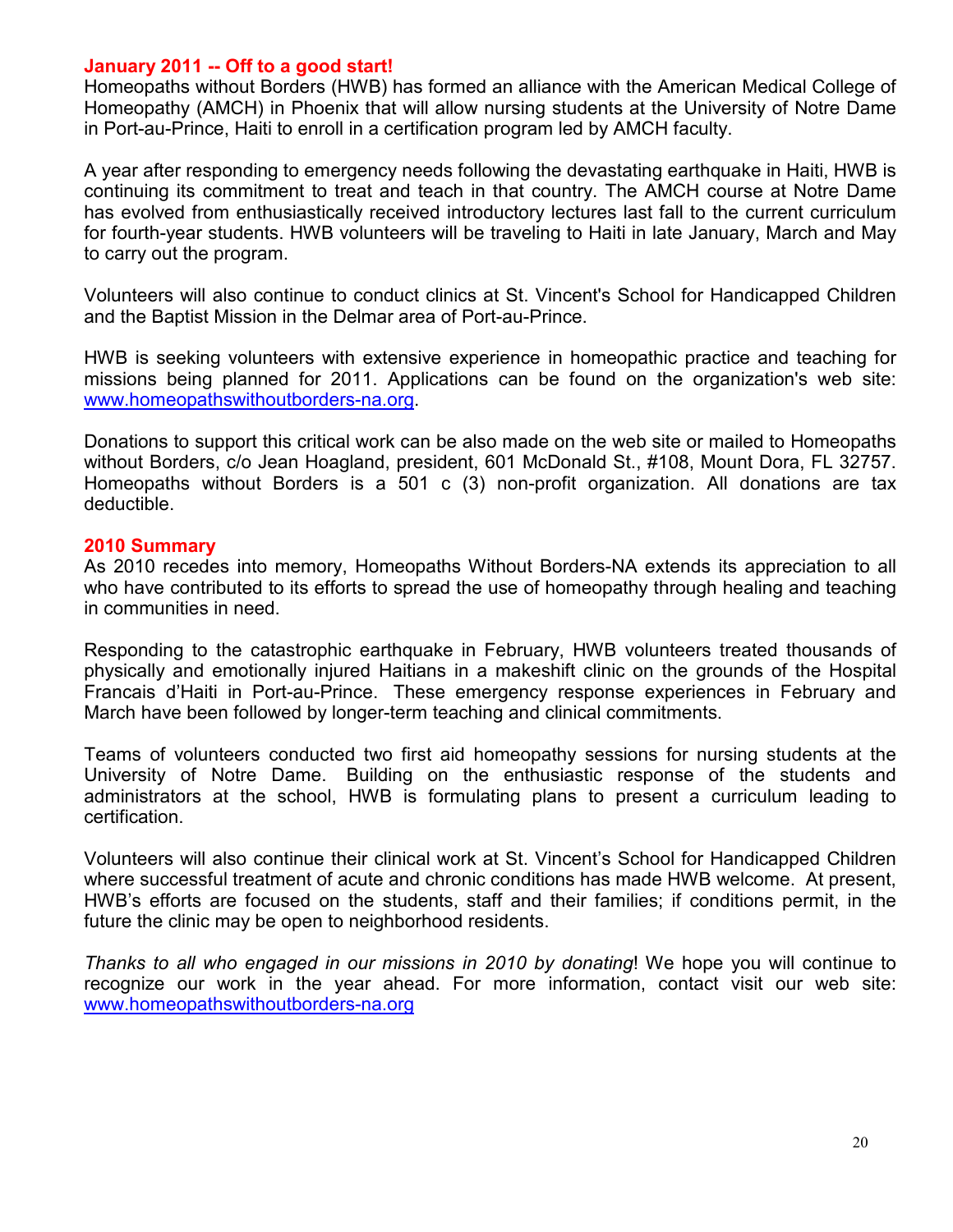Lisette Narragon, Laurie Grossman, and Sally Tamplin teaching homeopathy in Haiti -- Nov. 2010 **Homeopaths without Borders-NA: Mission Six (November 2010)** 



Undaunted by the threat of cholera or the heavy rains of Hurricane/Tropical Storm Thomas, a group of Homeopaths without Borders volunteers assembled in Port-au-Prince on November 7 for a busy week of healing and instruction.

Led by Haiti Project Coordinator Dr.Lauri Grossman, Lisette Narragon on her third trip, Sally Tamplin, Greg Meyer and Kathy Farrell continued the work begun on previous missions. Returning to the St. Vincent's School for Handicapped Children, the volunteers were warmly greeted by children and staff. They welcomed the good news about improvement of conditions treated by the mission participants in September. During their clinics, they attended to a variety of maladies including acute and/or chronic stomach problems, headaches, eye problems, rashes, vaginal infections and coughs -- ailments common throughout the Haitian population.

While maintaining our commitment to treat the children and staff at St. Vincent's School on an ongoing basis, HWB is focusing on another of its primary goals: the need to create health care independence among the Haitian people. To attain that objective HWB has begun to train nursing students to become practitioners of homeopathy and hopes, eventually, to broaden the scope of the program to include other members of the health care community.

Approximately 120 enthusiastic nursing students at the University of Notre Dame attended the lecture in November, responding eagerly to the first aid homeopathy instruction presented by Lauri Grossman, Lisette Narragon and Sally Tamplin. This was DOUBLE the number of students who participated in an introductory seminar in September. Through an arrangement with the nursing program, HWB is offering a certification program under the auspices of the American Medical College of Homeopathy in Phoenix.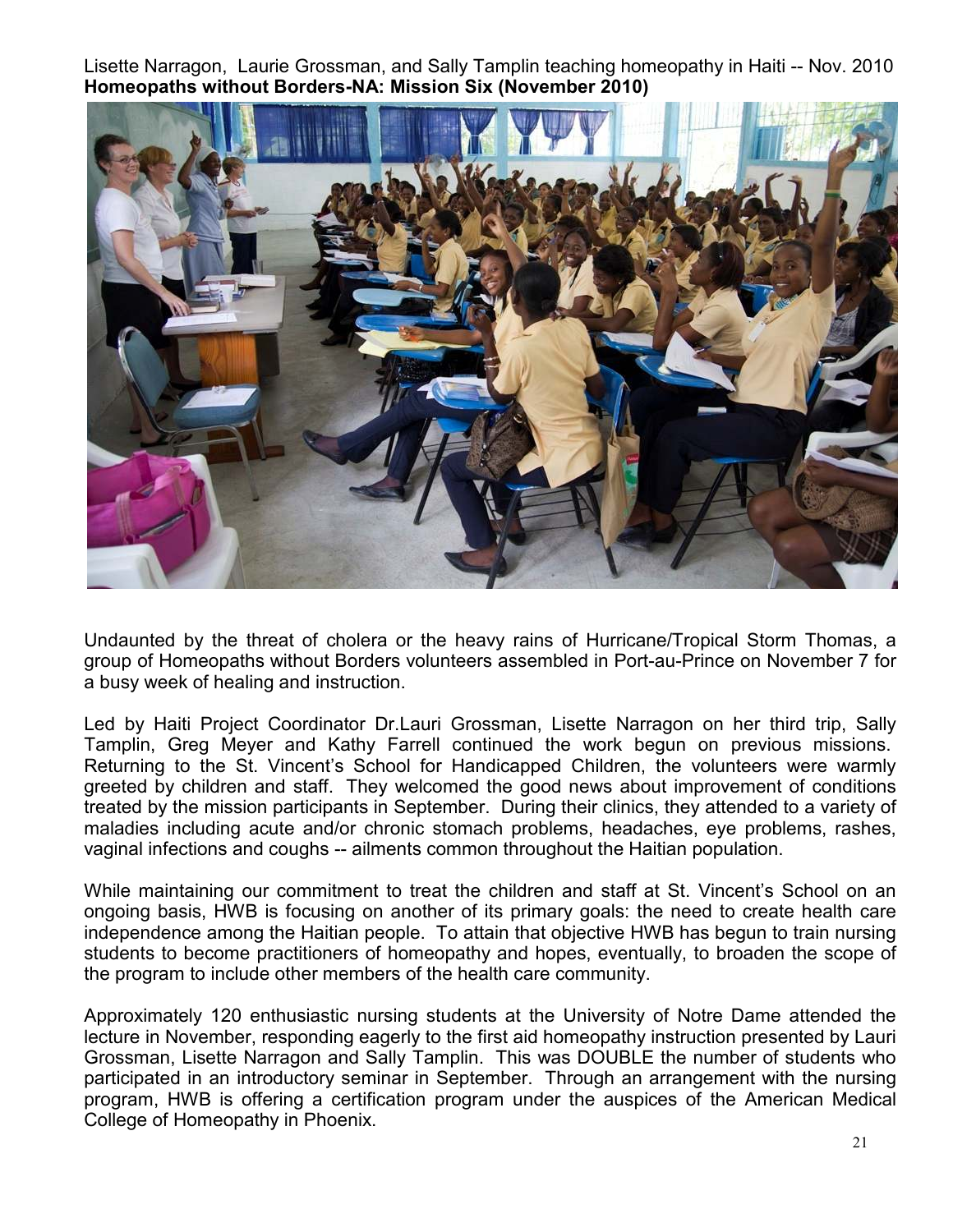

Lisette Narragon and Laurie Grossman in Haiti

*Volunteers will be returning in January, February and March 2011 to continue the certification program.* The cost of textbooks and other supplies are beyond the means of the students in this poor country. We need financial support of the homeopathic community to carry out this important mission.

To make a contribution, please visit: www.homeopathswithoutborders-na.org, or send a donation to: Homeopaths Without Borders, C/O Jean Hoagland President, 601 McDonald St., Unit 108, Mount Dora FL 32757

Homeopaths without Borders-NA is a 501 c-3 charitable organization. Its helping programs exist through the generosity of the homeopathic community. All donations are tax-deductible. For additional information about the organization, including stories about past missions, and to donate, visit www.homeopathswithoutborders-na.org.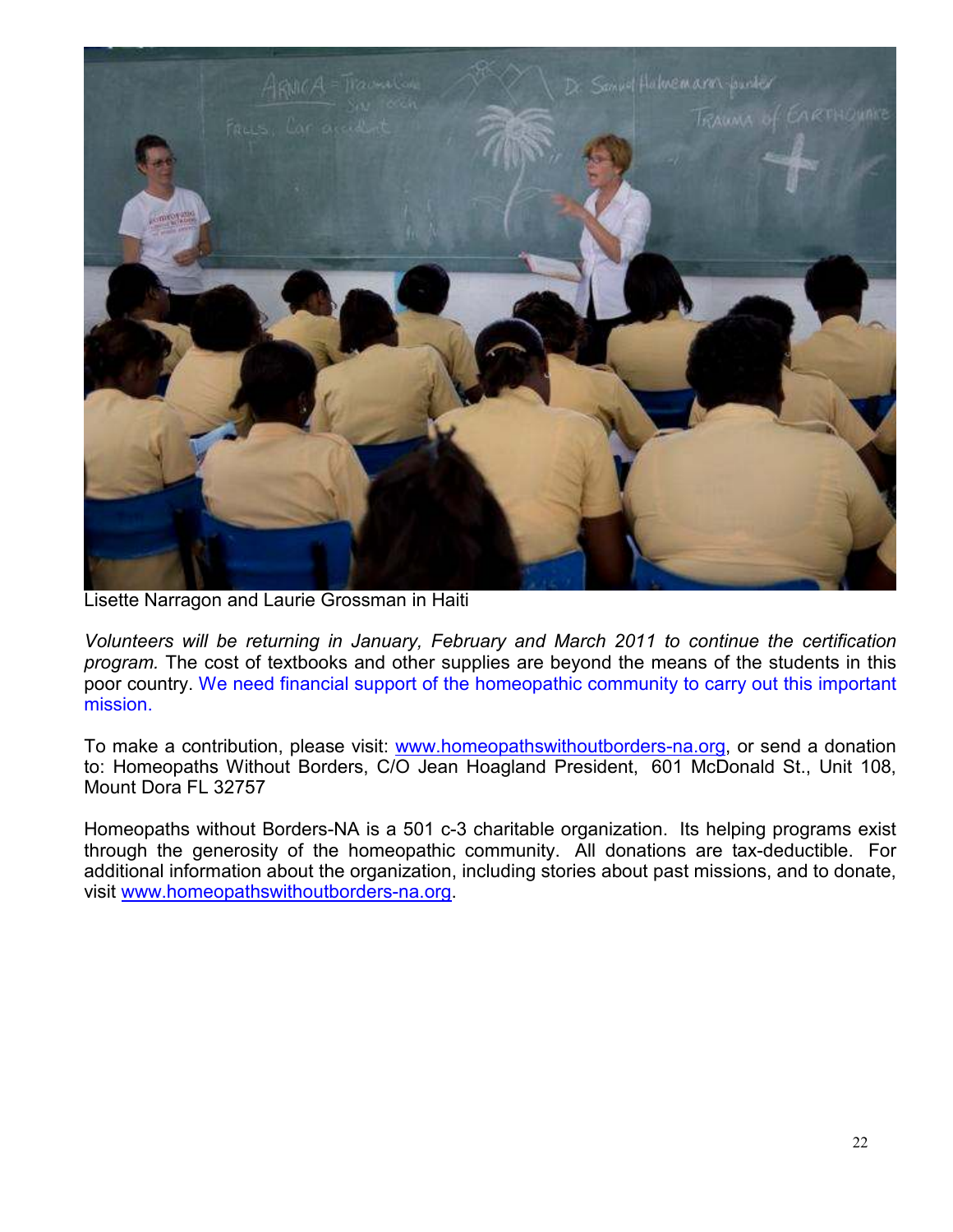### **Homeopaths without Borders-NA: Mission Five (September 2010)**



*Lisette Narragon, Lauren Fox, Joseph, Mary Salica* 

*The following is excerpted from a letter written by homeopath Mary Salica about her trip to Haiti with HWB-NA* 

This is just a note to thank all of you for including me on the latest team to Haiti. The devastation in Haiti is truly heartbreaking and there is so much to be done. These are a few brief highlights of our time in Port au Prince and Leogane.

St. Vincent's Center for Handicapped Children is the most amazing school and home. The residents and staff were very welcoming and came asking for help in dealing with acute problems resulting from the earthquake as well as severe chronic problems that so many were born with. Michelle, the staff nurse at St. Vincent's, did her best to stay on top of translation, as did Lisette who was translating and treating at the same time. Patients who were seen and treated by previous teams were happy to report their progress. The time went quickly and we saw a large number of patients. That evening, energized by our day, we inventoried and organized our homeopathic remedies.

Tuesday we proceeded to the nursing school in Leogane. Although the head of nursing had to cancel at the last moment, we decided to carry out our plans anyway with the hope of making contact with one of her colleagues. As it turned out, we were able to speak with an associate who was very gracious with her time. She expressed interested in pursuing a course in homeopathic instruction for the nursing students and promised to discuss our conversation with the doyenne of nursing. We also were given a complete tour of the school. Leogane, a city about 30 miles from Port au Prince, was hard hit by the January earthquake.

Our driver Joseph did a great job steering us (as well as he could) over earthquake ravaged roads and countryside. Joseph was very helpful and protective of the three of us--Lisette Narragon, team leader, Lauren Fox and myself. Thirty miles is a long and unpredictable journey in Haiti.

The following day we arrived at the Notre Dame School for Nursing in Port au Prince ready to initiate our course of instruction there. The staff and students were expecting us and seemed happy we were there. Lisette did an amazing job teaching First Aid etc., in French, for three hours. This session proved to be an excellent beginning for an ongoing program of homeopathic instruction, both acute and chronic. They are truly a wonderful group of staff and students.

During our stay, we returned to St. Vincent's school with a first aid kit and instructions for Michelle who is eager to learn basic homeopathy. (Pere Leon, head of the Center, was very happy for her to have it). Two students asked for help and we did a brief workup for them, as well as for the accountant for the school.

Again, thank you for including me on this team. My hope is to return to Haiti in whatever capacity would be most useful.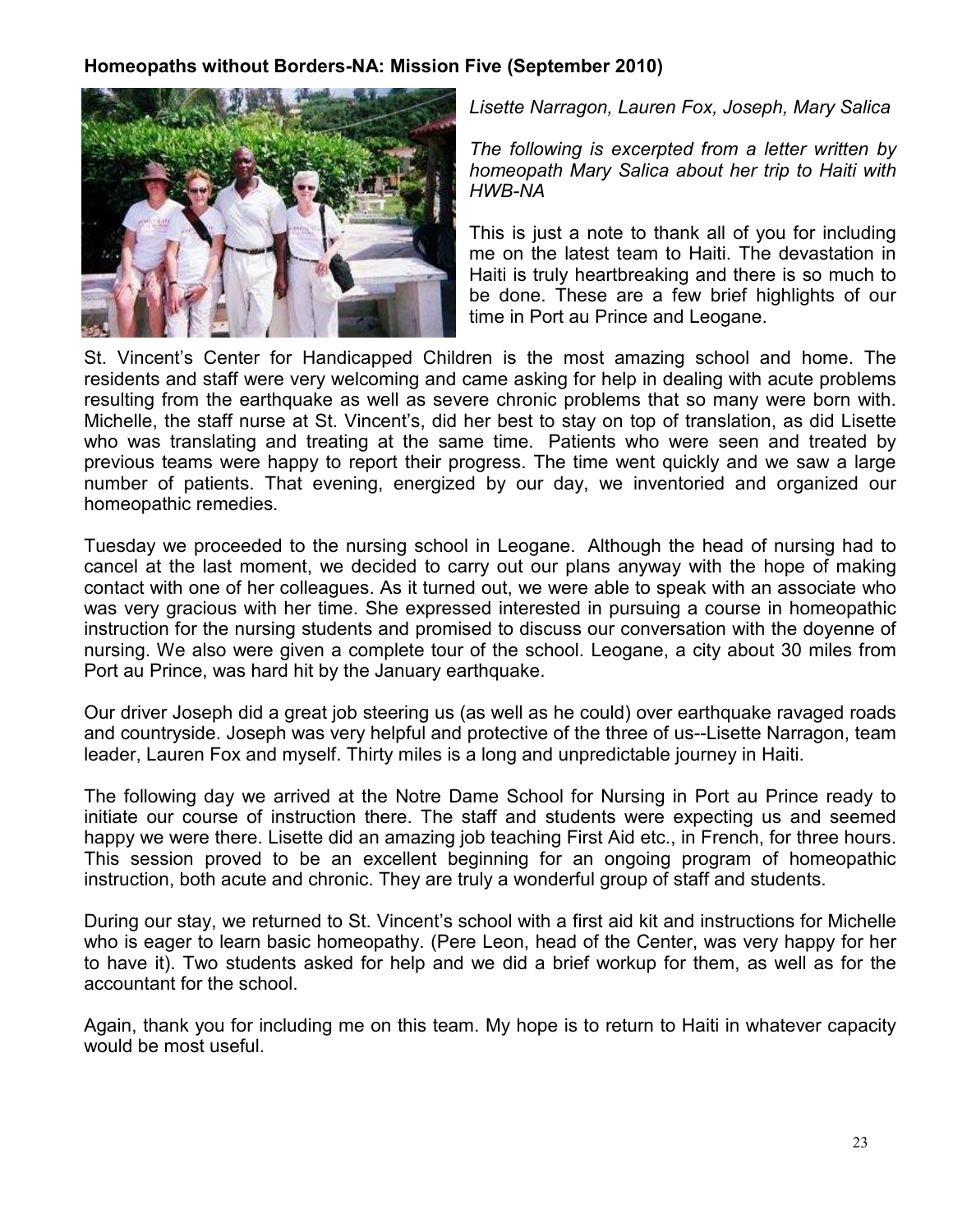#### *Update, July 24, 2010 Homeopaths without Borders-NA Returning to Haiti: Mission Four*

Homeopaths without Borders-NA sent another team to Haiti the week of July 17-25. Six months after the earthquake, the situation in Haiti is no longer considered an emergency; however, this poor nation has hundreds of thousands of people living in tent cities and in tents and makeshift plastic housing along the streets. Malaria is already visible. With the shifting away from emergency status, personnel at the Hospital Francais, a private facility, informed HWB-NA there was no longer a need for their services where they had treated thousands of patients on previous missions. The goals of this current team were to explore a venue where treatment of patients was still considered a need and to establish a relationship with an institution where homeopathy could be taught to health care personnel.

The efforts of the team, consisting of Kim Sikorski, M.D., team leader; Lauri Grossman, D.C.; Lisette Narragon, CHC and Myrna Merron, EdD, resulted in the attainment of those objectives. The team treated children and adults with serious maladies at St. Vincent's Center for Handicapped Children. Additionally, they met with a distinguished surgeon at Hospital Canape Vert who was sympathetic to the desire of HWB to promote health care independence through homeopathy. That meeting led to a conversation with the head nurse at a university in Port Au Prince; the group is also exploring teaching nurses at a facility in Leogane, 30 miles from Port Au Prince.

The ultimate goal of HWB-NA is to continue treating at St. Vincent's while conducting teaching programs at medical institutions. The plan includes establishing a number of teams that will work in Haiti on a rotating basis. At this time, Haiti is a nation dependent on charity from the outside. HWB hopes to champion self-sufficiency.

#### *Update, May 25, 2010 Homeopaths without Borders-NA Returning to Haiti: Mission Three*

Plans are underway for a third mission to Haiti in July. Volunteers are gearing up to return to Portau-Prince on July 18 for a week of treating clients. Additionally, Kim Sikorski, MD, a member of the HWB board will present an introduction to homeopathy to health care personnel in response to interest shown during the last mission. A portion of the time in Port-au-Prince will be spent treating children at a nearby orphanage and training staff members in the use of remedies for some common ailments. An affiliation with the orphanage is expected to be ongoing.

With the island country now contending with the rainy season, homelessness and poverty will exacerbate the effects of tropical diseases. HWB continues to be appreciative of contributions to help it carry out its two-fold mission in Haiti: to treat and to teach.

HWB relies on the generosity of the homeopathic community to cover expenses to carry out its missions. HWB is a humanitarian, 501 C-3 corporation and all donations are tax deductible. For more information about HWB, to volunteer, and to make a donation visit: www.homeopathswithoutborders-na.org.

#### *Update, April 23, 2010*.

Volunteers for Homeopaths without Borders-North America (HWB) conducted their second successful emergency response clinic in Port Au Prince March 23-30.

 Working out of tents on the grounds of the Hospital Francais d'Haiti, Sushila Lalsingh, executive director of HWB, Lauri Grossman, Helen Hardinge-Field, Robin Murphy and Andrew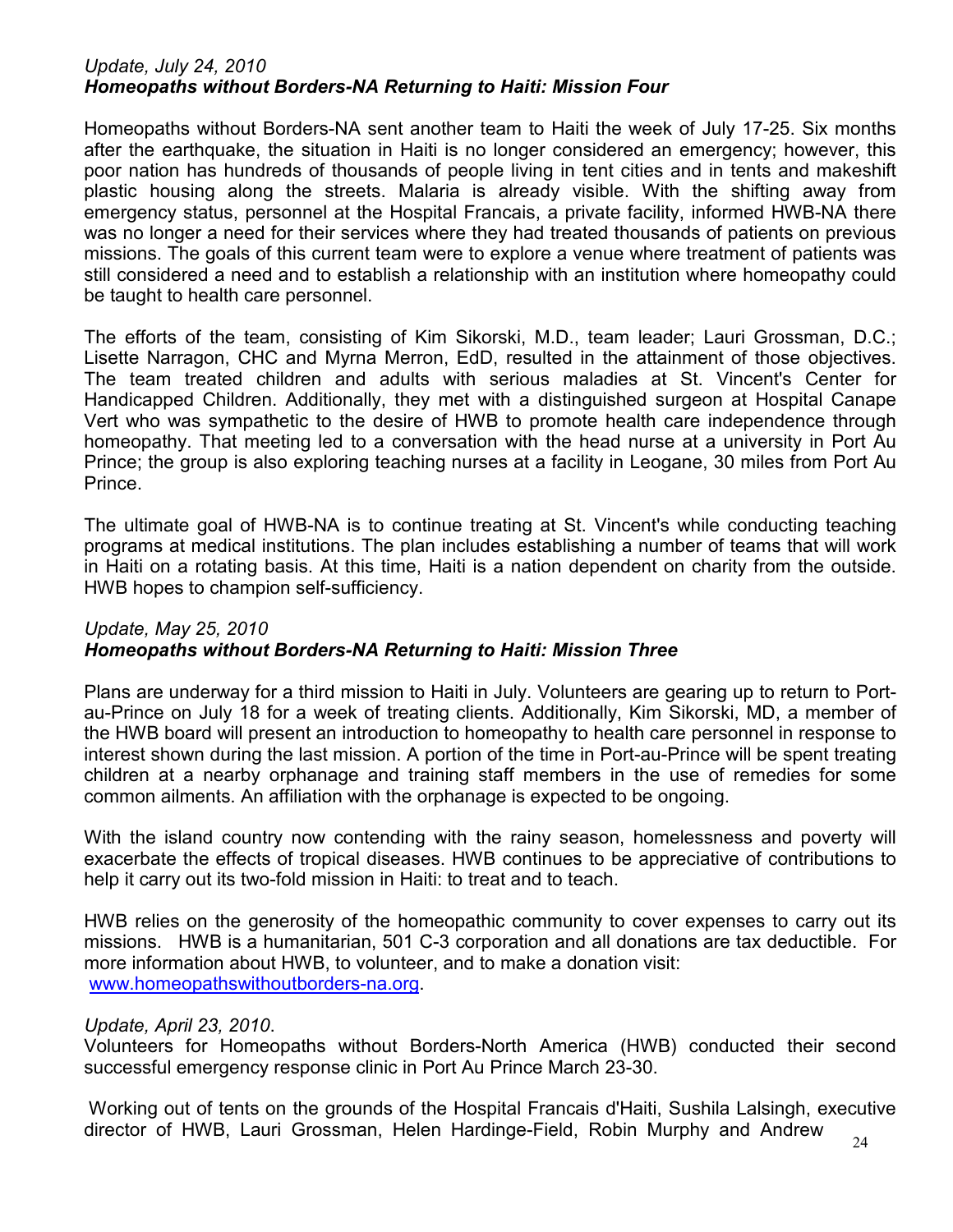Lustig, all experienced homeopathic practitioners, treated approximately 500 patients each day. They were warmly greeted by the Haitian people on their return and received positive feedback from patients who were aided during the first mission in February.

Noted was the shift in problems from acute to chronic. Basic health care was foremost with an emphasis on nutritional issues. Additionally, the group was confronted with skin and eye problems, hypertension, women's maladies, fever and colds. As Haiti enters the rainy season, HWB personnel are preparing for the onset of tropical diseases when they again visit Haiti in midsummer.

Keeping in the forefront the dual goals of HWB to provide treatment and education to populations in need, the group laid the groundwork for the training of medical personnel in Port Au Prince. In response to enthusiasm and cooperation demonstrated by health care professionals at the Hospital Francais, Sushila and Robin met with individual doctors to introduce them to homeopathy. Plans are underway for a large-scale teaching seminar during the next mission, which is scheduled for summer 2010.

As a result of the success of the clinic, HWB is also responding to a request from Mother Mary of Mercy orphanage in Port Au Prince to minister to the children residing there. This undertaking will begin in the summer and run concurrently with the clinic; as a component of the program, caretakers will receive instruction in the basics of homeopathy.

The ultimate goal of HWB-NA is to establish a permanent clinic in Port Au Prince with Haitian health care professionals actively participating under the supervision of HWB volunteers.

To continue its efforts in Haiti and to achieve this objective, the organization needs the continued generous support of the homeopathic community at large. Tax deductible donations may be made via the website: homeopathswithoutborders-na.org or by mail: Homeopaths without Borders-NA, PO Box 5301, Titusville, FL 32783. Homeopaths without Borders is a humanitarian 501 C3 corporation.

## *Feb. 6, 2010.*

The first group of dedicated volunteers from Homeopaths without Borders-NA has arrived in Haiti and has already treated over 1000 clinic patients. Curtailment of flights by the U.S. military forced a change in plans. The group, along with 800 pounds of equipment, remedies and medical supplies flew to Santo Domingo and traveled 10 hours overland to Haiti. Communication is difficult but we will try to inform the homeopathic community as we hear from team leader Sushila Lalsingh, executive director of HWB-NA.

To contribute to their efforts, please go to http://www.homeopathswithoutborders-na.org.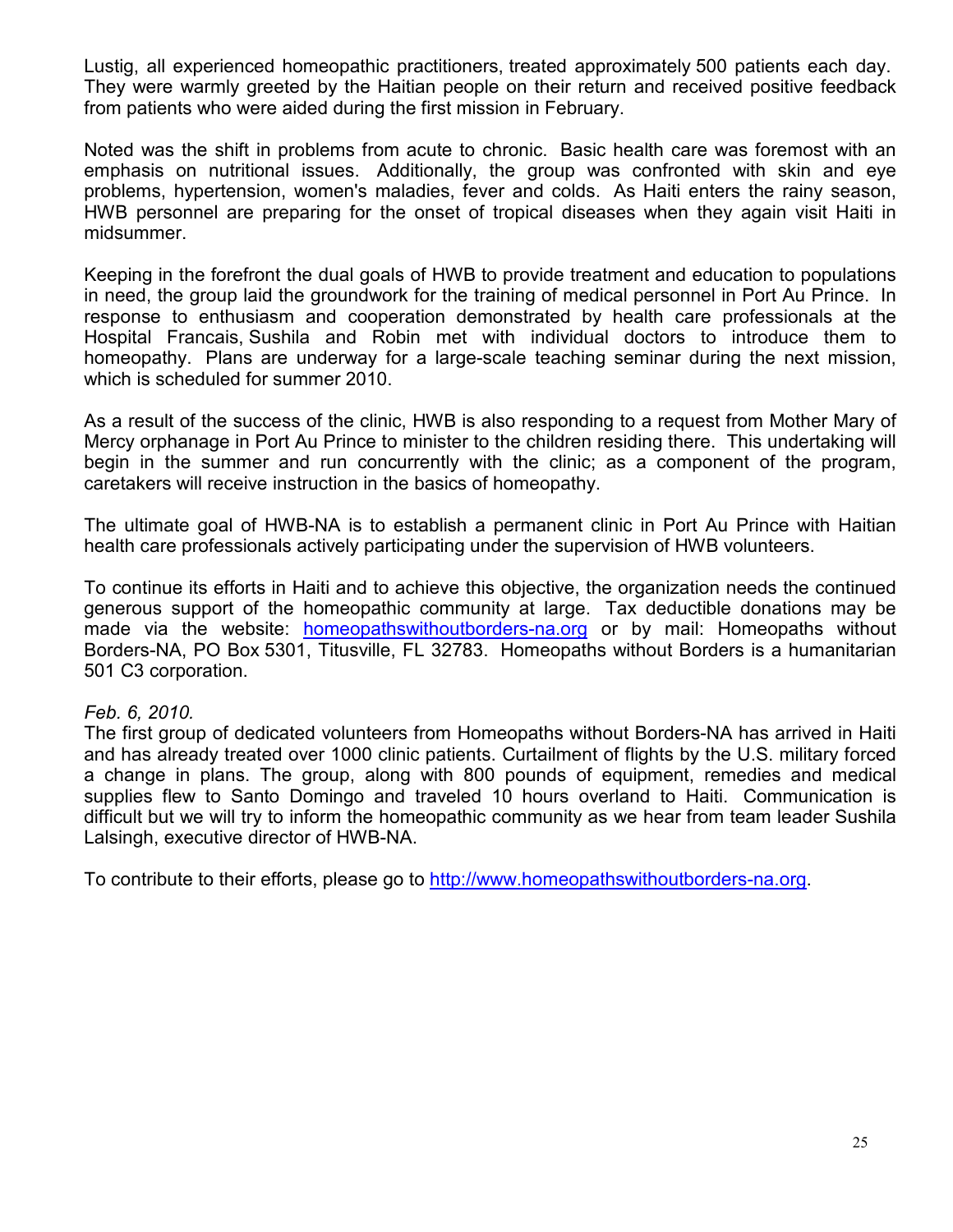

Sushila, Laurie, Helen, T.Namaya, and Mike in Haiti



Hospital Francais d'Haiti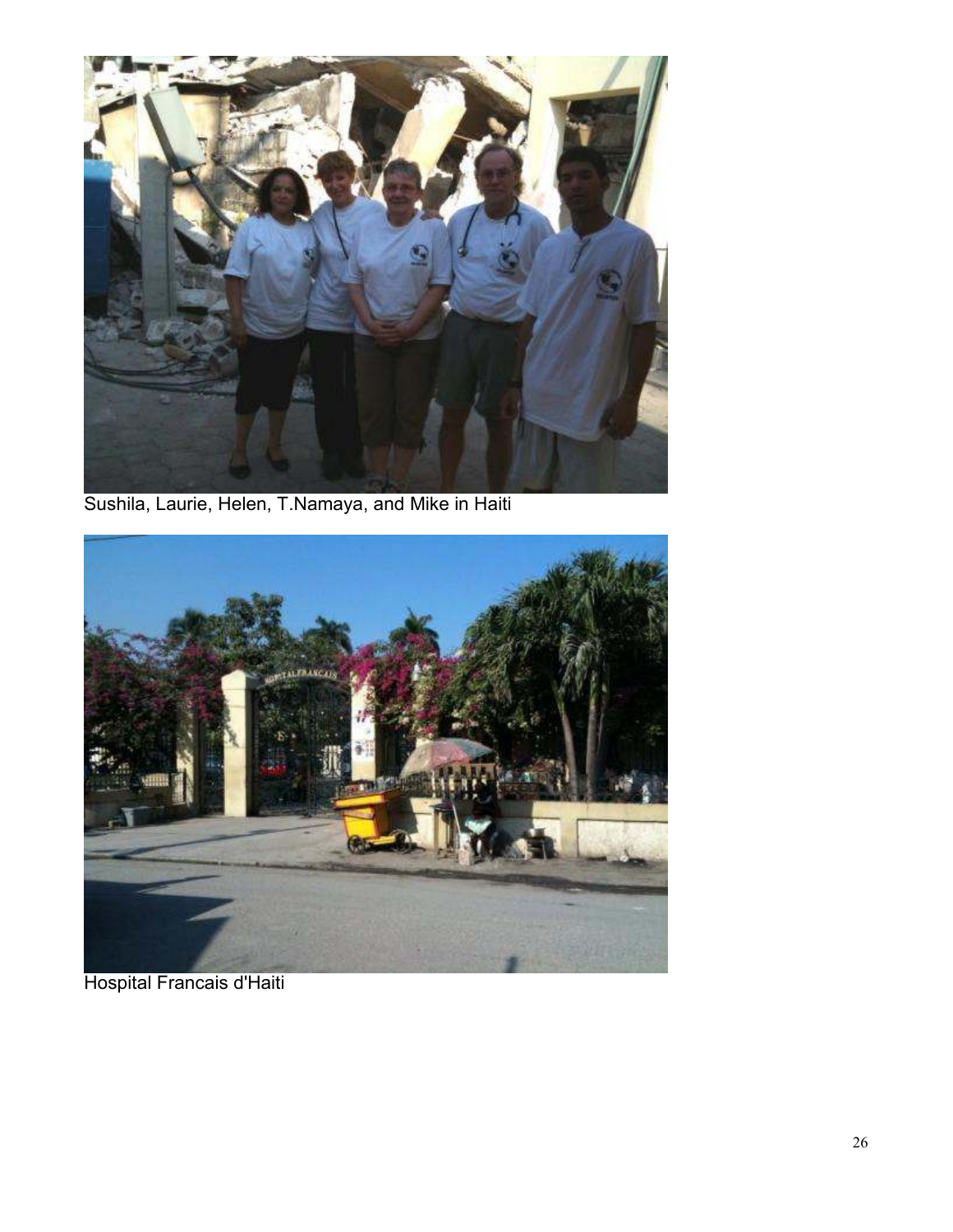

Our clinic at Hospital Francais d'Haiti



Haitians outside gate of clinic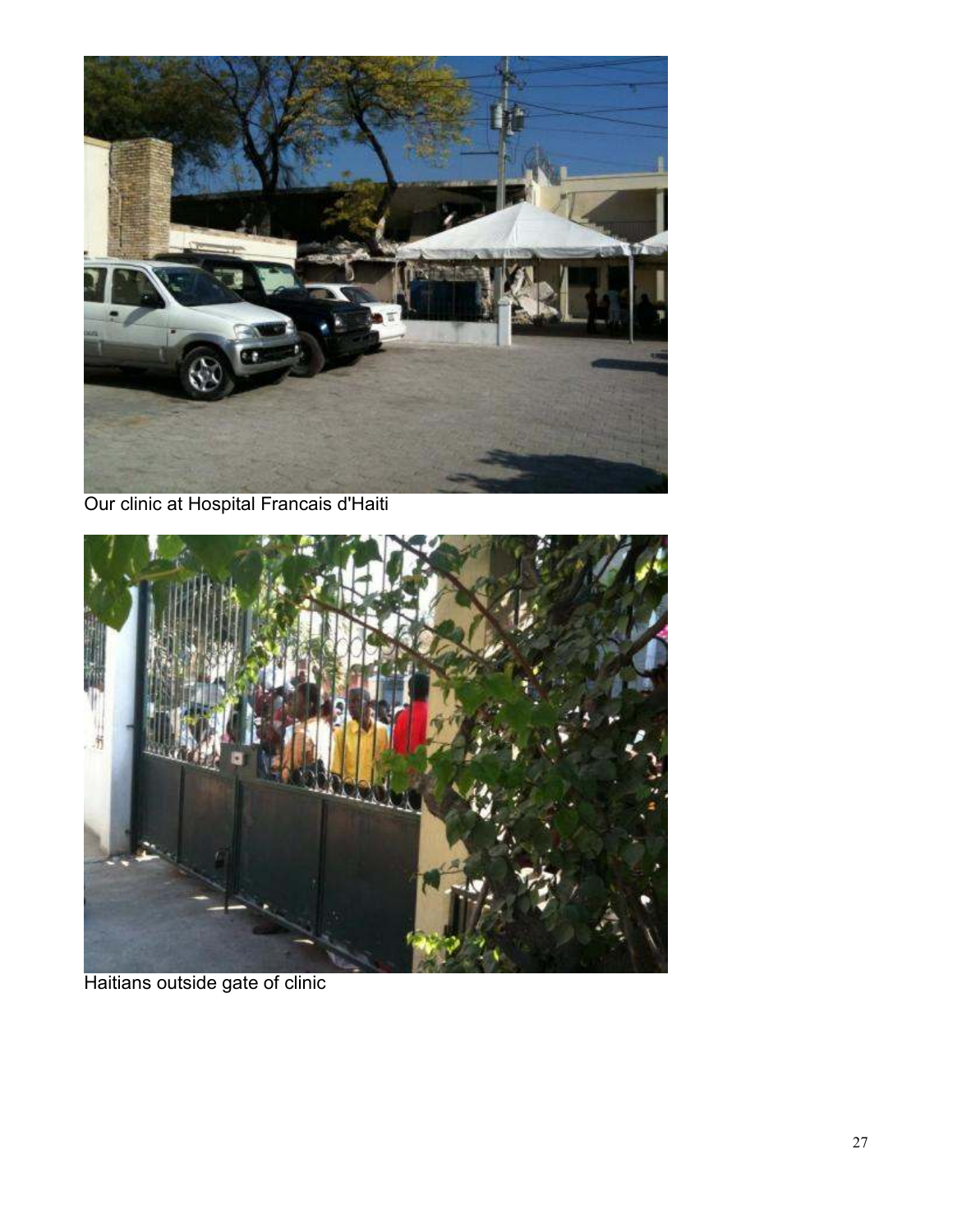

Outside of clinic



Praying amidst the ruins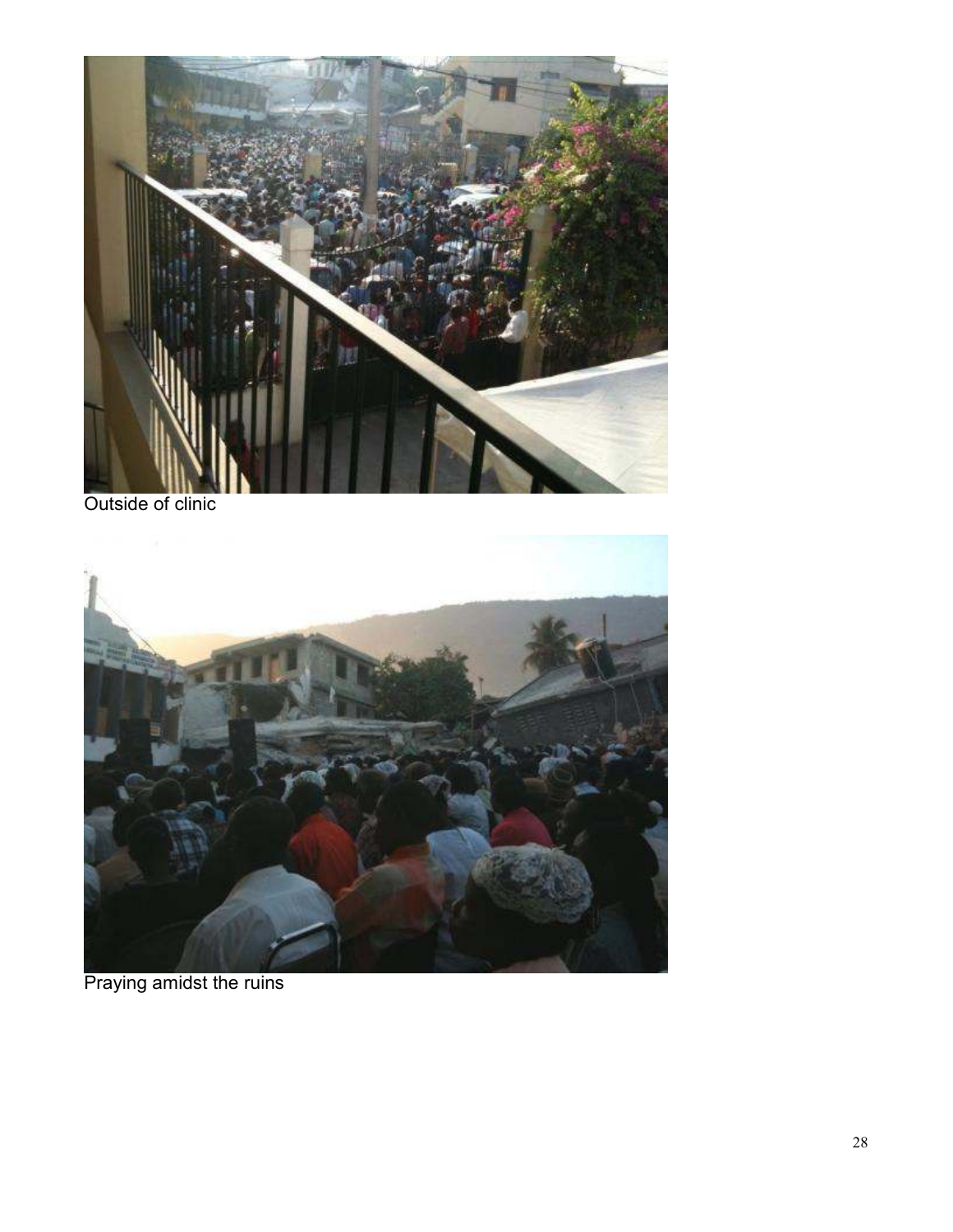

Destroyed building next to our clinic



Sushila, Lauri, Philippe, Nancy and Helen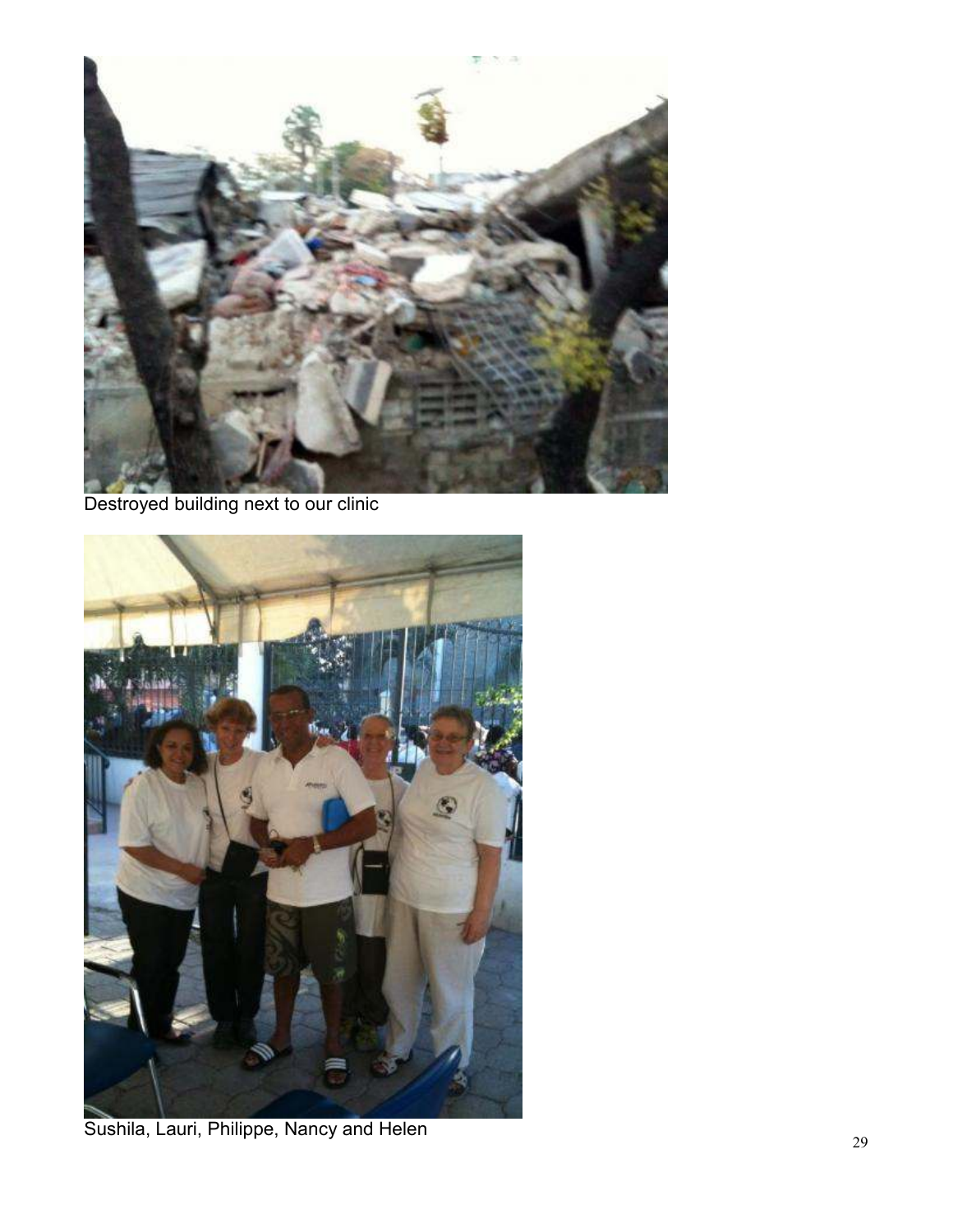

The children say goodbye to Mike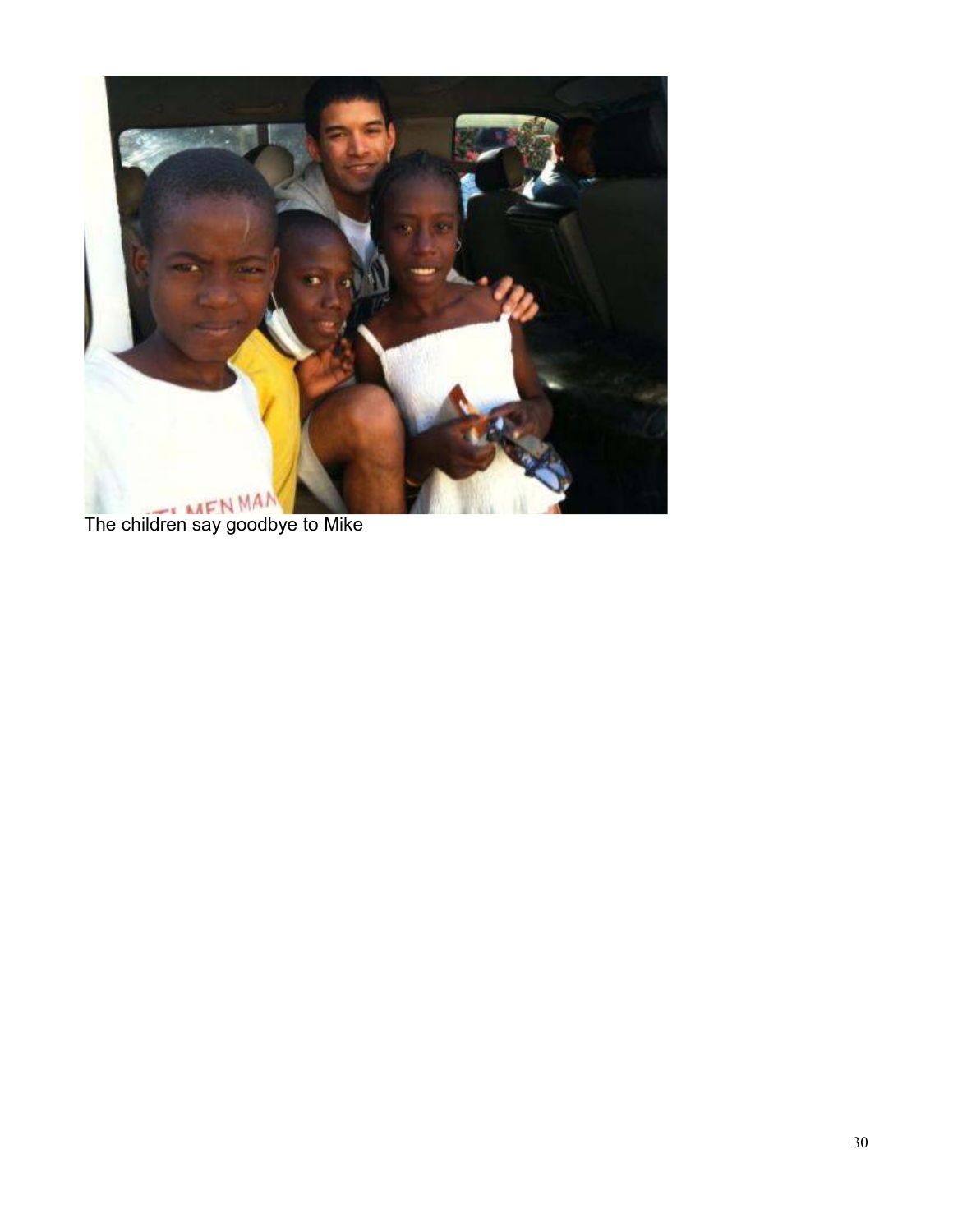# **Homeopathy proves effective for cat and dog conditions**



Owners can now be confident homeopathic medicines can be effective for common canine and feline conditions in many animals, following a recently published clinical study.

In the largest-ever study of its type, the newly published Clinical Outcomes survey has identified a number of clinical conditions in dogs and cats that may be promising targets for future research in veterinary homeopathy.

Twenty-one homeopathic veterinary surgeons in the UK recorded data from their patients over a 12-month period and collected information from a total of 1500 dogs and 400 cats.

The most frequently treated feline conditions overall were dermatitis, renal failure, over grooming, arthritis and hyperthyroidism. The most commonly recorded canine conditions were dermatitis, arthritis, pyoderma, colitis and fear. By owners' assessments, a moderate or major improvement was reported overall for 68% of dogs and 63% of cats.

The authors of the study conclude that a program of controlled research in homeopathy for frequently-treated feline and canine conditions is clearly indicated.

For further information please visit www.bahvs.com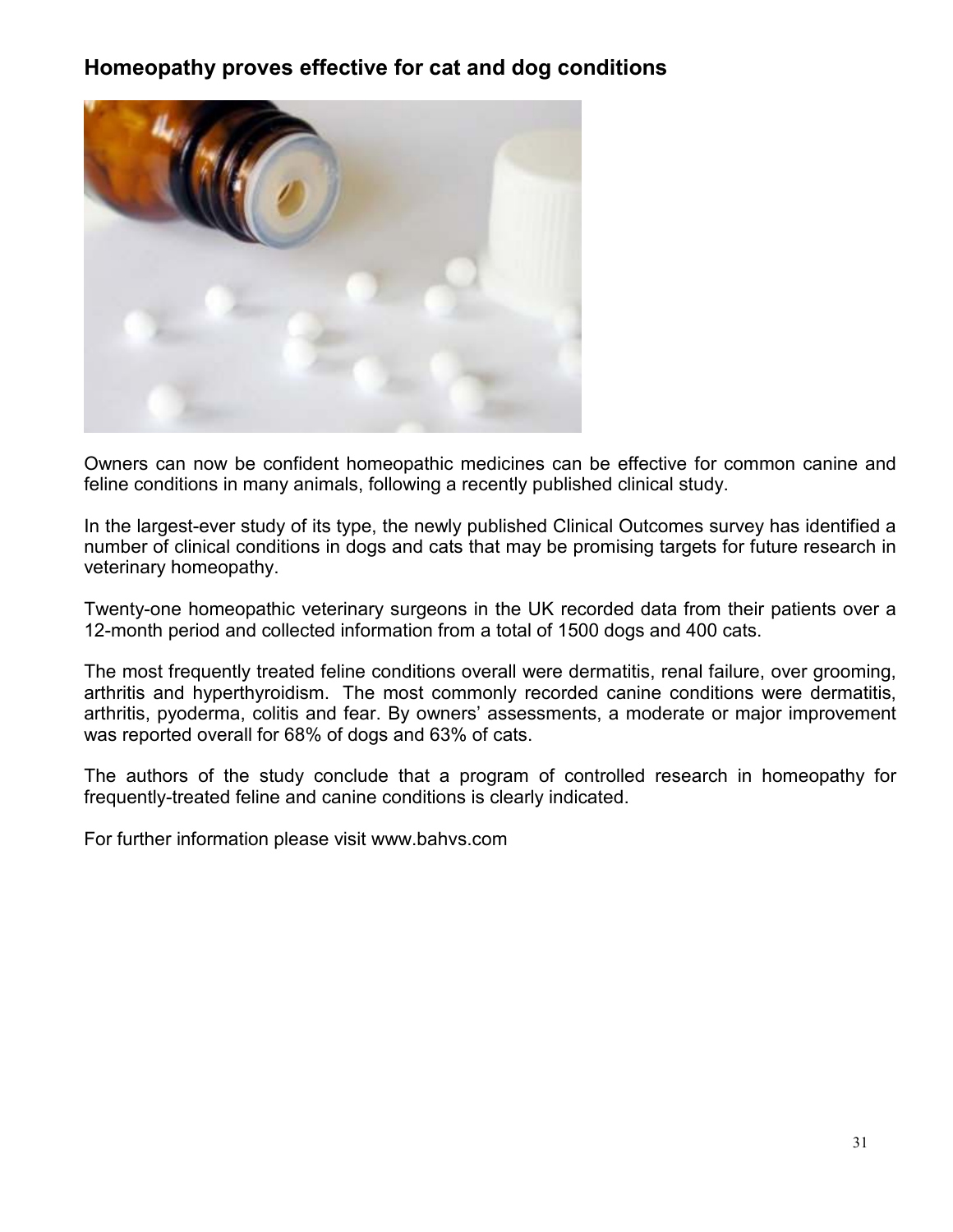# **The Abuse of Antibiotics -- and One Solution: Homeopathy!**

Classical homeopath Ronald D. Whitmont MD has published an excellent four part series on the abuse of antibiotics in modern medicine and the serious consequences that have resulted. He also points out, in Part IV, how homeopathy is an excellent alternative to the allopathic approach to infections.



Antibiotics, long considered to be the wonder drugs of conventional medicine, were developed before the middle of the last century. Early on, they appeared so incredibly effective that investigators predicted that they would end the threat of infectious diseases.

The optimism was so contagious that the use of antibiotics quickly spread through a diverse range of industries. Within a relatively short time, these agents were being applied to a wide variety of different conditions in a host of different environments. Antibiotics are currently

being used extensively in agriculture, medicine, and in personal-care products.

An unfortunate result of this unbridled enthusiasm was overuse. When these drugs were used in so many applications, their miraculous nature soon began to unravel. Antibiotics then revealed other, darker qualities. Following the use of this new generation of drugs was a wake of associated problems—the emergence of an entirely new class of infections and a host of other related complications.

As quickly as these agents were disseminated into the commercial world, they began to unleash a backlash of complications now considered modern plagues. The overuse of these drugs is directly responsible for these complications. Additionally, the environmental impact of their use has yet to be fully comprehended.

The use and overuse of antibiotics is a controversial topic, but even fundamentally conservative organizations like the American Medical Association (AMA) and the Infectious Disease Society of America (IDSA) have begun to lobby for stricter controls. Leaders of these organizations recently testified before a subcommittee of the U.S. House of Representatives on the hazards of antibiotic overuse. They strongly advise greater limits in a vain attempt to curtail them.

Conventional medical experts have been well aware of the problems caused by these agents for quite some time, but these organizations have largely been powerless when it comes to limiting their use.

Many believe that these agents are harmless and that the problem is that they are *underutilized*. Physicians are frequently at the crossroads of this view, which was recently the subject of an article in the science section of The New York Times. The article chastised doctors for not prescribing antibiotics *frequently enough* in the treatment of common respiratory infections, colds, and coughs—infections that are known to be almost exclusively viral illnesses and therefore unresponsive to antibiotics!

Public expectations also drive many practices in medicine, and physicians frequently report that patients not only expect but also demand prescriptions for antibiotics. In addition, many professionally established treatment protocols advocate the early and liberal application of antibiotics in routine health care.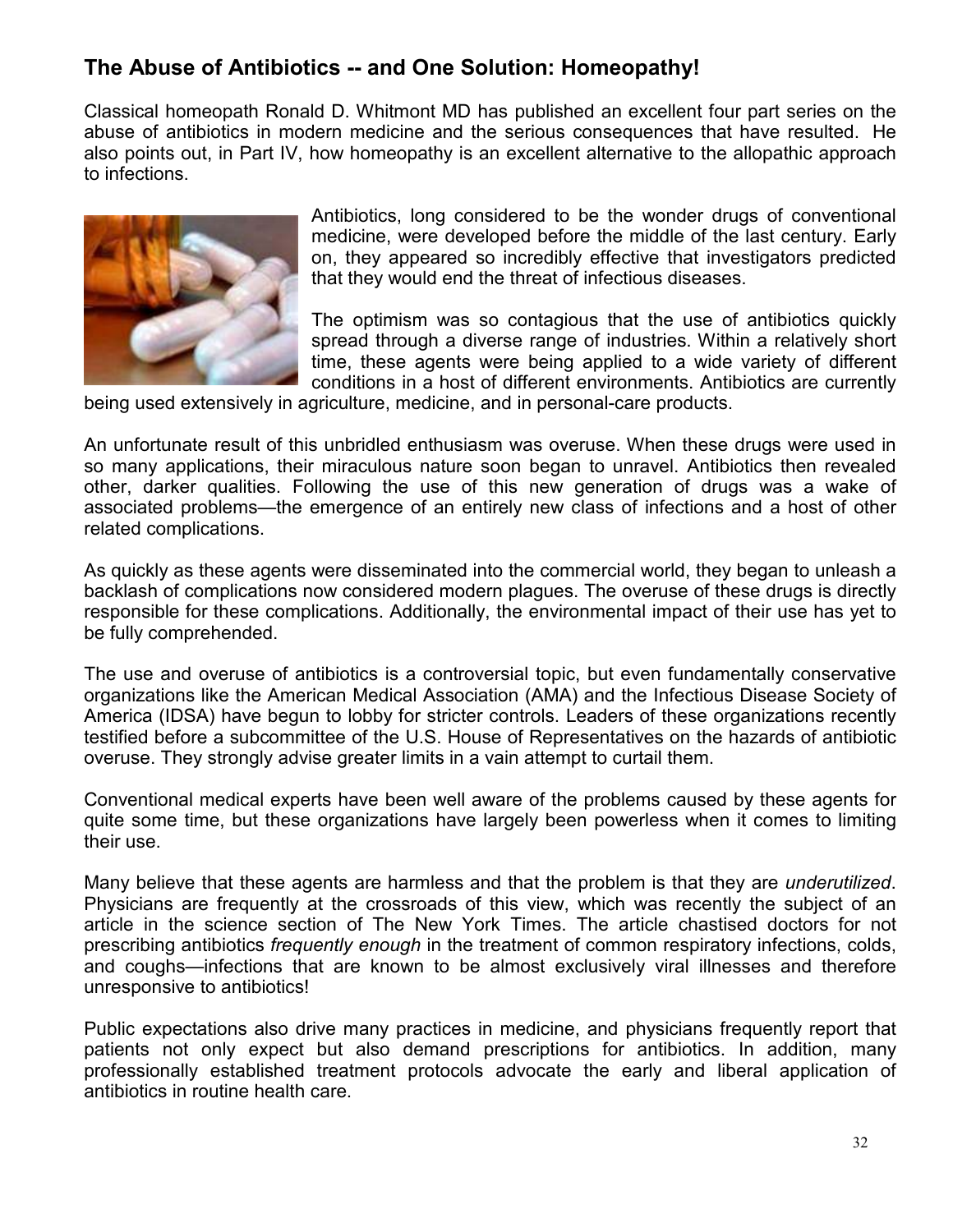Today, it is increasingly likely that initial exposure to antibiotics will take place before birth. These agents are utilized with aplomb throughout pregnancy, the intrapartum, and postpartum periods.

In childhood, antibiotics are the mainstay treatments of most fevers and are the leading cause of adverse drug reactions and complications in this age group. The use of antibiotics is now considered routine in the common cold, influenza, coughs, sinusitis, and many other self-limited conditions, which are known to be primarily virally mediated.

In many countries, antibiotics are available over the counter without a prescription. This allows the public to self-prescribe on a whim, without diagnostic or clinical experience. The public, which consumes these agents without much thought, has been lead to believe that these agents are not only safe, but also that they are good for the body and even necessary for recovery from most illnesses.



Most people may be unaware that the body not only can heal from infection without pharmaceutical intervention, but also that it is necessary for it to do so.

Pharmaceuticals and cosmetics are considered an integral and essential part of our culture. This perception is not based on science but is the result of socialization and marketing.

Many have even suggested that life would be simpler if antibiotic agents were added to the food and water supplies

Unfortunately, these drugs are already in the water, but how they got there is different story. It turns out that antibiotic use is already so widespread and ubiquitous that the combined effect of medical, personal, and agricultural uses has led to their accumulation in almost every ground water supply on the planet.

Europeans have been aware of this phenomenon for over a decade, but the United States lags behind in this field of research and concern. The long-term effect of these persistent low-level residues has not even been estimated.

The addition of these drugs into the water table through agricultural runoff and human and animal waste means that they ultimately enter the food chain and eventually affect all life on the planet.

The problems created by the abuse of antibiotics are just the tip of the iceberg, as the environment becomes the repository of an ever-more-concentrated brew of toxic mélange.

This buildup has led to a number of problems, including the development of a new class of super bacteria that are resistant to virtually all the available antibiotic agents known to man.

In the United States, nearly 90,000 people die from hospital-acquired infections every year. Seventy percent of the bacteria responsible for these infections are resistant to at least one of the antibiotics typically used to treat them.

Antibiotic overuse in the medical environment has led to the evolution of a multitude of public health and environmental crises. The AMA, the Infectious Diseases Society of America (IDSA), the Centers for Disease Control (CDC), and others are very concerned that the overuse of these agents will eventually make this entire class of drugs more harmful than helpful, eventually creating a situation where they are utterly useless.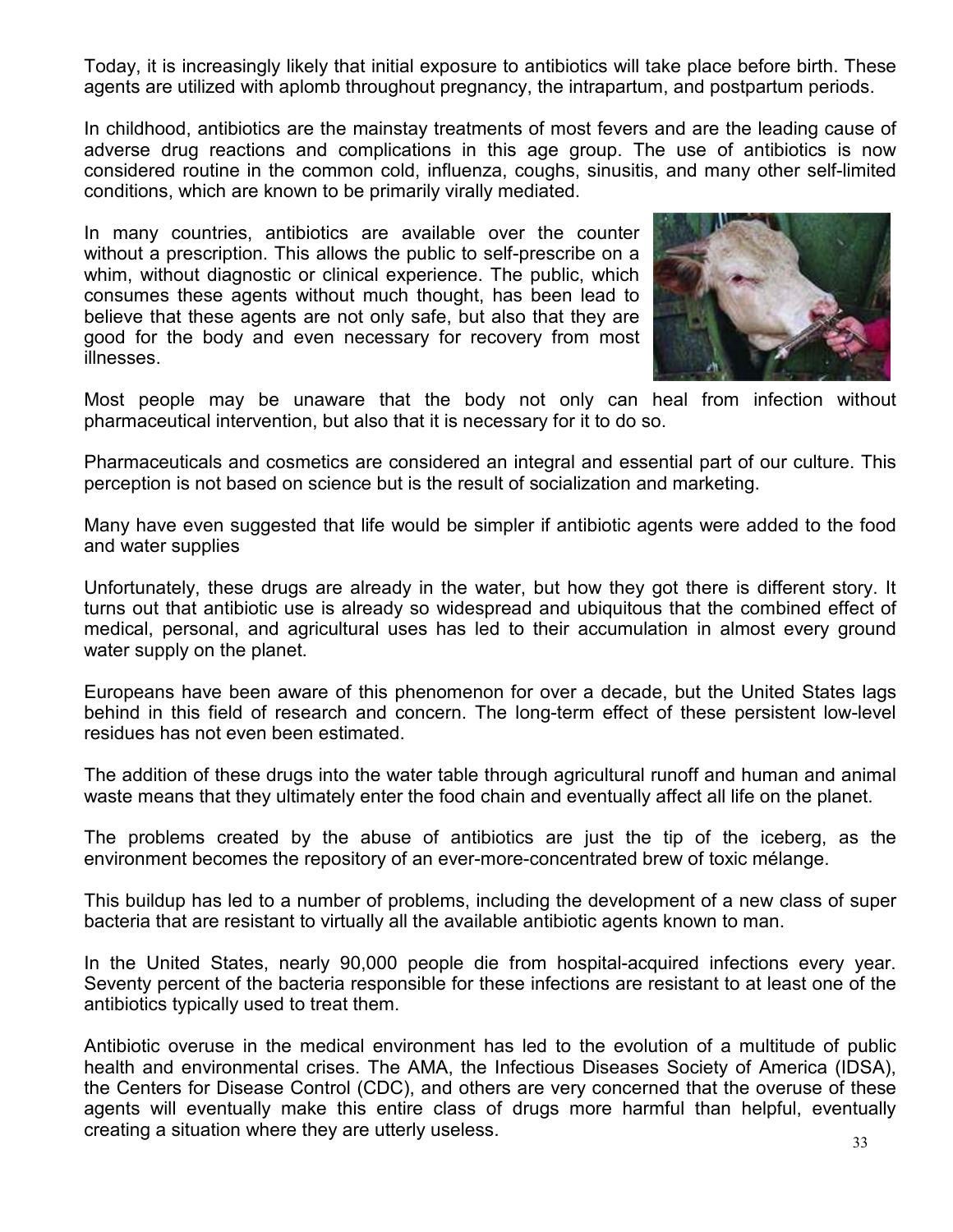Hospitals have long been familiar with these emerging organisms, including methicillin-resistant Staphylococcus aureus (MRSA), vancomycin-resistant enterococci (VRE), multi-drug-resistant tuberculosis (MDRTB), Pseudomembranous enterocolitis (Clostridium dificile), New Delhi metallobeta-lactamase (NDM-1), and other multi-drug-resistant organism infections (MDROs).

Many hospitals and clinics struggle with extensive hygiene and stewardship programs aimed to control the spread of these organisms, but the results of these efforts are disappointing. The incidence of these organisms has steadily increased since they were first isolated more than 40 years ago. Programs typically stress diligent hand washing, but the real culprit is our continued dependence on antibiotics as the sole method of treating infections.

An example of the failure of these programs is the fact that these organisms have already moved beyond the boundaries of hospitals and clinics and entered the larger community. MRSA has been increasingly detected in nonmedical environments and on otherwise healthy individuals.



Another pernicious side effect of antibiotic overuse is the insidious change that these agents cause in the immune system. The use of antibiotics directly suppresses immune functioning and can sometimes make it nearly impossible for the body to eradicate acute infections and develop longterm immunity to many common illnesses. This bizarre and ironic twist is a direct result of the actions of antibiotics on the immune system.

The mechanism by which this immune suppression takes place is well-known and has been extensively studied. All medical students are taught the fundamentals of these processes, but practicing physicians apparently fail to remember them

These drugs turn off and impair the immune system at different levels by acting as antiinflammatory agents. They block a cascade of events that normally serves to activate both the innate and adaptive immune systems.

When these components of the immune system are inactivated, the body is unable to resolve infections and to create a foundation for long-term immunity. The limited short-term benefit derived from using these agents can be quickly erased by the combined impairment in long-term health and the development of resistant bacterial organisms.

This interference with immune functioning is visible in the epidemic of "revolving-door" infections (most commonly Streptococcal pharyngitis, otitis media, and sinusitis). Each time antibiotics are utilized in these benign, acute, self-limited conditions, the immune system can be further weakened until it becomes unable to develop natural immunity, and a chronic illness is created. The No. 1 chronic illness in the United States today is sinusitis, which was almost always limited to acute illnesses before the introduction of antibiotics!

Once these conditions become chronic, the further application of antibiotics becomes useless. Eventually a surgeon must be consulted to mechanically remove the tonsils, place tubes in eardrums, or widen the openings to sinuses.

When these drugs fail, the body becomes the next target for blame, while the cause (antibiotics) is ignored. These examples demonstrate not only of the failure of the antibiotic approach to resolve these conditions but also the failure of the medical profession to critically self-examine its tools and interventions. Too long has this profession acted as the pawn of the pharmaceutical industry.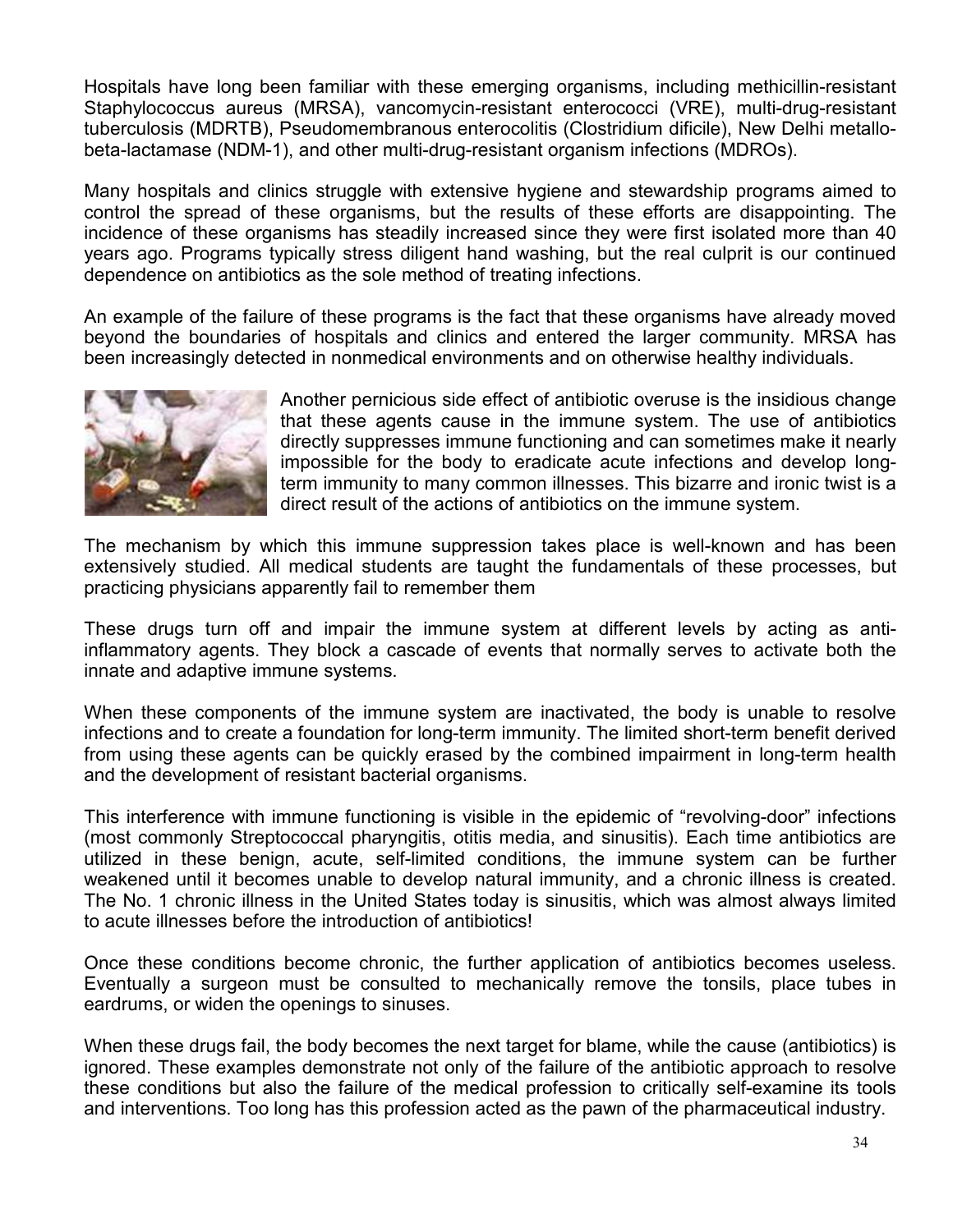Antibiotics are grossly overused as first-line treatments for most infections. Sometimes their use is unavoidable, but frequent antibiotic use risks damaging the immune system and changing acute diseases into chronic ones.

Ultimately, this chain of events creates more illness, suffering, complications, and interventions that could have been avoided if proper management of the initial condition had been given. Simply left alone or treated with safer and more natural methods, these conditions would in most cases have resolved quickly and permanently.



A third important side effect of antibiotic agents occurs when they cause collateral damage, either to the microbial flora of the body or to the vital organs, including the lungs, kidneys, bone marrow, and liver.

When the native bacterial defenses are disrupted by antibiotic exposure, the risk of opportunistic bacterial, fungal, and viral infections dramatically increases. The resulting imbalance, known as dysbiosis, predisposes to many different syndromes, depending upon which anatomical sites are most impacted. Antibiotic-triggered dysbiotic illnesses include candidiasis,

irritable bowel syndrome (IBS), leaky gut syndrome, chronic fatigue syndrome, asthma, and allergies.

According to the Centers for Disease Control and Prevention (CDC), the bacterium *Clostridium difficile* alone is responsible for nearly 30,000 hospital deaths annually.

Infections with *C. dificile* are the direct result of antibiotic use that damages the bacterial balance of the digestive tract, leading to a monoculture of organisms. The resulting dysbiosis [intestinal microflora imbalance] causes a failure of digestion and absorption, resulting in pain, bloating, intractable diarrhea, malnourishment, dehydration, and ultimately death if not managed well.

Physical damage from antibiotics can lead to fatal anemia, kidney failure, liver damage, and destruction of many other organs.

Due to worldwide overuse and over-reliance on these drugs, we are in the midst of a series of health and environmental crises of drug-resistant organisms, recurrent infections, failed immunity, and dysbiosis.

Sadly, there is still no serious discussion in the medical community, and very little effort is being made to curb the use of these agents or to look at alternatives.

The major ongoing debate in this field tends to focus on the costs and timeliness of developing better and stronger antibiotics. Very little effort is spent exploring alternatives to these drugs, many of which already exist.

The development and approval of new antibiotics is a costly endeavor that can take many years. There are very few of these potential antibiotics (less than 10) currently in the pipeline undergoing review, so no immediate relief from these problems is in sight.

Logic suggests that the current course of action by the medical and pharmaceutical industries will be too little, too late. Although there might be modest, delayed, and temporary benefit from the introduction of new drugs, this course will ultimately prove to be fruitless, and these industries already know it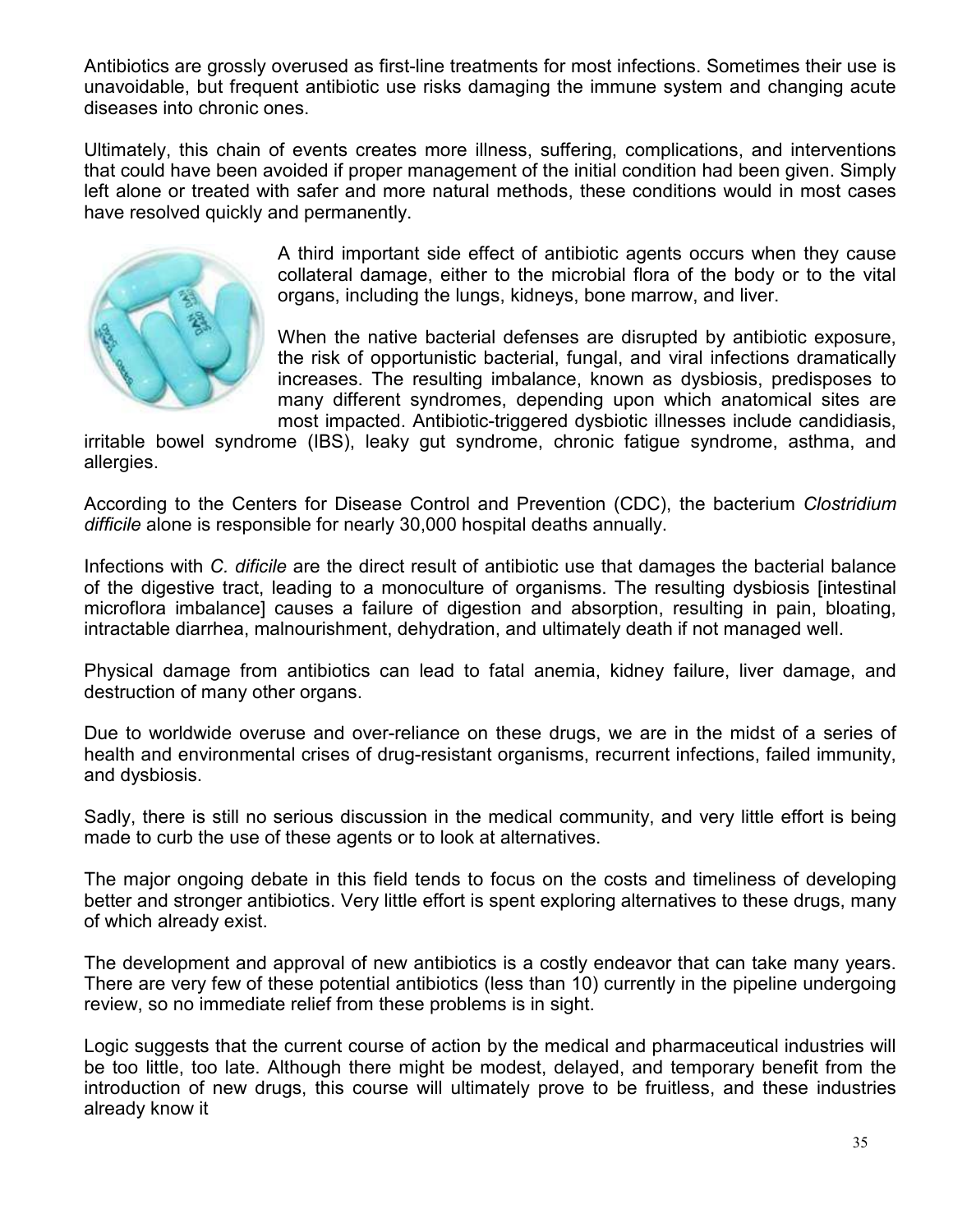We have come to the much-heralded end of the antibiotic era. Many factors have contributed to this end: The bacterial world cannot and will not be eradicated by our drugs. Antibiotics can seriously damage the body, and the environment will hold us ultimately accountable for all of our collective follies and misdeeds in this realm.

The heavy financial and social investment in these drugs has made it difficult for society to abandon this course and to seek safer, more ecologically sound, and viable alternatives. The allopathic medical system of medicine is embedded in the antibiotic approach practically as well as philosophically. A significant change in perspective—a paradigm shift—is needed before alternative solutions that favor strengthened immunity, symbiosis, and a healthier environment can be embraced.

A healthy immune system is the result of a lifetime of ongoing challenges. Similar to the way muscular strength develops, the immune system cannot become strong unless it is directly challenged and exercised by exposure to bacteria and certain illnesses.

The best way to achieve strong immunity is to allow the immune system to interact with the bacterial world while being supported by interventions that do not suppress it.

Antibiotics are short-term solutions with a myriad of problems that ultimately perform a disservice to health by damaging the immune system and weakening the body, leading to perpetual dependence and the inability to coexist with the natural world.

There are many viable strategies that offer more reasonable alternatives to antibiotics and forego the aggressive "chemical warfare" strategy that ultimately damages both our health and the health of our environment.

These alternative methods reflect a greener, gentler approach that stresses individualized treatment, an ecologically sustainable symbiotic balance, immune resiliency, and illness prevention.

Classical homeopathy is first in this field with more than two centuries of archived experience dealing with a vast diversity of infectious illnesses. Homeopathy has proven its benefit through epidemics and public health crises leading to improved health in the face of allopathic naysayers, political expulsion, and excommunication from the academic world.



HOMEOPATHIC PHARMACY: Homeopathic treatment is a potent alternative to antibiotic overuse. (Peter MacdiarMid/Getty iMaGes)

Homeopathy combined with certain naturopathic approaches, responsible nutrition, and intelligent lifestyle choices can offer a potent alternative to antibiotic overuse. These treatment approaches work to assist and strengthen the immune system rather than deplete it.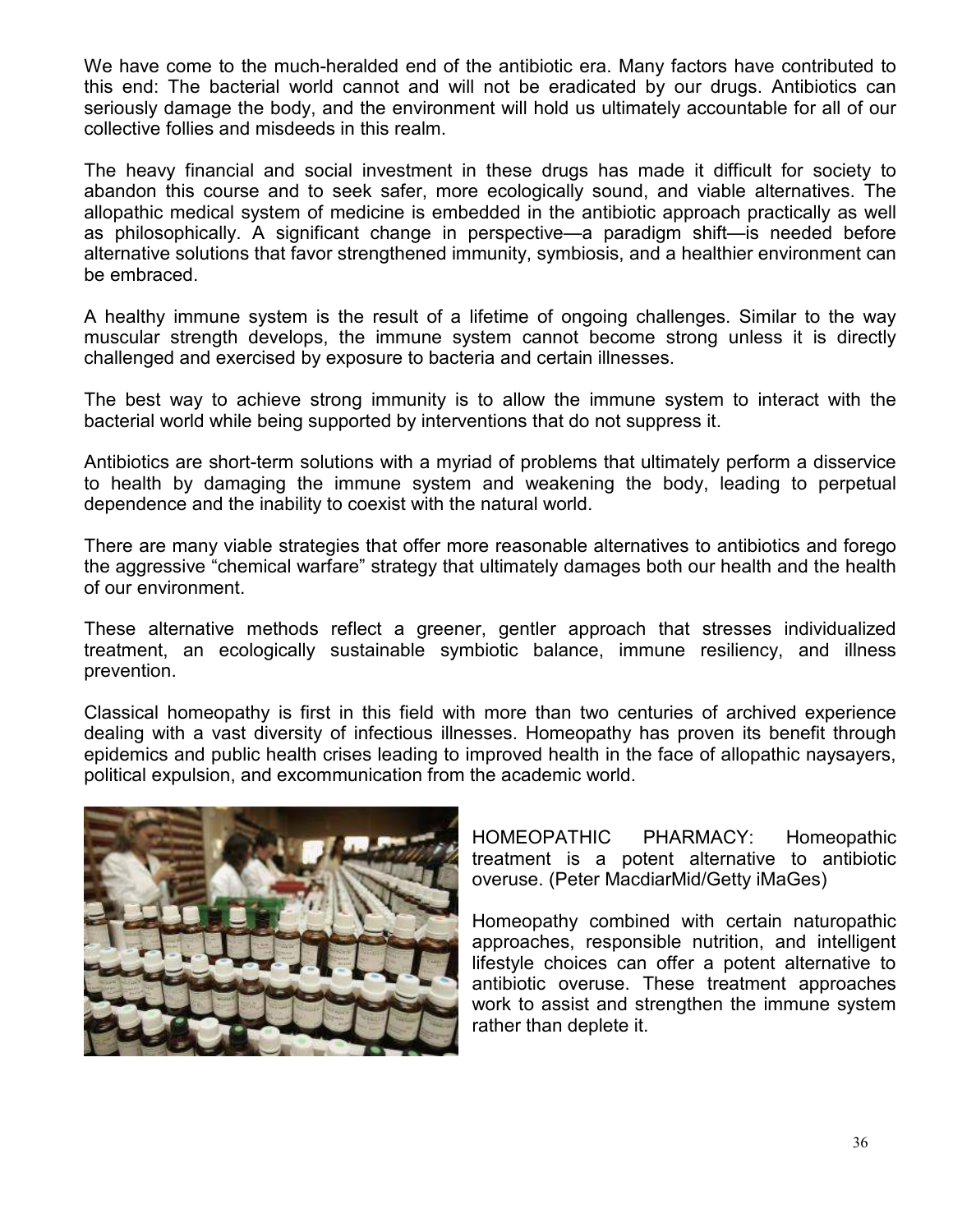These methods can be extremely helpful as first-line, primary defenses that limit more damaging allopathic approaches. A side benefit is that most of these methods embody ecological and environmental sustainability, are non-toxic, and support the intrinsic homeostatic mechanisms of the body.



When these approaches are utilized as first-line treatments, antibiotics and other harmful therapies can be held back for use at a later time, *if* these safer, more natural methods fail. This is one important way that antibiotic use can be significantly reduced in health care.

In other industries, particularly agriculture, the practices of biodynamic and organic farming should be strongly encouraged, if not subsidized. These methods rely less heavily on chemicals and

antibiotics and enable a safer, more ecologically sustainable and humane practice of food production and animal husbandry.

If worldwide patterns of antibiotic use are ever to change intelligently and voluntarily, it will probably require the involvement of a large public-advocacy campaign that demands these agents be utilized more responsibly. It may ultimately be up to the public to speak out on these issues. One of the most important and immediate steps that anyone can take is to *eschew medical practices that utilize reckless and harmful prescribing methods*.

Simply expecting the medical establishment or the pharmaceutical industry to take the initiative in this arena is a bit like waiting for the fox to protect the henhouse. Serious consideration needs to be given to the local and global impact of any medical diagnostic study, intervention, or treatment. Whenever health care services are utilized, patients should be active, informed participants equally engaged in the process of making decisions.

Health care is no longer the exclusive domain of the physician. Individuals must take responsibility to educate themselves, to learn about the risks of irresponsible prescribing, and to explore alternatives that will enable the achievement of better health for themselves, their family, the community, and the ecosystem. Waiting idly while expecting benevolent treatment from an industry entrenched in its own financial interests is lazy and naïve.

Science is a tool that can be (and has been) manipulated by indiscriminate individuals and organizations for personal financial gain. Our society should no longer tolerate the flagrant abuse of the public trust and welfare, while we are led, like sheep, by the pharmaceutical and the insurance industries down dangerous and irresponsible paths. If we choose to ignore these choices collectively, then we will indeed reap what we sow.

Initiative on this issue needs to spread from the grassroots level from the individual to the family, to the community, and ultimately to society and to the world. In the same way that the support of local organic farming promotes personal, family, and environmental health, so does the pursuit of natural health care, using homeopathy and other natural methods.

Each of us has the responsibility to decide what can be tolerated and what is acceptable in the practice of health care, food production, and in the responsible shepherding of the environment. The time has come to accept responsibility for the health of our world and ourselves. We must practice what we preach, walk the walk, and dance the dance.

Support your local organic farmer, natural medicine practitioner, and classical homeopath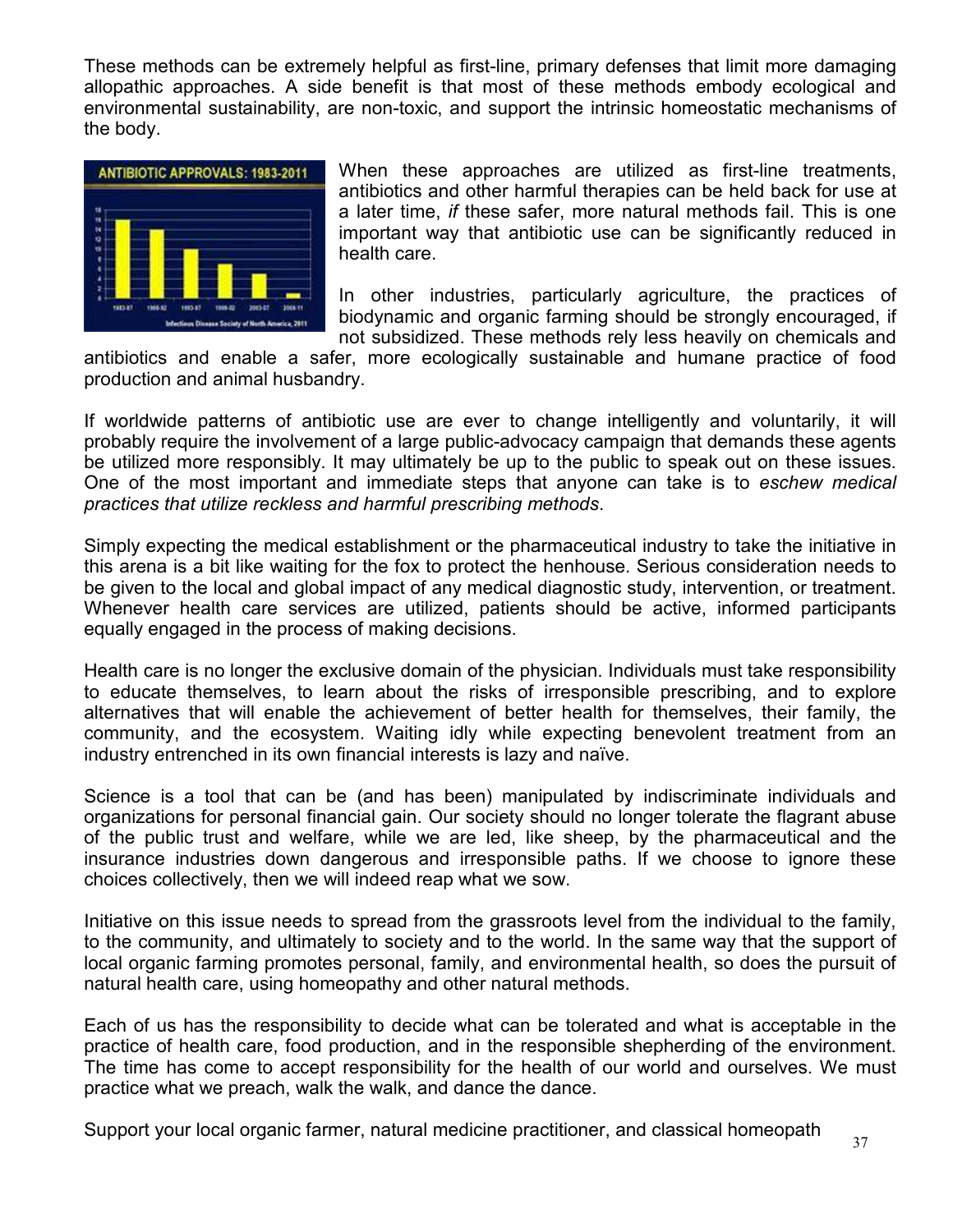# **Another bad year for pharmaceutical drugs. Are there safe options?**

#### **Cold and Flu Drugs Pulled From Market While Cholesterol and Anti-Depression Drugs Called Into Question.**

First, it was the announcement that anti-inflammatory drugs like Vioxx and Celebrex created life threatening side effects. Now the FDA is banning over-the-counter cold and flu drugs for toddlers and infants and the cholesterol drug Vytorin has been found to be potentially dangerous. On top of that, a new study in the New England Journal of Medicine (January 2008) raises serious questions about why drug companies have failed to report large numbers of negative studies on their leading anti-depressant drugs. Is it time for Americans to consider healthier alternatives? Two hundred years ago a system of medicine called homeopathy was discovered.



Since that time, it has been a life-saver in many of the deadliest epidemics of the last two centuries while also proving to be a great option for patients with a wide variety of chronic diseases. So what is this system of medicine and why don't Americans know more about it?

Homeopathy is based on a law of nature. It relies on an idea that dates back to Hippocrates – namely that substances capable of causing symptoms can cure those same symptoms when administered to the sick. The medicines employed in homeopathy are from plants, animals and

minerals, are extremely gentle, can be used by the young and old, are regulated by the FDA as Class 2 drugs, and have an outstanding safety record. When homeopathy first arrived in America from Europe, it was little noticed until the great and deadly epidemics of the 1800s. Results obtained by homeopathy during these epidemics reveal a very important and clear constancy: namely, a very low mortality rate when compared to medicine of the day as well as to that of contemporary times.

This constancy remains, regardless of the physician, institution, time, place or type of epidemic, including diseases carrying a very high mortality rate, such as cholera, smallpox, diphtheria, typhoid fever, yellow fever and pneumonia. So what happened? Where is homeopathy today in our American health care system? The success homeopathy enjoyed in its earliest years brought it some powerful adversaries. During the great epidemics of the 1800s, homeopathy was so successful and became so popular that conventional practices began to suffer, losing their patients and their livelihood. The American Medical Association was started in part as an attempt to thwart the rise of homeopathy. Conventional doctors, being far more numerous than their homeopathic counterparts, organized and made it extremely difficult for homeopaths to practice. Eventually homeopathy faded from the American landscape.

Today we are left with age-old prejudices. Conventional doctors and their pharmaceutical allies know little about homeopathy, yet are quick to dismiss it as impossible. "The medicines are too dilute" they say. "No studies have been done". Well, does it work? What does modern science now tell us?

New research emerging from laboratories like Penn State University's world renowned Material Science Laboratory, and others, are now finding that homeopathic medicines do in fact have unique structures – and that structure more often than composition determines a substance's properties. Given these new findings, the claim that homeopathy is impossible can be completely dismissed.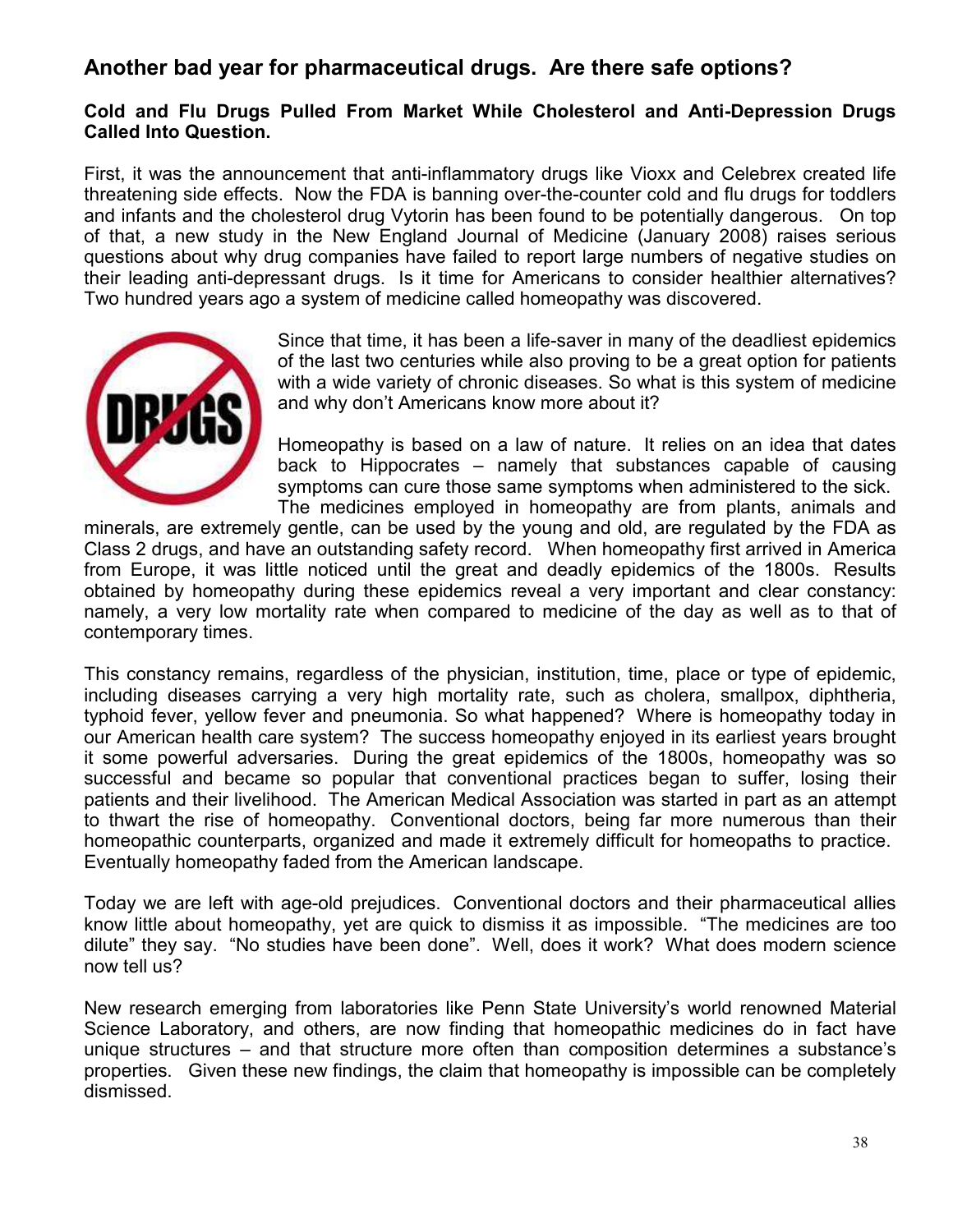But are there clinical studies showing effectiveness? Yes. In fact, large numbers of pre-clinical and clinical studies published in esteemed medical journals like Rheumatology, Annals of Internal Medicine, Pediatrics, The International Journal of Neuroscience and others, report the biological effects of homeopathic remedies. What's more, multiple published observational studies on thousands of patients around the world are overwhelmingly positive for homeopathic treatment in real world clinical practice.

Tens of millions of patients in Europe and Asia use homeopathy regularly. It is a wonderful option for patients of any age and suffering from any illness. For parents looking for safe options to banned OTC products to treat colds, flu, and allergies, homeopathy is a wonderful tool. For adults with coughs, sore throats, nausea, diarrhea, fever, chills and all other forms of acute illness, homeopathy works wonders. For simple first aid in emergencies, homeopathy is indispensable. For the millions of Americans suffering with chronic diseases of all dimensions, homeopathy can improve their lives.

There is really little doubt that homeopathy works. And it is inexpensive and accessible. With a little training (very important!), anyone can use homeopathy successfully to treat simple acute conditions. For more challenging disease states, it is always best to find someone who has trained extensively in the field. Many have said that homeopathy is the most challenging form of medicine to practice well. To learn out more about this extraordinary system of medicine for yourself and your family, visit www.nationalcenterforhomeopathy.org. The National Center for Homeopathy is the organizing body for homeopathic medicine in the United States and a great source of basic information, research articles, education, and so much more. (A complete copy of this article with research citations in available at www.nationalcenterforhomeopathy.org under "Media").Nancy Gahles DC, CCH, RSHom (NA) President, National Center for Homeopathy, Alexandria, VA